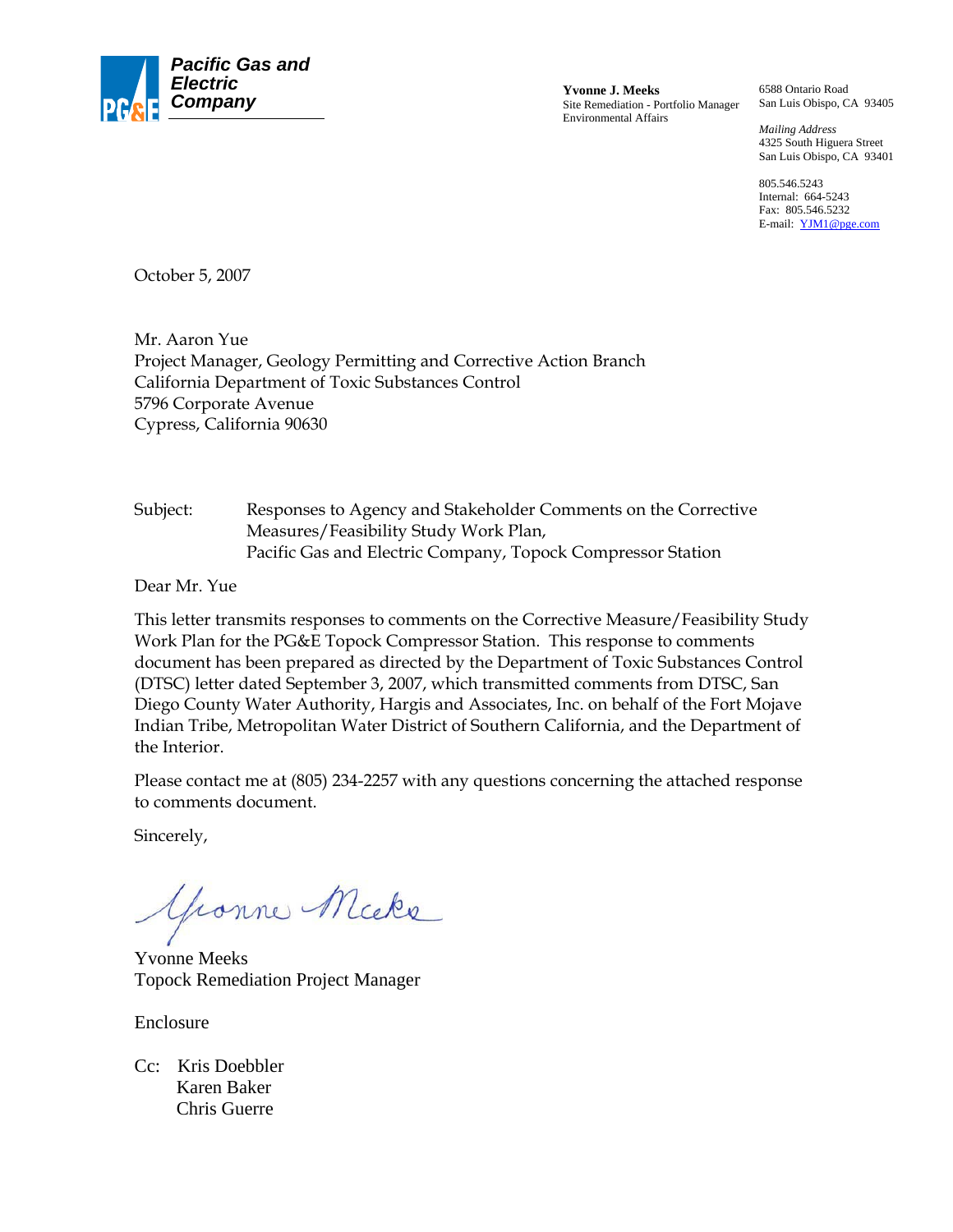## Responses to Agency and Stakeholder Comments Corrective Measures/Feasibility Study Work Plan *PG&E Topock Compressor Station, Needles, California*

 $\mathbf{r}$ 

| <b>Agency</b>                      | <b>Comment</b><br><b>Number</b> | <b>Section</b>                   | <b>Comment</b>                                                                                                                                                                                                                                                                                                                                                                                                                                                                                                                                                                                                                                                                                                                                                                                                                                                  | Response                                                                                                                                                                                                                                                                                                                                                                                                                                                                                                                                                                                                                                                                                  |  |  |  |
|------------------------------------|---------------------------------|----------------------------------|-----------------------------------------------------------------------------------------------------------------------------------------------------------------------------------------------------------------------------------------------------------------------------------------------------------------------------------------------------------------------------------------------------------------------------------------------------------------------------------------------------------------------------------------------------------------------------------------------------------------------------------------------------------------------------------------------------------------------------------------------------------------------------------------------------------------------------------------------------------------|-------------------------------------------------------------------------------------------------------------------------------------------------------------------------------------------------------------------------------------------------------------------------------------------------------------------------------------------------------------------------------------------------------------------------------------------------------------------------------------------------------------------------------------------------------------------------------------------------------------------------------------------------------------------------------------------|--|--|--|
| <b>Section 1</b>                   |                                 |                                  |                                                                                                                                                                                                                                                                                                                                                                                                                                                                                                                                                                                                                                                                                                                                                                                                                                                                 |                                                                                                                                                                                                                                                                                                                                                                                                                                                                                                                                                                                                                                                                                           |  |  |  |
| U.S. Department<br>of the Interior | DOI-1                           | Cover page and<br>interior cover | Following "Prepared for Department of Toxic<br>Substances Control", please add "and United<br>States Department of the Interior"                                                                                                                                                                                                                                                                                                                                                                                                                                                                                                                                                                                                                                                                                                                                | Yes, while this work plan was specifically directed by<br>DTSC's May 15, 2007 letter, the DOI is the lead<br>federal agency, and the CMS/FS will be prepared in<br>conformance with the Administrative Consent<br>Agreement between PG&E and the federal agencies<br>as discussed in Section 1.0.                                                                                                                                                                                                                                                                                                                                                                                         |  |  |  |
| U.S. Department<br>of the Interior | DOI-2                           | Section 1.0                      | Sentence should read "This work plan conceptually<br>(insert) describes the planned activities and the<br>schedule to complete the corrective measures<br>study/feasibility study (CMS/FS) at the Pacific Gas<br>and Electric Company<br>Rational: The level of detail (i.e. area of<br>disturbance; machinery to be used; amount of<br>vegetation removed; dates when activities will<br>occur; mitigation etc.) within this Draft Report is not<br>adequate to assess the level of impacts that may<br>occur to the biological environment or to species<br>listed under the Endangered Species Act.<br>Please note that all activities performed must<br>comply with conservation measures established by<br>the Programmatic Biological Assessment for<br>Pacific Gas and Electric, Topock Compressor<br>Station Remedial and Investigative Actions (2007). | Yes, this work plan is intended to be conceptual and<br>lay out the overall framework for the CMS/FS and is<br>not intended to substitute for, nor provide the detail<br>that will be included in the CMS/FS.<br>It is noted that the Programmatic Biological<br>Assessment is intended to cover field activities up to<br>the final remedy (essentially the RFI and RI data<br>collection, IM operation, and pilot studies) and does<br>not cover implementation of the final remedy. PG&E<br>fully anticipates, however, that the Federal<br>Endangered Species Act (FESA) will be identified as<br>an ARAR that will be considered in the evaluation of<br>alternatives in the CMS/FS. |  |  |  |
| U.S. Department<br>of the Interior | DOI-3                           | Sec 1.0                          | In the last sentence of the third paragraph, please<br>replace "to implement response actions" with<br>"under which PG&E agreed to perform a remedial<br>investigation and feasibility study (RI/FS)"                                                                                                                                                                                                                                                                                                                                                                                                                                                                                                                                                                                                                                                           | PG&E does not object to alternative language<br>describing PG&E's obligations under the<br>Administrative Consent Agreement.                                                                                                                                                                                                                                                                                                                                                                                                                                                                                                                                                              |  |  |  |
| U.S. Department<br>of the Interior | DOI-4                           | Sec 1.1                          | Please revise the first sentence of the first<br>paragraph to read as follows: "Both the RCRA<br>CMS and the CERCLA FS identify and evaluate<br>remedial alternatives to address the release of<br>hazardous wastes/hazardous substances into the                                                                                                                                                                                                                                                                                                                                                                                                                                                                                                                                                                                                               | PG&E does not object to the alternative language<br>describing the consistent purpose between the CMS<br>and FS.                                                                                                                                                                                                                                                                                                                                                                                                                                                                                                                                                                          |  |  |  |

 $\sim$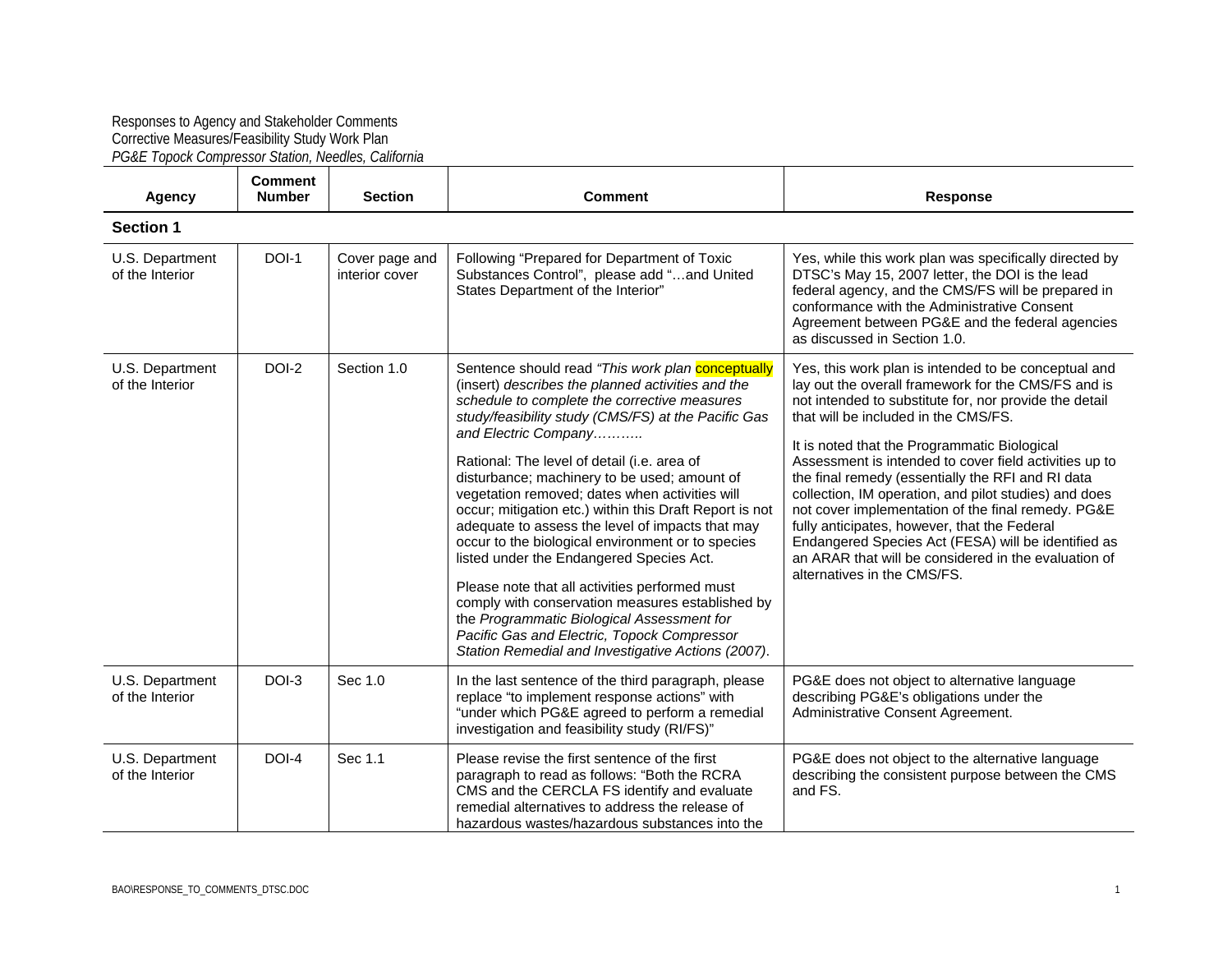| <b>Agency</b>                                                                     | <b>Comment</b><br><b>Number</b> | <b>Section</b>                                                        | <b>Comment</b>                                                                                                                                                                                                                                                                                         | <b>Response</b>                                                                                                                                                                                                                                                                                                                                                                                                                                                                                                                                                                                                                            |
|-----------------------------------------------------------------------------------|---------------------------------|-----------------------------------------------------------------------|--------------------------------------------------------------------------------------------------------------------------------------------------------------------------------------------------------------------------------------------------------------------------------------------------------|--------------------------------------------------------------------------------------------------------------------------------------------------------------------------------------------------------------------------------------------------------------------------------------------------------------------------------------------------------------------------------------------------------------------------------------------------------------------------------------------------------------------------------------------------------------------------------------------------------------------------------------------|
|                                                                                   |                                 |                                                                       | environment."                                                                                                                                                                                                                                                                                          |                                                                                                                                                                                                                                                                                                                                                                                                                                                                                                                                                                                                                                            |
| Department of<br><b>Toxic Substances</b><br>Control                               | DTSC-1                          | Page 1-2,<br>Section 1.2, Site<br>History and<br><b>RFI/RI Status</b> | The CMS Work Plan suggests six phases of<br>investigation at the Topock Site, but did not<br>specifically identify these phases. For clarity,<br>please identify the six phases as stated.                                                                                                             | The first five phases of investigation at the Topock<br>Site are described in the Draft RCRA Facility<br>Investigation and Remedial Investigation Report,<br>dated February 2005 (2005 RFI/RI) and illustrated in<br>Figure 9-1 of that report. The sixth phase of<br>investigation consists of data collected between June<br>2004 and July 2007. An update of Figure 9-1 in the<br>2005 RFI/RI will be included in the forthcoming RCRA<br>Facility Investigation/Remedial Investigation Report,<br>Volume 2 (Hydrogeologic Characterization and<br>Results of Groundwater and Surface Water<br>Investigations) to be published in 2008. |
| Hargis +<br>Associates, Inc.<br>(on behalf of the<br>Fort Mojave Indian<br>Tribe) | $H+A-1$                         | Section 1.2                                                           | Section 1.2 mentions that " there have been six<br>phases of investigation at the Topock Site. Please<br>identify the six phases of investigation that are<br>being referred to.                                                                                                                       | The first five phases of investigation at the Topock<br>Site are described in the 2005 RFI/RI and illustrated<br>in Figure 9-1 of that report. The sixth phase of<br>investigation consists of data collected between June<br>2004 and July 2007. An update of Figure 9-1 in the<br>2005 RFI/RI will be included in the forthcoming RCRA<br>Facility Investigation/Remedial Investigation Report,<br>Volume 2 (Hydrogeologic Characterization and<br>Results of Groundwater and Surface Water<br>Investigations) to be published in 2008.                                                                                                  |
| San Diego Water<br>Authority                                                      | SDWA-1                          | Page 1-2,<br>Section 1.2,<br>second<br>paragraph                      | Page 1-2, Section 1.2, second paragraph: This<br>paragraph states that there "have been six phases<br>of investigation at the Topock site." It would be<br>beneficial to reference a document or other source<br>where the reader could locate what the six phases<br>included and when they occurred. | The first five phases of investigation at the Topock<br>Site are described in the 2005 RFI/RI and illustrated<br>in Figure 9-1 of that report. The sixth phase of<br>investigation consists of data collected between June<br>2004 and July 2007. An update of Figure 9-1 in the<br>2005 RFI/RI will be included in the forthcoming RCRA<br>Facility Investigation/Remedial Investigation Report,<br>Volume 2 (Hydrogeologic Characterization and<br><b>Results of Groundwater and Surface Water</b><br>Investigations) to be published in 2008.                                                                                           |
| Metropolitan<br>Water District of<br>Southern<br>California                       | MWD-1                           | Section 1.2                                                           | Section 1.2 discusses the site history and<br>Remedial Facility Investigation (RFI)/Remedial<br>Investigation (RI). Six phases off investigation are<br>mentioned. What were those six phases? What                                                                                                    | The first five phases of investigation at the Topock<br>Site are described in the 2005 RFI/RI and illustrated<br>in Figure 9-1 of that report. The sixth phase of<br>investigation consists of data collected between June                                                                                                                                                                                                                                                                                                                                                                                                                 |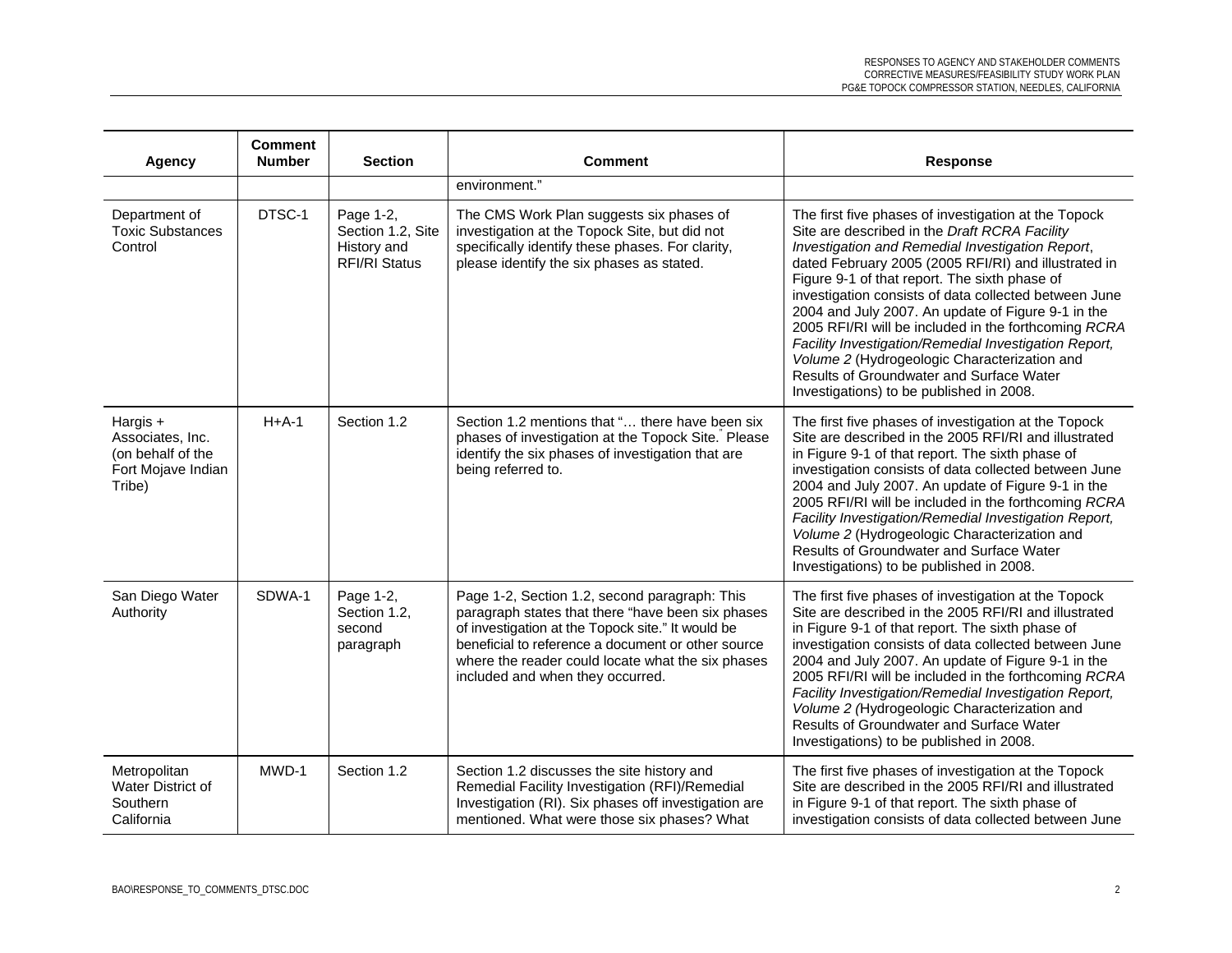| <b>Agency</b>                                       | <b>Comment</b><br><b>Number</b> | <b>Section</b>           | <b>Comment</b>                                                                                                                                                                                                                          | <b>Response</b>                                                                                                                                                                                                                                                                                                                                                                                                                                                                                 |
|-----------------------------------------------------|---------------------------------|--------------------------|-----------------------------------------------------------------------------------------------------------------------------------------------------------------------------------------------------------------------------------------|-------------------------------------------------------------------------------------------------------------------------------------------------------------------------------------------------------------------------------------------------------------------------------------------------------------------------------------------------------------------------------------------------------------------------------------------------------------------------------------------------|
|                                                     |                                 |                          | was conducted under each phase?                                                                                                                                                                                                         | 2004 and July 2007. An update of Figure 9-1 in the<br>2005 RFI/RI will be included in the forthcoming RCRA<br>Facility Investigation/Remedial Investigation Report,<br>Volume 2 (Hydrogeologic Characterization and<br>Results of Groundwater and Surface Water<br>Investigations) to be published in 2008.                                                                                                                                                                                     |
|                                                     |                                 |                          | What are the existing data gaps?                                                                                                                                                                                                        | Data needs for the RFI/RI are addressed outside of<br>this CMS/FS work plan. PG&E is currently planning<br>or implementing several investigations for completion<br>of the RFI/RI, including bedrock hydraulic testing;<br>groundwater wells in Arizona and within the Topock<br>Compressor Station; and soil sampling at SWMUs,<br>AOCs, and other undesignated areas within and<br>surrounding the Topock Compressor Station.                                                                 |
|                                                     |                                 |                          | Volume 1 of the RFI/RI is cited but has yet to be<br>released to the CWG. When will Volume 1 be<br>released to the CWG? II t also states that<br>determination of the areas for remediation will be                                     | The Revised Final RCRA Facility<br>Investigation/Remedial Investigation Report Volume 1<br>(Site Background and History) was published in<br>August 2007 and released to the CWG.                                                                                                                                                                                                                                                                                                               |
|                                                     |                                 |                          | decided prior to the start of the CMS/FS.<br>The PG&E compressor station fenceline is referred to<br>several times. What is the significance off the<br>fenceline compared to areas that have been<br>impacted by past PG&E operations? | The soils investigation work plans have been split up<br>into two parts: Part A addresses SWMUs, AOCs, and<br>other undesignated areas outside the compressor<br>station fence line. Part B addresses SWMUs and<br>AOCs within the compressor station fence line. There<br>are some differences in planning and permitting<br>between inside and outside the compressor station<br>fence line, but there is no current plan to continue this<br>separation in RFI/RI Volume 3 or in the CMS/FS. |
|                                                     |                                 |                          | What will the start date be for the CMS/FS??                                                                                                                                                                                            | The proposed schedule for the CMS/FS is presented<br>in Section 7.0 of the CMS/FS work plan.                                                                                                                                                                                                                                                                                                                                                                                                    |
| Department of<br><b>Toxic Substances</b><br>Control | DTSC-2                          | Page 1-2,<br>Section 1.2 | The third bullet in paragraph 2 should include a<br>reference to the fact that interstitial water and<br>historic wastes were also sampled and analyzed as<br>part of the site investigation conducted at the<br>Topock site.           | PG&E does not object to the additional detail about<br>the media sampled as part of previous investigations.                                                                                                                                                                                                                                                                                                                                                                                    |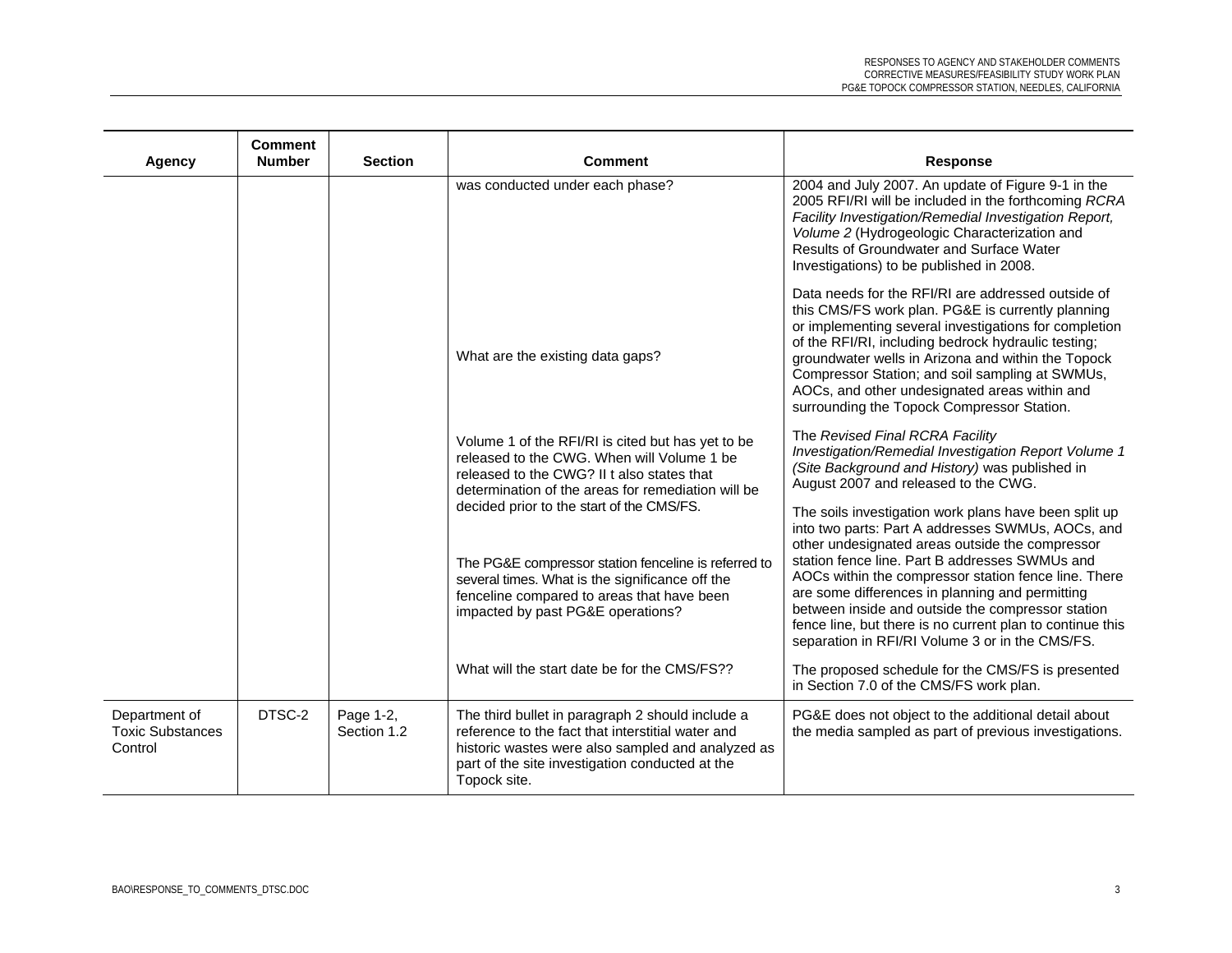| <b>Agency</b>                      | <b>Comment</b><br><b>Number</b> | <b>Section</b>                     | <b>Comment</b>                                                                                                                                                                                                                                                                                                                                                                                                                                                                                                                                            | <b>Response</b>                                                                                                                                                                                                                                                                                                                                                                                                                                                                                                                                                                                                                                                                           |
|------------------------------------|---------------------------------|------------------------------------|-----------------------------------------------------------------------------------------------------------------------------------------------------------------------------------------------------------------------------------------------------------------------------------------------------------------------------------------------------------------------------------------------------------------------------------------------------------------------------------------------------------------------------------------------------------|-------------------------------------------------------------------------------------------------------------------------------------------------------------------------------------------------------------------------------------------------------------------------------------------------------------------------------------------------------------------------------------------------------------------------------------------------------------------------------------------------------------------------------------------------------------------------------------------------------------------------------------------------------------------------------------------|
| U.S. Department<br>of the Interior | DOI-5                           | Sec. 1.2, Page<br>$1 - 2$          | It should be clarified and stated in this section<br>which sites will be handled under this work<br>planall sites whether or not they are on the<br>compressor station property? Or only sites outside<br>the compressor station fence?                                                                                                                                                                                                                                                                                                                   | The CMS/FS work plan is intended to be<br>comprehensive to all historic operations at the<br>Topock Compressor Station. The specific number of<br>sites to be carried forward in the RFI/RI and<br>addressed in the Final RFI/RI Volume 2 and Final<br>RFI/RI Volume 3 are identified in the Revised Final<br><b>RCRA Facility Investigation and Remedial</b><br>Investigation Report, Volume 1 (Site Background and<br>History), dated August 2007. As discussed in the<br>CMS/FS work plan, prior to the start of the CMS/FS,<br>a determination will be made as to which of the<br>SWMUs, AOCs, and other undesignated areas will be<br>carried forward from the RFI/RI to the CMS/FS. |
| U.S. Department<br>of the Interior | DOI-6                           | Sec 1.2, Page<br>$1 - 2$           | Please revise the second, third, and fourth<br>sentences of the fourth paragraph to read as<br>follows: "Volume 2 of the RFI/RI will address the<br>"Groundwater Operable Unit" (OU) comprising<br>groundwater, surface water, pore water, and river<br>sediment and will contain data from those media.<br>Volume 3 will address the "Soils Operable Unit"<br>and will contain soil data. The separation of the<br>Final RFI/RI into three volumes (and two OUs) is<br>intended to manage efficiently (continue with the<br>remainder of the sentence)." | PG&E does not object to the identification of operable<br>units. It should be noted and clarified, however, that<br>RFI/RI Volume 2 is intended to focus on<br>characterization of groundwater, surface water, and<br>pore water from PG&E's historic operational practice<br>of wastewater discharge to Bat Cave Wash and<br>PGE-8, while RFI/RI Volume 3 is intended to focus on<br>the remaining historical Topock Compressor Station<br>operations that will largely focus on soil, but will also<br>include groundwater data from wells within and<br>immediately surrounding the compressor station.                                                                                |
| U.S. Department<br>of the Interior | DOI-7                           | Sec. 1.2, Page<br>1-3, Last Para.  | Has this the final number of sites to be investigated<br>been agreed to?                                                                                                                                                                                                                                                                                                                                                                                                                                                                                  | The SWMUs, AOCs, and other undesignated areas<br>to be addressed in RFI/RI Volume 2 and RFI/RI<br>Volume 3 are identified in the Revised Final RCRA<br>Facility Investigation and Remedial Investigation<br>Report, Volume 1 (Site Background and History)<br>dated August 2007. Both DTSC and DOI have<br>approved this document. Prior to the start of the<br>CMS/FS, a determination will be made as to which of<br>the SWMUs, AOCs, and other undesignated areas<br>will be carried forward from the RFI/RI to the<br>CMS/FS.                                                                                                                                                         |
| U.S. Department<br>of the Interior | DOI-8                           | Sec. 1.3, Exhibit<br>1-2, Page 1-4 | The Conceptual Site Model (CSM) is generally<br>initiated during the DQO process and refined<br>during the risk assessment. The intent of the                                                                                                                                                                                                                                                                                                                                                                                                             | The comment is correct that the risk assessment and<br>RFI/RI refine and finalize the site conceptual model.<br>The first block in the diagram is intended to illustrate                                                                                                                                                                                                                                                                                                                                                                                                                                                                                                                  |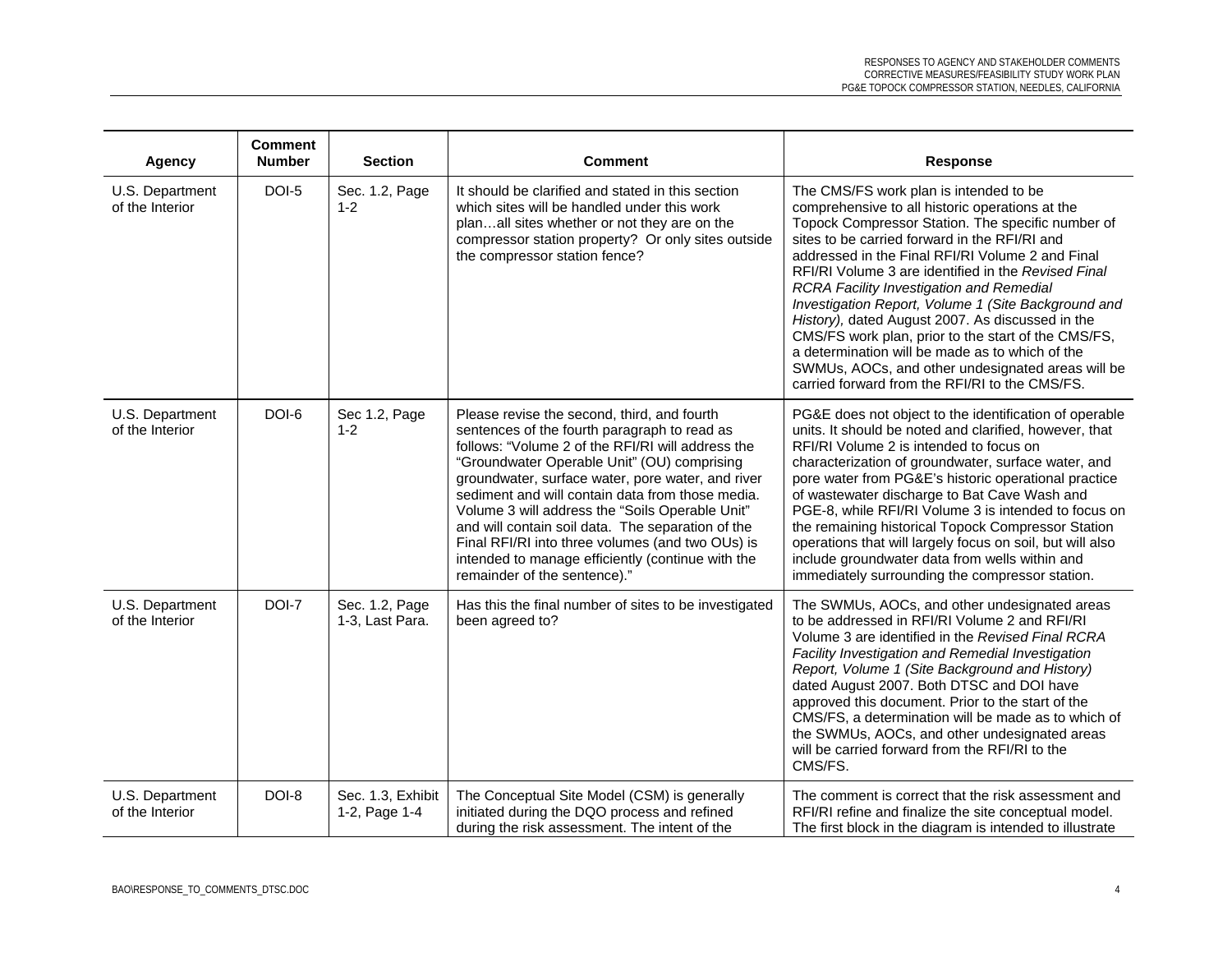| <b>Agency</b>                                                                       | <b>Comment</b><br><b>Number</b> | <b>Section</b>                     | <b>Comment</b>                                                                                                                                                                                                                                                                                                                                                  | <b>Response</b>                                                                                                                                                                                                                                                                                                                                                                                                                                                                                                                                                                                                                                                                                                                                                                                                                                                                    |
|-------------------------------------------------------------------------------------|---------------------------------|------------------------------------|-----------------------------------------------------------------------------------------------------------------------------------------------------------------------------------------------------------------------------------------------------------------------------------------------------------------------------------------------------------------|------------------------------------------------------------------------------------------------------------------------------------------------------------------------------------------------------------------------------------------------------------------------------------------------------------------------------------------------------------------------------------------------------------------------------------------------------------------------------------------------------------------------------------------------------------------------------------------------------------------------------------------------------------------------------------------------------------------------------------------------------------------------------------------------------------------------------------------------------------------------------------|
|                                                                                     |                                 |                                    | RFI/RI is to fully characterize the site which<br>includes the finalization of the conceptual site<br>model. The first block of the diagram doesn't<br>present this approach.                                                                                                                                                                                   | this; the site conceptual model is refined based on<br>results from the site investigations and the pathways<br>and receptors included in the risk assessment.                                                                                                                                                                                                                                                                                                                                                                                                                                                                                                                                                                                                                                                                                                                     |
| U.S. Department<br>of the Interior                                                  | <b>DOI-9</b>                    | Sec. 1.3, Exhibit<br>1-2, Page 1-4 | Where do ARARs fit into this process?<br>This section should be revised to incorporate the<br>regulatory requirement for ARARs within the<br>CERLCA process. (ref. CERCLA Section 121(d)<br>and                                                                                                                                                                 | As discussed in Section 3.0 of the CMS/FS work<br>plan, ARARs are used to guide the development of<br>the media cleanup goals and standards. Also, as<br>discussed in Section 5.0 of the CMS/FS work plan,<br>compliance with ARARs is an evaluation criteria that<br>will be used in the CMS/FS evaluation process.                                                                                                                                                                                                                                                                                                                                                                                                                                                                                                                                                               |
| Hargis $+$<br>Associates, Inc.<br>(on behalf of the<br>Fort Mojave Indian<br>Tribe) | $H+A-2$                         | $\mathbf{u}$                       | The flowcharts depicting the process to be followed<br>within each chapter is both useful and effective.<br>However, it seems that the step involving<br>identification of applicable or relevant and<br>appropriate requirements (ARARs) should appear<br>somewhere in the diagrams as well as the stage at<br>which screening out of alternatives will occur. | As discussed in Section 3.0 of the CMS/FS work<br>plan, ARARs are used to guide the development of<br>the media cleanup goals and standards. Also, as<br>discussed in Section 5.0 of the CMS/FS work plan,<br>compliance with ARARs is an evaluation criterion that<br>will be used in the CMS/FS evaluation process.<br>As shown in the Exhibit 1-2, following the<br>development of remedial action objectives, potential<br>remedial technologies for soil and groundwater are<br>identified, and remedial alternatives are developed.<br>During both the remedial technologies identification<br>step and the remedial alternative development step,<br>technologies and alternatives will be "screened out"<br>as others are retained for evaluation.<br>The flowcharts are intended to provide the primary<br>steps and not to identify all the details within each<br>step. |
| Metropolitan<br>Water District of<br>Southern<br>California                         | <b>MWD-21</b>                   | $\overline{a}$                     | Several wells have been proposed for installation<br>on the Arizona side of the Colorado River. These<br>wells will provide new information on the extent of<br>the plume. The CMS/FS work plan should include a<br>discussion on evaluation of results from the<br>Arizona wells.                                                                              | The comment is correct that the wells planned for<br>installation in Arizona are intended to be included in<br>the forthcoming RFI/RI and will be considered in the<br>development of the conceptual site model. The<br>forthcoming RFI/RI documents will describe the<br>various phases of investigation at the Topock site and<br>provide detail on wells installed for site<br>characterization.                                                                                                                                                                                                                                                                                                                                                                                                                                                                                |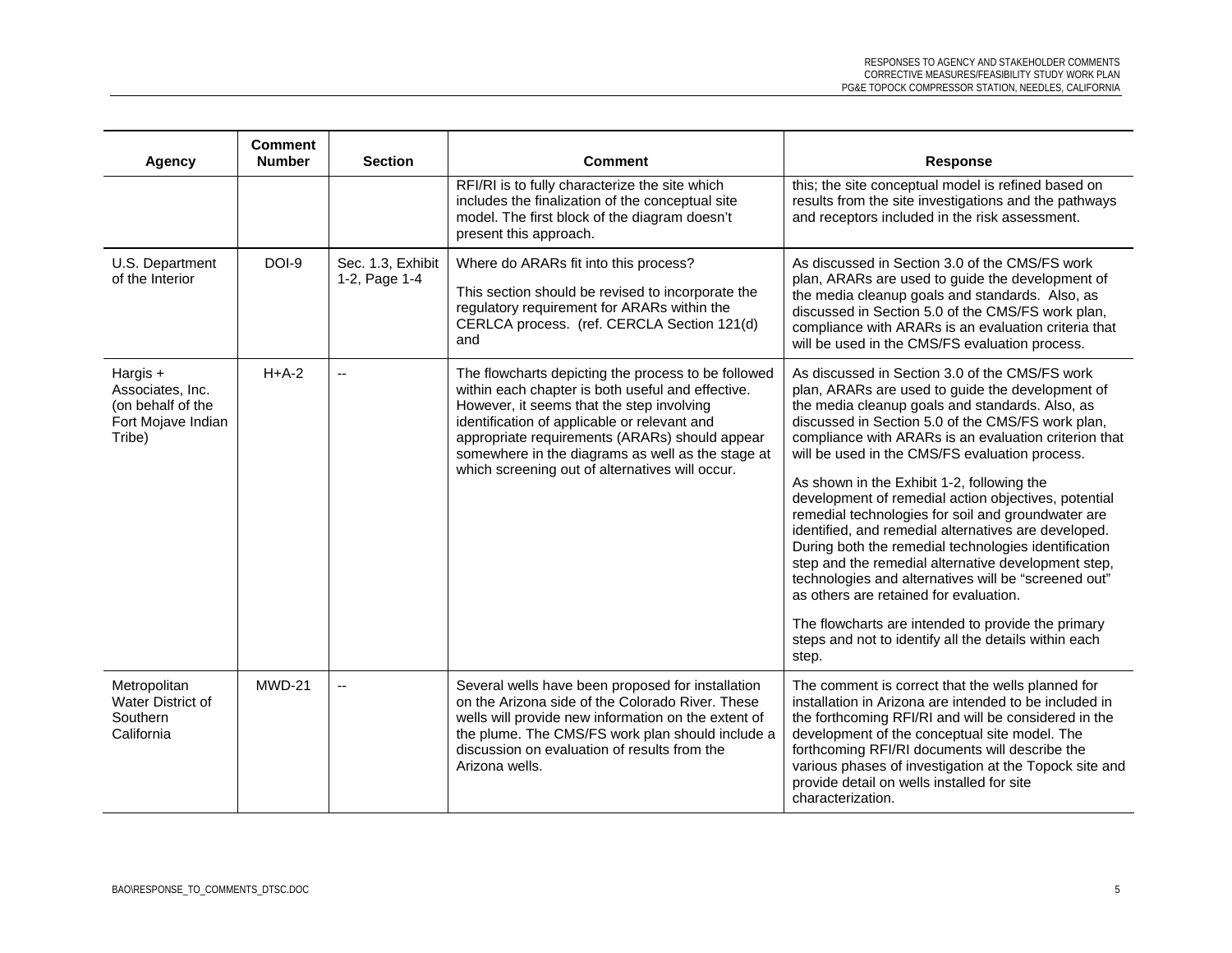| <b>Agency</b>                                               | <b>Comment</b><br><b>Number</b> | <b>Section</b>                     | <b>Comment</b>                                                                                                                                                                                                                                                                                                                                                                    | <b>Response</b>                                                                                                                                                                                                                                                                                                                                                                                                                                                                                                                                                                                                                                                                                                                                                                                                                                                                                                                                                                                                                                           |
|-------------------------------------------------------------|---------------------------------|------------------------------------|-----------------------------------------------------------------------------------------------------------------------------------------------------------------------------------------------------------------------------------------------------------------------------------------------------------------------------------------------------------------------------------|-----------------------------------------------------------------------------------------------------------------------------------------------------------------------------------------------------------------------------------------------------------------------------------------------------------------------------------------------------------------------------------------------------------------------------------------------------------------------------------------------------------------------------------------------------------------------------------------------------------------------------------------------------------------------------------------------------------------------------------------------------------------------------------------------------------------------------------------------------------------------------------------------------------------------------------------------------------------------------------------------------------------------------------------------------------|
| <b>Section 2</b>                                            |                                 |                                    |                                                                                                                                                                                                                                                                                                                                                                                   |                                                                                                                                                                                                                                                                                                                                                                                                                                                                                                                                                                                                                                                                                                                                                                                                                                                                                                                                                                                                                                                           |
| U.S. Department<br>of the Interior                          | <b>DOI-10</b>                   | Sec. 2.0, Exhibit<br>2-1, Page 2-1 | The initiation of the CSM should be during the<br>planning stages and refined as additional<br>information is collected. This iterative approach will<br>serve to direct the investigation to meet the<br>requirement of an adequate and detailed site<br>characterization. Please provide additional<br>clarification on the development of the CSM.                             | The purpose of Exhibit 2-1 is to illustrate how the<br>conceptual model fits with the CMS/FS process.<br>Details about the development of the various specific<br>aspects of the site conceptual model are not<br>necessary for this purpose.<br>The comment is correct that the site conceptual<br>model is initiated during the planning stages and<br>refined as additional data are collected. The site<br>conceptual model information provided in the<br>CMS/FS work plan for the Topock site is intended to<br>be a summary of the physical processes associated<br>with the release and potential migration of site related<br>compounds based on currently available information.<br>It is acknowledged that the site conceptual model will<br>be refined and finalized in an iterative manner as<br>additional data are collected during the RFI/RI.<br>Additional refinements will be presented in the risk<br>assessments documents as the relevant human and<br>ecological receptors and their potential exposure<br>pathways are identified |
| Metropolitan<br>Water District of<br>Southern<br>California | MWD-2                           | Section 2.0                        | In the flow chart shown in section 2.0, the risk<br>assessment feeds into the site conceptual model,<br>which is incorrect. The site conceptual model<br>provides input to the risk assessment, which is used<br>to estimate the risk to human health and the<br>environment. These results are used in turn to<br>identify impacted media that require treatment for<br>the CMS. | As discussed in response to comment DOI-8, the site<br>conceptual model is initiated during the planning<br>phases but refined based on the results of the site<br>investigations and the needs and objectives for<br>evaluating the relevant receptors and exposure<br>pathways identified in the risk assessment. The figure<br>is not intended to show a linear sequence of process<br>steps, but rather that information from the site<br>investigation and the risk assessment processes both<br>are incorporated into the final site conceptual model.<br>The comment is correct that the risk assessment<br>estimates risk to human health and the environmental<br>and identifies the media to be addressed in the<br>CMS/FS.                                                                                                                                                                                                                                                                                                                     |
| Department of<br><b>Toxic Substances</b>                    | DTSC-3                          | Page 2-1,                          | The exhibit suggests that the site investigation and<br>the risk assessment provide the initial steps to the                                                                                                                                                                                                                                                                      | As discussed in response to comment DOI-8 and<br>MWD-2, the site conceptual model is initiated during                                                                                                                                                                                                                                                                                                                                                                                                                                                                                                                                                                                                                                                                                                                                                                                                                                                                                                                                                     |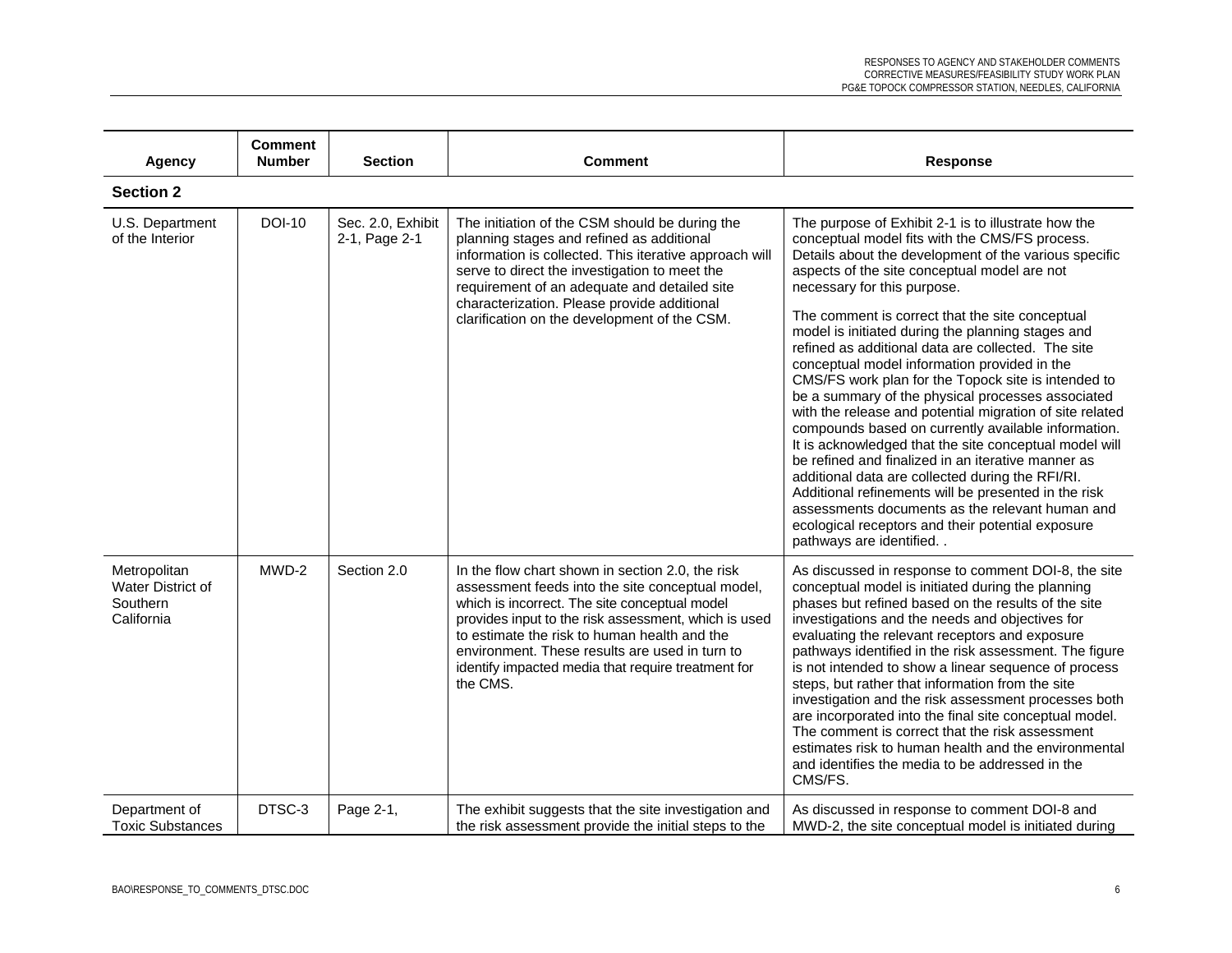| Agency                             | <b>Comment</b><br><b>Number</b> | <b>Section</b>                                       | <b>Comment</b>                                                                                                                                                                                                                                                                                                                                                                   | Response                                                                                                                                                                                                                                                                                                                                                                                                                                                                                                                                                                                                                                                                                                                                                                                                                                                                                                                                                                                                                                                                                                              |
|------------------------------------|---------------------------------|------------------------------------------------------|----------------------------------------------------------------------------------------------------------------------------------------------------------------------------------------------------------------------------------------------------------------------------------------------------------------------------------------------------------------------------------|-----------------------------------------------------------------------------------------------------------------------------------------------------------------------------------------------------------------------------------------------------------------------------------------------------------------------------------------------------------------------------------------------------------------------------------------------------------------------------------------------------------------------------------------------------------------------------------------------------------------------------------------------------------------------------------------------------------------------------------------------------------------------------------------------------------------------------------------------------------------------------------------------------------------------------------------------------------------------------------------------------------------------------------------------------------------------------------------------------------------------|
| Control                            |                                 | Exhibit 2-1                                          | Site Conceptual Model. The reality is probably<br>more of an iterative process to refine the Site<br>Conceptual Model leading to a good predicative<br>risk assessment to derive at the Remedial Action<br>Objectives.                                                                                                                                                           | the planning phases but is refined based on the<br>results of the site investigations and objectives of the<br>risk assessment. The comment is correct that the<br>development and refinement of the site conceptual<br>model is iterative. However, the final site conceptual<br>model is derived from the results of the site<br>investigations and modifications presented in the risk<br>assessment that incorporate the receptors and<br>exposure pathways identified during that evaluation<br>step.                                                                                                                                                                                                                                                                                                                                                                                                                                                                                                                                                                                                            |
| U.S. Department<br>of the Interior | <b>DOI-11</b>                   | Figure 2-1 and<br>Secs. 2.1.1 and<br>2.1.2, Page 2-2 | The CSM presented in the figure does not illustrate<br>the other potential sources of contamination. It<br>focuses on the percolation beds in Bat Cave Wash<br>without considering other potential and<br>uncharacterized sources.<br>Please revise the CSM to illustrate other potential<br>sources and make it consistent with other CSMs<br>developed during the DQO process. | It should be clarified that Section 2.1 and Figure 2-1<br>of the CMS/FS focus on the conceptual model<br>associated with the historic practice of wastewater<br>discharge to Bat Cave Wash. This is a known source<br>of groundwater contamination for which extensive<br>characterization has been performed. If any of the<br>other historic operations at the Topock Compressor<br>Station have affected groundwater, these activities<br>would likely be secondary sources due to the<br>relatively low quantities released, types of materials<br>managed, depth to groundwater, and precipitation<br>rates at the site. While the effect on groundwater of<br>other historic operations at the Topock Compressor<br>Station is considered secondary to the historic<br>practice of wastewater discharge to Bat Cave Wash,<br>characterization of these other potential sources is<br>planned and will be included in the forthcoming<br>RFI/RI Volume 3. The conceptual site model to be<br>presented in the CMS/FS will incorporate the data<br>developed from the characterization of these other<br>sources. |
| San Diego Water<br>Authority       | SDWA-2                          | Page 2-2,<br>Section 2.1.1,<br>second<br>paragraph   | Page 2-2, Section 2.1.1, second paragraph: The<br>information presents a 13-year period for release of<br>the Cr(VI), which represents the time period before<br>1951 to 1964. However, depending on the time in<br>1951 it started and the time in 1964 it ceased, it<br>may be more appropriately represented as a 14-<br>year period.                                         | PG&E does not object to defining the period between<br>1951 and 1964 when untreated wastewater was<br>discharged to Bat Cave Wash as a 14-year period.                                                                                                                                                                                                                                                                                                                                                                                                                                                                                                                                                                                                                                                                                                                                                                                                                                                                                                                                                                |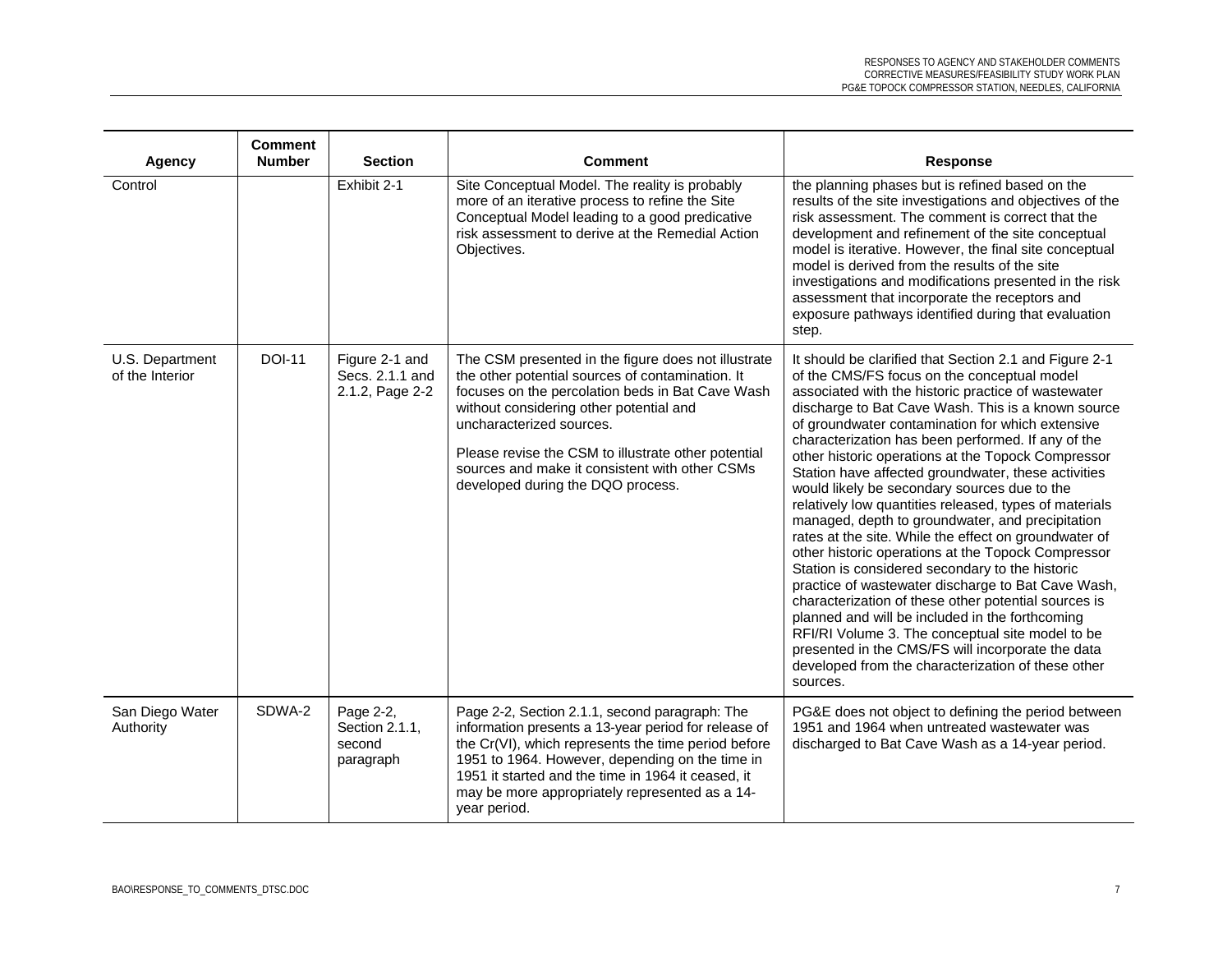| Agency                                                             | <b>Comment</b><br><b>Number</b> | <b>Section</b>                 | <b>Comment</b>                                                                                                                                                                                                                                                                                                                                                                                                                                                                                                                                                                                                                                                                                                                                                                                                                                                                                                                                                                                                                            | <b>Response</b>                                                                                                                                                                                                                                                                                                                                                                                                                                                                                                                                                                                                                                                                                                                                                                                                                                                                                                                                                |
|--------------------------------------------------------------------|---------------------------------|--------------------------------|-------------------------------------------------------------------------------------------------------------------------------------------------------------------------------------------------------------------------------------------------------------------------------------------------------------------------------------------------------------------------------------------------------------------------------------------------------------------------------------------------------------------------------------------------------------------------------------------------------------------------------------------------------------------------------------------------------------------------------------------------------------------------------------------------------------------------------------------------------------------------------------------------------------------------------------------------------------------------------------------------------------------------------------------|----------------------------------------------------------------------------------------------------------------------------------------------------------------------------------------------------------------------------------------------------------------------------------------------------------------------------------------------------------------------------------------------------------------------------------------------------------------------------------------------------------------------------------------------------------------------------------------------------------------------------------------------------------------------------------------------------------------------------------------------------------------------------------------------------------------------------------------------------------------------------------------------------------------------------------------------------------------|
| U.S. Department<br>of the Interior                                 | <b>DOI-12</b>                   | Sec. 2.1.1,<br>Page 2-2        | Source of Groundwater Contaminants, Second<br>Paragraph, Second Sentence - Electrical<br>conductivity is listed as a COPC (Chemical of<br>Potential Concern). Electrical conductivity is a<br>measurement of a material's (in this case ground<br>water) ability to conduct an electric current. The<br>COPC to be listed here is probably instead total<br>dissolved solids.                                                                                                                                                                                                                                                                                                                                                                                                                                                                                                                                                                                                                                                             | The COPCs in groundwater as listed in Section 2.1.1<br>are consistent with the COPCs identified for SWMU<br>1, AOC 1, and SWMU 2 in Table 4-1 of the Revised<br><b>Final RCRA Facility Investigation/Remedial</b><br>investigation, Volume 1 (Site Background and<br>History), dated August 2007.<br>Electrical conductivity was defined as a potential<br>COPC in the DTSC Corrective Action Consent<br>Agreement. Electrical conductivity is an analog for<br>total dissolved solids but much easier to measure.                                                                                                                                                                                                                                                                                                                                                                                                                                             |
| Metropolitan<br><b>Water District of</b><br>Southern<br>California | MWD-3                           | Section 2.1.1<br>Section 2.1.2 | Section 2.1.1 describes the source of<br>contamination and lists the chemicals of potential<br>concern (COPCs)) as chromium VI, chromium (T),<br>copper, nickel, lead, zinc, pH, electrical conductivity,<br>and total petroleum hydrocarbons. Although other<br>COPCs may be identified later in the project, these<br>represent the main COPCs for groundwater and<br>should be the basis for the CMS. Some of the<br>metals have been deleted from the routine<br>groundwater monitoring because they have been<br>infrequently detected or detected at low levels.<br>Releases of COPCs from the old evaporation<br>ponds and the disposal well should also be<br>identified in addition to the releases to Bat Cave<br>Wash. In section 2.1.2 it states that COPCs that<br>will be addressed in the CMS/FS will be restricted<br>to those that are found to be elevated. The plan<br>should stipulate the identity of these COPCs and<br>what is meant by elevated (i.e., compared to a<br>regulatory standard or background level). | The COPCs in groundwater as listed in Section 2.1.1<br>are consistent with the COPCs identified for SWMU<br>1, AOC 1, and SWMU 2 in Table 4-1 of the Revised<br>Final RCRA Facility Investigation/Remedial<br>investigation, Volume 1 (Site Background and<br>History), dated August 2007. These are based on the<br>history of wastewater discharge. Section 2.1.2<br>considers groundwater monitoring data in the<br>discussion of the COPCs. The term "elevated." as<br>used in this work plan, is intended to mean above a<br>risk threshold and/or above an ARAR level. Only<br>those COPCs identified as "elevated" will be carried<br>forward as COCs. Because the RFI/RI, risk<br>assessment, and ARARs identification are not yet<br>complete, the list of chemicals of concern to be<br>addressed in the CMS/FS cannot be completely<br>defined at this time. The CMS/FS will clearly establish<br>the chemicals of concern and media cleanup goals. |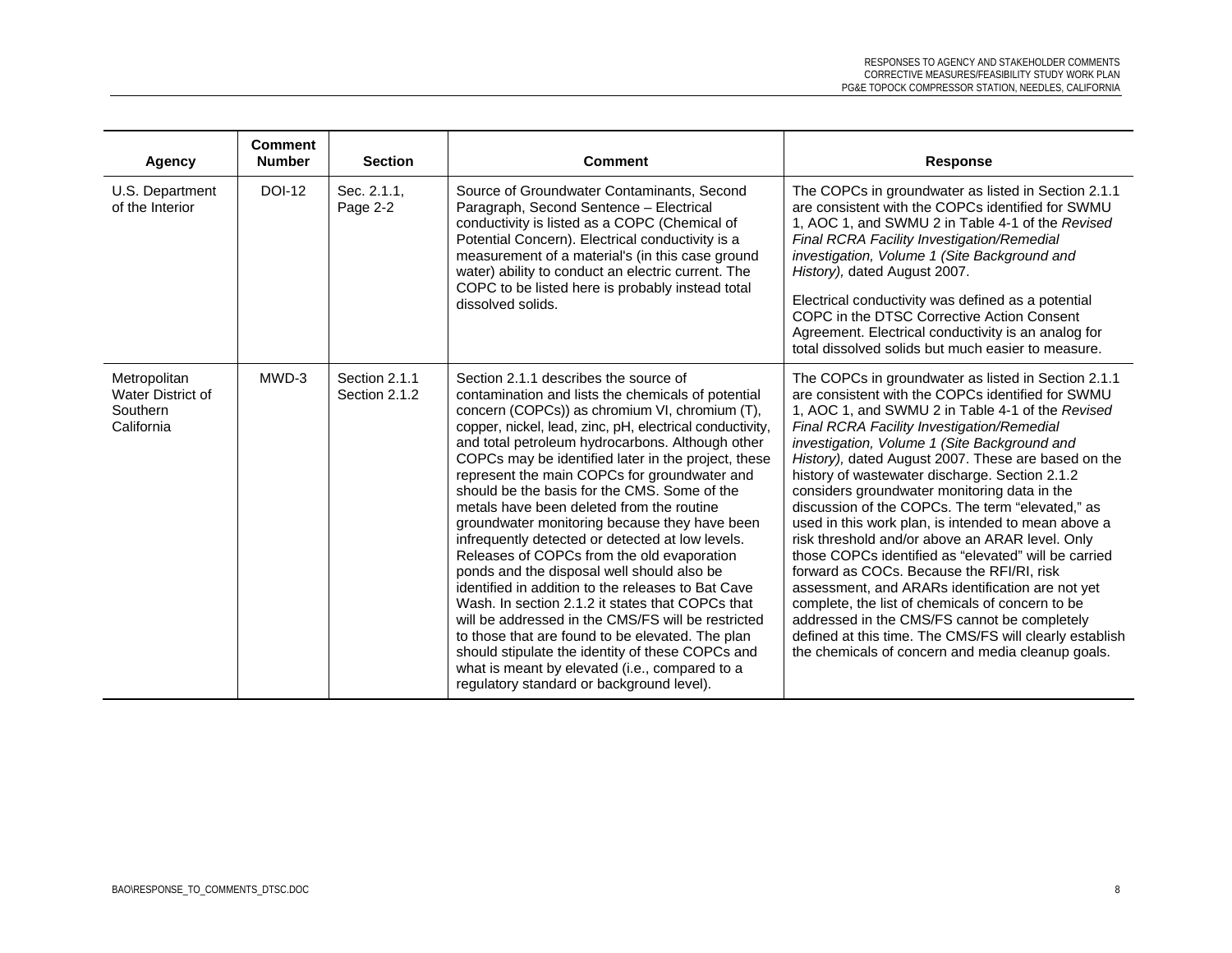| Agency                                                                            | <b>Comment</b><br><b>Number</b> | <b>Section</b>             | <b>Comment</b>                                                                                                                                                                                                                                                                                                                                                                                                                          | <b>Response</b>                                                                                                                                                                                                                                                                                                                                                                                                                                                                          |
|-----------------------------------------------------------------------------------|---------------------------------|----------------------------|-----------------------------------------------------------------------------------------------------------------------------------------------------------------------------------------------------------------------------------------------------------------------------------------------------------------------------------------------------------------------------------------------------------------------------------------|------------------------------------------------------------------------------------------------------------------------------------------------------------------------------------------------------------------------------------------------------------------------------------------------------------------------------------------------------------------------------------------------------------------------------------------------------------------------------------------|
| U.S. Department<br>of the Interior                                                | <b>DOI-20</b>                   | General<br>comment         | The term COPCs is used throughout this document<br>to refer to the chemicals that will be evaluated<br>during the CMS/FS. However, following<br>convention, the COPCs are defined in the RFI/RI<br>and the COCs are identified during the risk<br>assessment. Once the COCs have been identified,<br>the CMS/FS evaluates technologies to deal with<br>the COCs not the COPCs.                                                          | It should be clarified that COPCs are defined and<br>evaluated in the RFI/RI and risk assessments, while<br>COCs are defined in the remedial action objectives,<br>considering the results of the risk assessments and<br>ARARs evaluations. The CMS/FS evaluates<br>technologies to address the COCs requiring remedial<br>action, not the COPCs.                                                                                                                                       |
| Hargis +<br>Associates, Inc.<br>(on behalf of the<br>Fort Mojave Indian<br>Tribe) | $H+A-4$                         | Section 2.1.2              | The Tribe is also concerned with the apparently<br>open-ended statement in Section 2.1.2 that<br>indicates "As  new wells are installed, the plume<br>will be more precisely defined. As you are aware,<br>in commenting on past work plans involving<br>proposed drilling of new wells, the Tribe has<br>emphasized the need for minimization of the<br>number of intrusions (such as the drilling of new<br>wells) into sacred areas. | PG&E respects the Fort Mojave Indian Tribe's desire<br>to minimize the number of intrusions (such as drilling<br>new wells) into sacred areas, and supports with this<br>position.<br>The CMS/FS work plan does not propose any new<br>wells. If additional wells are required by regulatory<br>agencies, a specific separate work plan with clear<br>data objectives and defined mitigation measures<br>associated with additional well installation will be<br>developed and provided. |
| Department of<br><b>Toxic Substances</b><br>Control                               | DTSC-5                          | Page 2-2,<br>Section 2.1.2 | The first paragraph identifies the California MCL for<br>Cr(T) in units of milligrams per liter (mg/L). Since<br>the figures in the CMS/FS Work Plan present<br>concentrations of COPCs, including Cr(T), in units<br>of micrograms per liter (µg/L), this paragraph also<br>should provide the MCL for Cr(T) in units of µg/L.<br>The text and figures should be consistent in the<br>units of measure utilized.                       | PG&E does not object to reporting the California MCL<br>in the units of µg/L rather than mg/L.                                                                                                                                                                                                                                                                                                                                                                                           |
| U.S. Department<br>of the Interior                                                | <b>DOI-13</b>                   | Sec. 2.1.3,<br>Page 2-3    | This section focuses on groundwater as the<br>primary route of contaminant migration, however,<br>overland flow by surface runoff should also be<br>considered. There has been documented erosion<br>within Bat Cave Wash at the location of the former<br>percolation beds. The white material identified as<br>potentially containing Cr has been eroded down<br>stream.<br>There is also the potential for vertical migration        | It should be clarified that Section 2.1 focuses on the<br>conceptual model of groundwater contamination<br>associated with the historic practice of wastewater<br>discharge to Bat Cave Wash, while Section 2.2<br>focuses on the remaining Topock Compressor<br>Station operations, as well as other media associated<br>with Bat Cave Wash. This is a consistent separation<br>planned for RFI/RI Volume 2 vs. RFI/RI Volume 3.<br>The comment is correct that the potential migration |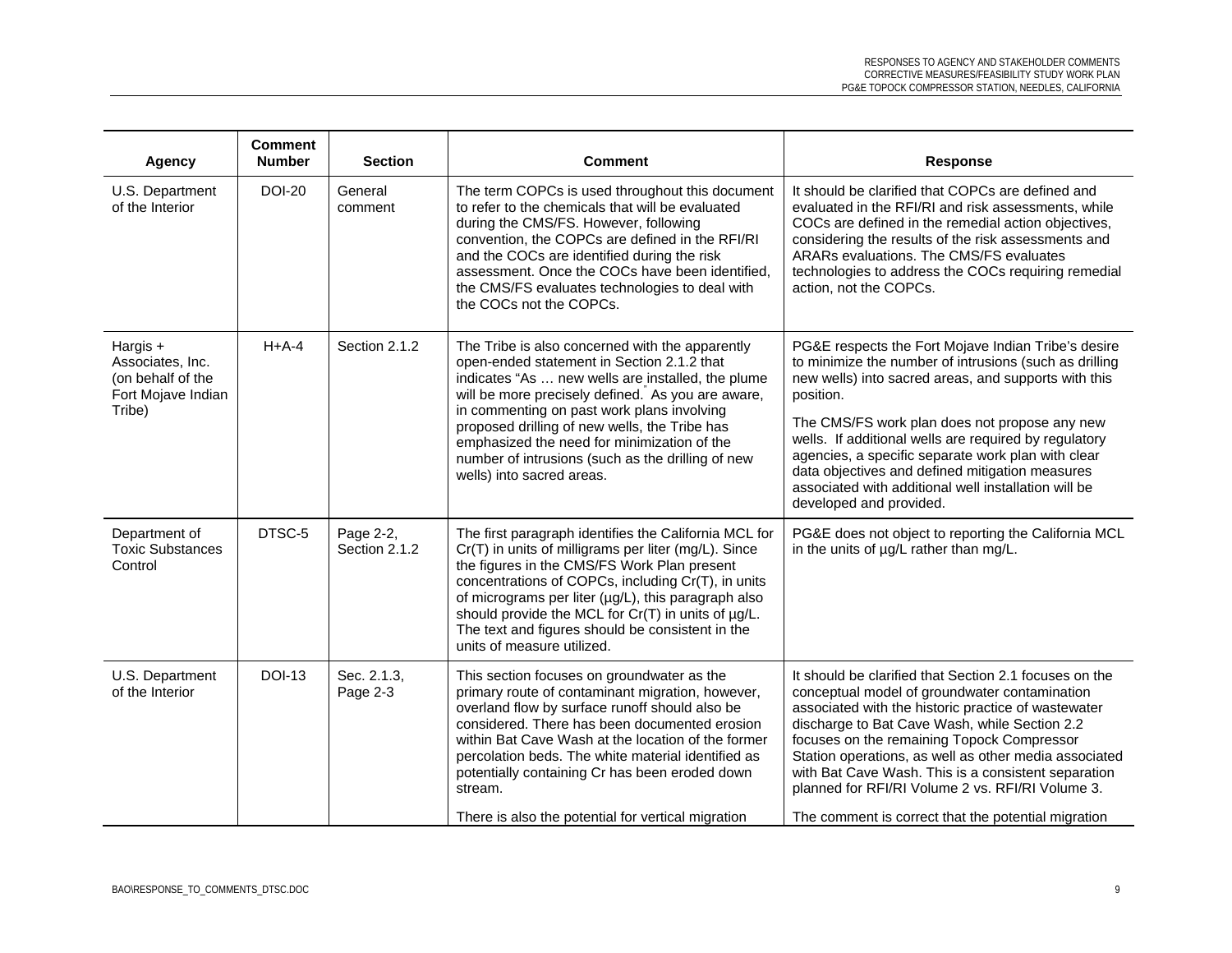| <b>Agency</b>                                               | <b>Comment</b><br><b>Number</b> | <b>Section</b>             | <b>Comment</b>                                                                                                                                                                                                                                                                                                                                                                                                                                                                                                                                                                                     | <b>Response</b>                                                                                                                                                                                                                                                                                                                                                                                                                                                                                                                                                                                                                                                                               |
|-------------------------------------------------------------|---------------------------------|----------------------------|----------------------------------------------------------------------------------------------------------------------------------------------------------------------------------------------------------------------------------------------------------------------------------------------------------------------------------------------------------------------------------------------------------------------------------------------------------------------------------------------------------------------------------------------------------------------------------------------------|-----------------------------------------------------------------------------------------------------------------------------------------------------------------------------------------------------------------------------------------------------------------------------------------------------------------------------------------------------------------------------------------------------------------------------------------------------------------------------------------------------------------------------------------------------------------------------------------------------------------------------------------------------------------------------------------------|
|                                                             |                                 |                            | from potential sources in the AOCs and SWMUs<br>that will be investigated under the soils work plan.<br>The CMS/FS work plan should be able to deal with<br>all the sources once they are identified. The CSM<br>should also reflect all potential migration pathways.                                                                                                                                                                                                                                                                                                                             | routes from the SWMUs, AOCs, and other<br>undesignated areas (other than the groundwater<br>contamination associated with SWMU 1, AOC 1, and<br>SWMU 2) are being evaluated and will be included in<br>the forthcoming RFI/RI Volume 3.                                                                                                                                                                                                                                                                                                                                                                                                                                                       |
|                                                             |                                 |                            | Please revise this section to include a discussion of<br>other potential migration pathways.                                                                                                                                                                                                                                                                                                                                                                                                                                                                                                       | As discussed in Section 2.3, the conceptual model<br>information presented in the work plan is based on<br>existing data, and the conceptual site model will be<br>updated as additional data are planned and<br>evaluated. The information in the CMS/FS work plan<br>is not intended to substitute for the final conceptual<br>site model that will be developed through completion<br>of the RFI/RI and risk assessment and presented in<br>the CMS/FS.                                                                                                                                                                                                                                    |
| Department of<br><b>Toxic Substances</b><br>Control         | DTSC-6                          | Page 2-3,<br>Section 2.1.3 | No quantification is provided with regard to reducing<br>conditions observed in groundwater in the fluvial<br>deposits and sediments beneath the Colorado<br>River. The last sentence in this section misleads<br>the effectiveness of the natural reducing conditions<br>to limit or prevent Cr(VI) impacted groundwater<br>through the sediments. Please notes that the<br>deepest well screen interval for MW-34 has Cr(VI)<br>concentrations above 50 µg/L.                                                                                                                                    | The conceptual site model descriptions provided in<br>the CMS/FS work plan are intended to be a summary<br>based on currently available information and are not<br>intended to present all the details or quantification on<br>the hydrogeologic conditions and groundwater<br>characterization, which is presented in the RFI/RI.<br>Information on the reducing conditions in the fluvial<br>deposits and sediments beneath the Colorado River<br>will be included in the forthcoming RCRA Facility<br>Investigation/Remedial Investigation Report, Volume<br>2 (Hydrogeologic Characterization and Results of<br>Groundwater and Surface Water Investigations) to be<br>published in 2008. |
| Metropolitan<br>Water District of<br>Southern<br>California | MWD-4                           | Section 2.1.3              | In section 2.1.3 the description of groundwater<br>movement as "relatively slow" is misleading. While<br>compared to other sites, movement of the PG&E<br>chromium plume may be slow, it should be pointed<br>out that the plume has moved approximately 2,800<br>feet in less than 50 years equating to a rate of<br>movement greater than 50 feet per year. Section<br>2.1.3 also discusses the reducing conditions that<br>exist in the floodplain. The pore water study did find<br>reducing conditions, but the depth of testing was<br>limited to only 6 feet. Groundwater in the floodplain | The conceptual site model descriptions provided in<br>the CMS/FS work plan are intended to be a summary<br>based on currently available information and are not<br>intended to present all the details on the<br>hydrogeologic conditions and groundwater<br>characterization, which is presented in the RFI/RI.<br>Information on groundwater movement, results from<br>the pore water study, results from the slant well<br>installation and monitoring, and results from the core<br>testing of sediments in the floodplain will be including<br>in the forthcoming RCRA Facility                                                                                                          |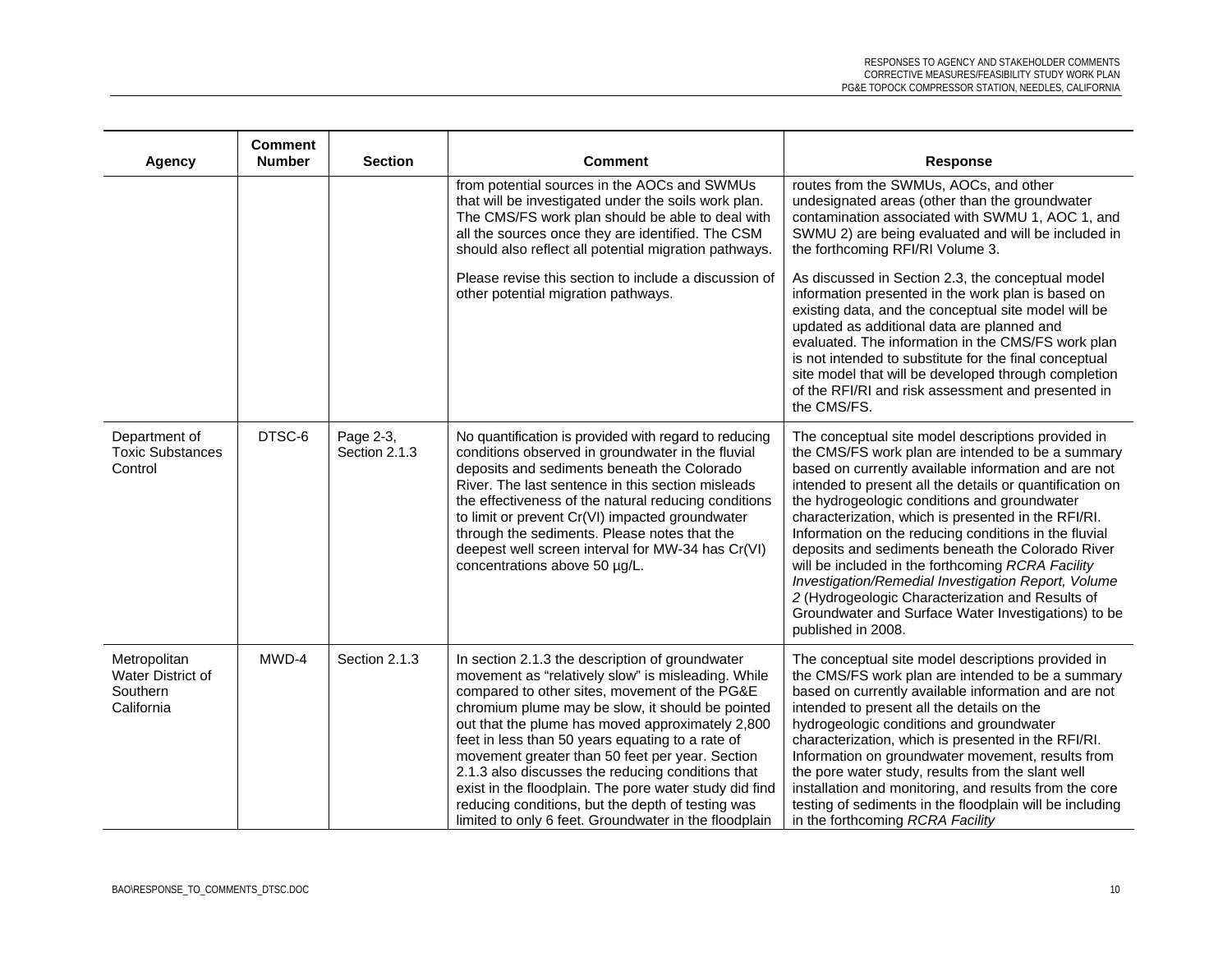| Agency                                                                              | <b>Comment</b><br><b>Number</b> | <b>Section</b> | <b>Comment</b>                                                                                                                                                                                                                                                                                                                                                                                                                                                                                                                                                                                                                                                                                                                                                                                                                                                                              | <b>Response</b>                                                                                                                                                                                                                                                                                                                                                                                                                          |
|-------------------------------------------------------------------------------------|---------------------------------|----------------|---------------------------------------------------------------------------------------------------------------------------------------------------------------------------------------------------------------------------------------------------------------------------------------------------------------------------------------------------------------------------------------------------------------------------------------------------------------------------------------------------------------------------------------------------------------------------------------------------------------------------------------------------------------------------------------------------------------------------------------------------------------------------------------------------------------------------------------------------------------------------------------------|------------------------------------------------------------------------------------------------------------------------------------------------------------------------------------------------------------------------------------------------------------------------------------------------------------------------------------------------------------------------------------------------------------------------------------------|
|                                                                                     |                                 |                | and below the river exists at much deeper depths.<br>Initial sampling from the slant wells has also<br>indicated reducing conditions, but these wells have<br>not yet equilibrated. Metropolitan believes that the<br>equilibration process for these wells will take some<br>time (6 months or more) because of the low flow<br>conditions of the wells. Proper evaluation of the<br>chromium VI levels and reducing conditions cannot<br>be accurately determined until the wells have<br>equilibrated. In addition, the anaerobic core testing<br>will be conducted on core samples taken from the<br>slant wells. The anaerobic core testing will<br>determine the reducing capacity of the fluvial<br>sediments below the river and in the floodplain.<br>Until these studies are complete the reducing<br>capacity of the sediments in the floodplain cannot<br>be definitely stated. | Investigation/Remedial Investigation Report, Volume<br>2 (Hydrogeologic Characterization and Results of<br>Groundwater and Surface Water Investigations) to be<br>published in 2008.<br>The description of groundwater movement as<br>"relatively slow" is accurate for the Topock site,<br>particularly in the context of the CMS/FS. The slow<br>groundwater flow at the site must be considered in<br>the design of the final remedy. |
| Hargis $+$<br>Associates, Inc.<br>(on behalf of the<br>Fort Mojave Indian<br>Tribe) | $H+A-5$                         | Section 2.1.4  | Section 2.1.4 refers to the protection of "<br>potential receptors in the future." It is unclear as to<br>which future receptors this might refer to as well as<br>why, if it is unlikely there are any complete<br>exposure pathways in the present, there would be<br>any in the future.                                                                                                                                                                                                                                                                                                                                                                                                                                                                                                                                                                                                  | Exposure assumptions considering potential future<br>receptors will be based on reasonably foreseeable<br>land uses and will be defined in the forthcoming risk<br>assessments. The intent of the statement in Section<br>2.1.4 is to clarify that the final remedy will be<br>designed to protect potential future receptors, if any<br>are identified.                                                                                 |
| Metropolitan<br><b>Water District of</b><br>Southern<br>California                  | MWD-5                           | Section 2.1.4  | Section 2.1.4 states that there is currently no<br>evidence of a complete pathway for chromium VI in<br>groundwater to reach a receptor. Although this<br>statement may be true, it is premature to state this<br>definitively at this time. It has been stated that the<br>plume has traveled under the river. It is likely that a<br>pathway could exist for chromium VI to enter the<br>Colorado River. Interim Measures 3 (IM3) has been<br>put in place to reverse the hydraulic gradient to<br>protect the river. In addition, the reducing<br>conditions below the river may present a natural<br>barrier of protection for the river. Additional studies<br>are being conducted to determine if the objectives<br>of IM3 and the reducing capacity of the sediments<br>actually protect the river.                                                                                  | The conceptual site model descriptions provided in<br>the CMS/FS work plan are intended to be a summary<br>based on currently available information. The final<br>conceptual site model, including definition of<br>complete pathways between a source and receptor,<br>will be refined to include additional data collected<br>during the completion of the RFI/RI, summarized in<br>the risk assessment and presented in the CMS/FS.   |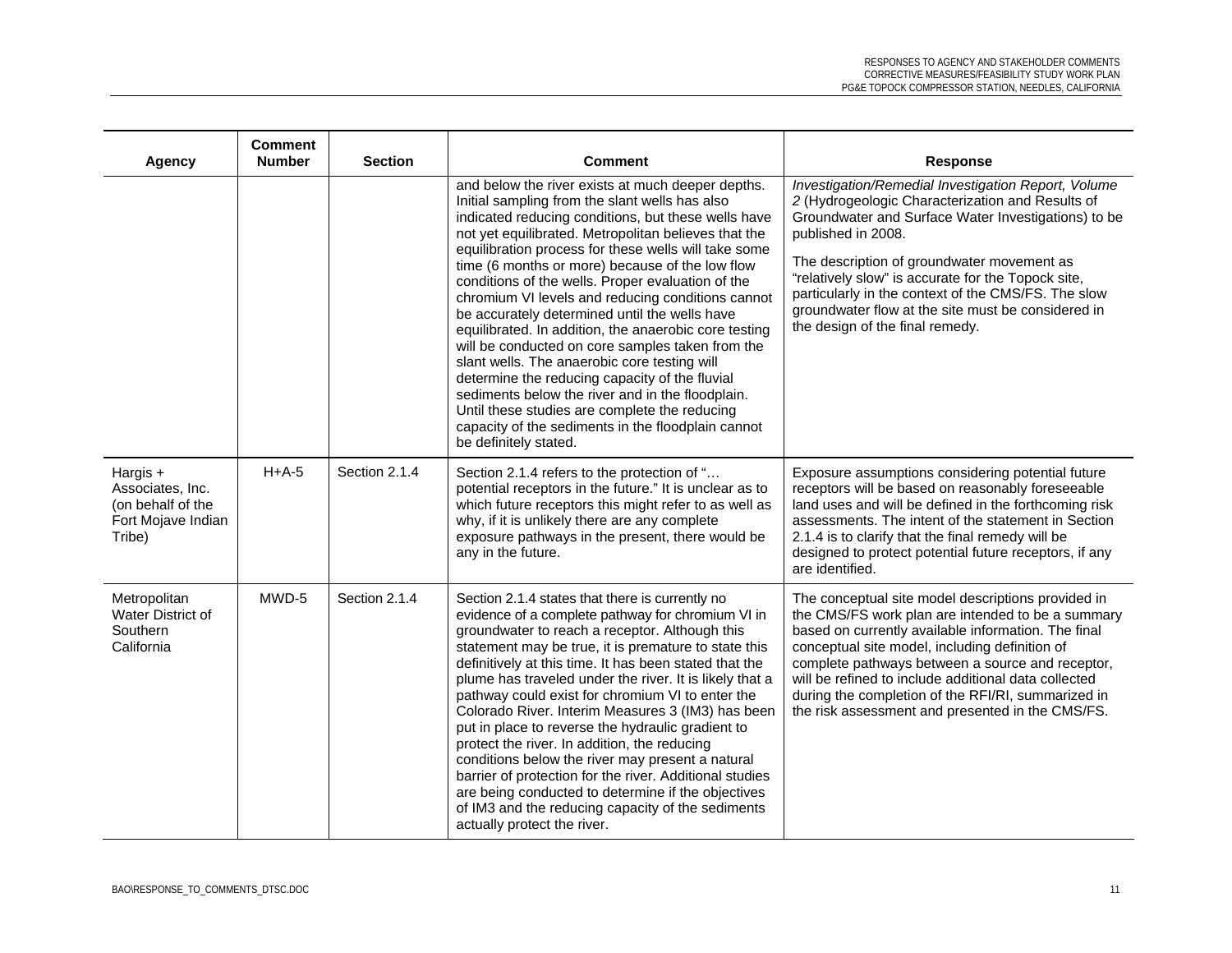| Agency                                              | <b>Comment</b><br><b>Number</b> | <b>Section</b>                                                       | <b>Comment</b>                                                                                                                                                                                                                                                                                                                                                                                                                                                                                                                                                                                                                                                                                                                       | <b>Response</b>                                                                                                                                                                                                                                                                                                                                                                                                                                                                                                                                                                                                                                                                                                                                                                                                                                                                                                                                                                                                                                                                                   |
|-----------------------------------------------------|---------------------------------|----------------------------------------------------------------------|--------------------------------------------------------------------------------------------------------------------------------------------------------------------------------------------------------------------------------------------------------------------------------------------------------------------------------------------------------------------------------------------------------------------------------------------------------------------------------------------------------------------------------------------------------------------------------------------------------------------------------------------------------------------------------------------------------------------------------------|---------------------------------------------------------------------------------------------------------------------------------------------------------------------------------------------------------------------------------------------------------------------------------------------------------------------------------------------------------------------------------------------------------------------------------------------------------------------------------------------------------------------------------------------------------------------------------------------------------------------------------------------------------------------------------------------------------------------------------------------------------------------------------------------------------------------------------------------------------------------------------------------------------------------------------------------------------------------------------------------------------------------------------------------------------------------------------------------------|
| Department of<br><b>Toxic Substances</b><br>Control | DTSC-7                          | Page 2-3,<br>Section 2.1.4,<br>Potential<br>Groundwater<br>Receptors | The conclusion or suggestion that there is currently<br>no evidence of a complete pathway for Cr(VI) in<br>groundwater to reach a receptor is premature and<br>unsubstantiated. Unless PG&E provides full<br>justification and discussion of potential pathways<br>with the site conceptual model in this work plan,<br>DTSC can not concur with this statement and<br>suggests its removal.                                                                                                                                                                                                                                                                                                                                         | The conceptual site model descriptions provided in<br>the CMS/FS work plan are intended to be a summary<br>based on currently available information. The final<br>conceptual site model, including definition of<br>complete pathways between a source and receptor,<br>will be defined following completion of the RFI/RI and<br>will be presented in the risk assessment.                                                                                                                                                                                                                                                                                                                                                                                                                                                                                                                                                                                                                                                                                                                       |
| Department of<br><b>Toxic Substances</b><br>Control | DTSC-4                          | Page 2-2,<br>Contaminant<br>Distribution in<br>Groundwater           | Section 2.1.1 identifies the following COPCs for<br>groundwater: total chromium (Cr(T)), hexavalent<br>chromium (Cr(VI)), copper, nickel, lead, zinc, pH,<br>electrical conductivity and total petroleum<br>hydrocarbons (TPH) as well as other COPCs as<br>ongoing investigation are completed. Section 2.1.2<br>states that, in August 2004, DTSC approved the<br>deletion of copper, nickel and zinc from the routine<br>groundwater monitoring suite. However, the Work<br>Plan does not seem to emphasize and carry<br>forward other COPCs except chromium in<br>groundwater. DTSC notes that arsenic and<br>molybdenum were also identified as potentially<br>elevated in recent groundwater investigations for<br>some wells. | The COPCs in groundwater as listed in Section 2.1.1<br>are consistent with the COPCs identified for SWMU<br>1, AOC 1, and SWMU 2 in Table 4-1 of the Revised<br>Final RCRA Facility Investigation/Remedial<br>investigation, Volume 1 (Site Background and<br>History), dated August 2007. These are based on the<br>history of wastewater discharge. Section 2.1.2<br>considers groundwater monitoring data in the<br>discussion of the COPCs. The CMS/FS states that<br>the chemicals of concern to be addressed in the<br>CMS/FS will be limited to those that are found to be<br>elevated in groundwater during the site investigation<br>and risk characterization. It is acknowledged that the<br>CMS/FS work plan has been prepared prior to the<br>completion of the site investigation and risk<br>characterization. Based on the investigation findings<br>to date, the principal contaminant in groundwater at<br>the site is hexavalent chromium. However stating this<br>in this work plan is not intended to circumvent the<br>conclusions of the final RFI/RI and risk assessment. |
| U.S. Department<br>of the Interior                  | <b>DOI-14</b>                   | Sec. 2.2, Page<br>$2 - 3$                                            | The CSM should be finalized before the completion<br>of the CMS/FS. As discussed in the DQOs the<br>CSM is the foundation of the investigation and is<br>revised as needed until the characterization is<br>complete. Waiting until the CMS/FS is complete to<br>evaluate the CSM is not acceptable.                                                                                                                                                                                                                                                                                                                                                                                                                                 | PG&E agrees that the site conceptual model should<br>be finalized before the completion of the CMS/FS.<br>This is clearly described in the work plan, and Exhibit<br>1-2 shows the conceptual site model as the first step<br>in the CMS/FS process.                                                                                                                                                                                                                                                                                                                                                                                                                                                                                                                                                                                                                                                                                                                                                                                                                                              |
| Department of<br><b>Toxic Substances</b><br>Control | DTSC-8                          | Page 2-3,<br>Section 2.2,<br>Conceptual                              | DTSC notes that PG&E cited one SWMU, 17<br>AOCs and one undesignated area for the soil<br>investigation, but listed SWMU 2 in Figure 1-2 to be<br>inclusive. DTSC recommends inclusion of a table                                                                                                                                                                                                                                                                                                                                                                                                                                                                                                                                    | The specific SWMUs, AOCs, and other undesignated<br>areas to be included in the forthcoming RFI/RI<br>Volume 2 and RFI/RI Volume 3 are identified in the<br>Revised Final RCRA Facility Investigation and                                                                                                                                                                                                                                                                                                                                                                                                                                                                                                                                                                                                                                                                                                                                                                                                                                                                                         |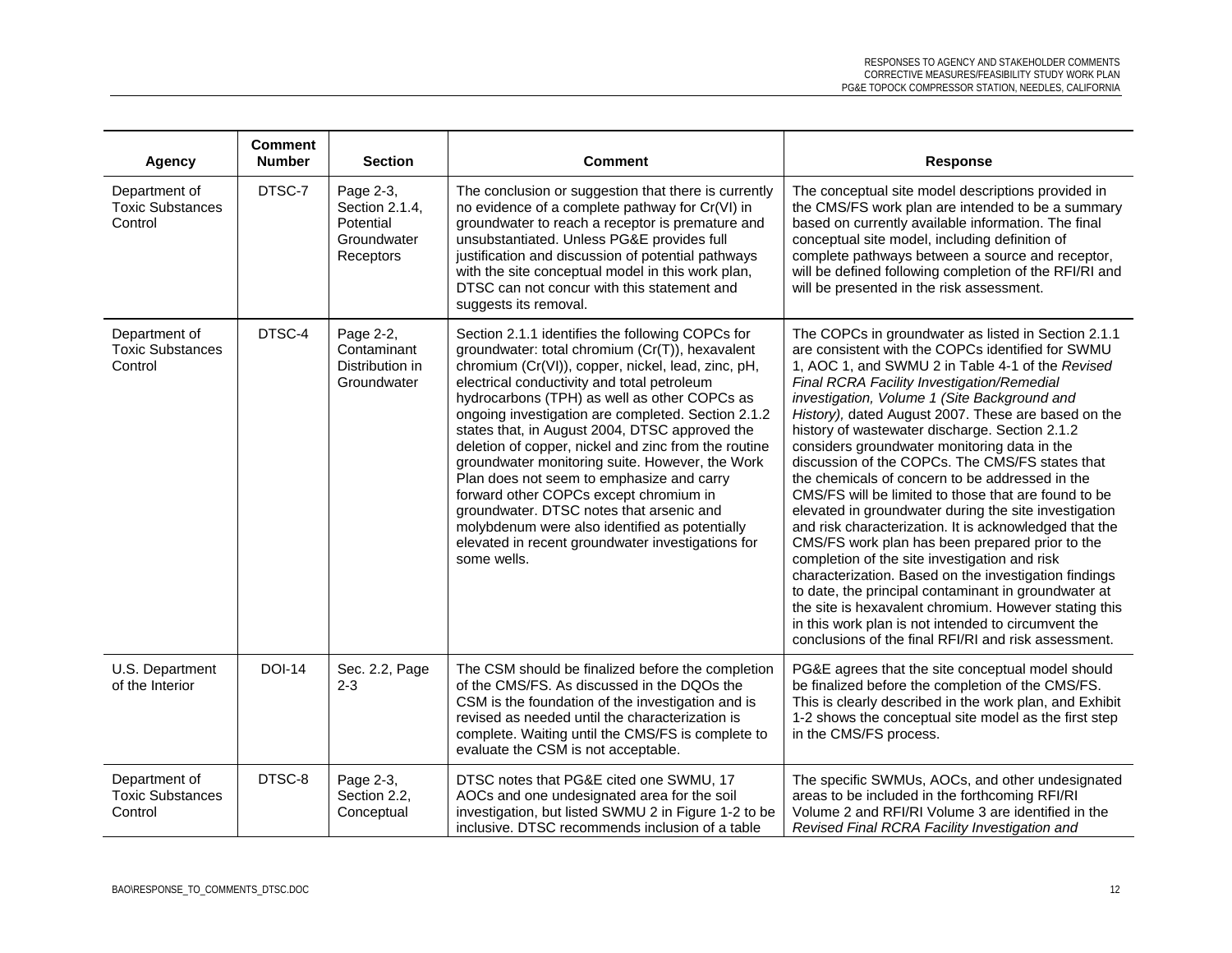| <b>Agency</b>                                       | <b>Comment</b><br><b>Number</b> | <b>Section</b>             | <b>Comment</b>                                                                                                                                                                                                                                                         | <b>Response</b>                                                                                                                                                                                                                                                                                                                                                                                                                                                                          |
|-----------------------------------------------------|---------------------------------|----------------------------|------------------------------------------------------------------------------------------------------------------------------------------------------------------------------------------------------------------------------------------------------------------------|------------------------------------------------------------------------------------------------------------------------------------------------------------------------------------------------------------------------------------------------------------------------------------------------------------------------------------------------------------------------------------------------------------------------------------------------------------------------------------------|
|                                                     |                                 | Model for Soil             | of all SWMUs, AOCs, and other undesignated<br>areas as an additional exhibit for clarity. This table<br>can also differentiate which units are studied within<br>the soil or groundwater RFI.                                                                          | Remedial Investigation Report, Volume 1 (Site<br>Background and History), dated August 2007. The<br>CMS/FS work plan is intended to be conceptual and<br>not to provide all the detail that is included in other<br>documents.                                                                                                                                                                                                                                                           |
| U.S. Department<br>of the Interior                  | <b>DOI-15</b>                   | Sec. 2.2.1.<br>Page 2-4    | Define the term elevated.                                                                                                                                                                                                                                              | The term "elevated" as used in this work plan is<br>intended to mean above a risk threshold and/or<br>above an ARAR level. Only those COPCs identified<br>as "elevated" will be carried forward as COCs in the<br>CMS/FS. The CMS/FS will clearly establish the<br>chemicals of concern and media cleanup goals. See<br>also response to MDW-3 in Section 2.                                                                                                                             |
| Department of<br><b>Toxic Substances</b><br>Control | DTSC-9                          | Page 2-4,<br>Section 2.2.1 | PG&E only noted the origin of contaminants to be<br>released through spills and leaks. PG&E should<br>also recognize that some release of contaminants<br>could have been associated with past management<br>practices associated with hazardous material<br>handling. | The comment is correct that the source of<br>contaminants could be through mechanisms other<br>than through spills and leaks. Management practices<br>associated with hazardous material handling were<br>evaluated to determine the SWMUs, AOCs, and other<br>undesignated areas to be evaluated in the RFI/RI as<br>documented in the Revised Final RCRA Facility<br>Investigation and Remedial Investigation Report,<br>Volume 1 (Site Background and History), dated<br>August 2007. |
| Department of<br><b>Toxic Substances</b><br>Control | DTSC-10                         | Page 2-4,<br>Section 2.2.2 | This section suggests that copper and zince are<br>found above background concentrations. However,<br>background concentrations for COPCs have yet to<br>be determined.                                                                                                | The comment is correct that final background levels<br>in soil have not been completely defined. However,<br>there have been several studies of background<br>concentrations at the Topock Compressor Station<br>and there are published values of background<br>concentrations in soil in the region that provide a<br>relative indication of the background concentrations.                                                                                                            |
| U.S. Department<br>of the Interior                  | <b>DOI-16</b>                   | Sec. 2.2.3,<br>Page 2-4    | Routes of Contaminant Migration in Soils - An<br>additional route of soil contamination migration is<br>wind transport of contaminated soil particles.                                                                                                                 | The comment is correct that the routes of migration<br>identified in Section 2.2.3 are not the only potential<br>migration routes. Details about the exposure routes<br>for receptors will be included in the forthcoming risk<br>assessments.                                                                                                                                                                                                                                           |
| Metropolitan<br>Water District of                   | MWD-6                           | Section 2.2.3              | In Section 2.2.3 possible migration of soil<br>contaminants should also consider transport in air as                                                                                                                                                                   | The comment is correct that the routes of migration<br>identified in Section 2.2.3 are not the only potential                                                                                                                                                                                                                                                                                                                                                                            |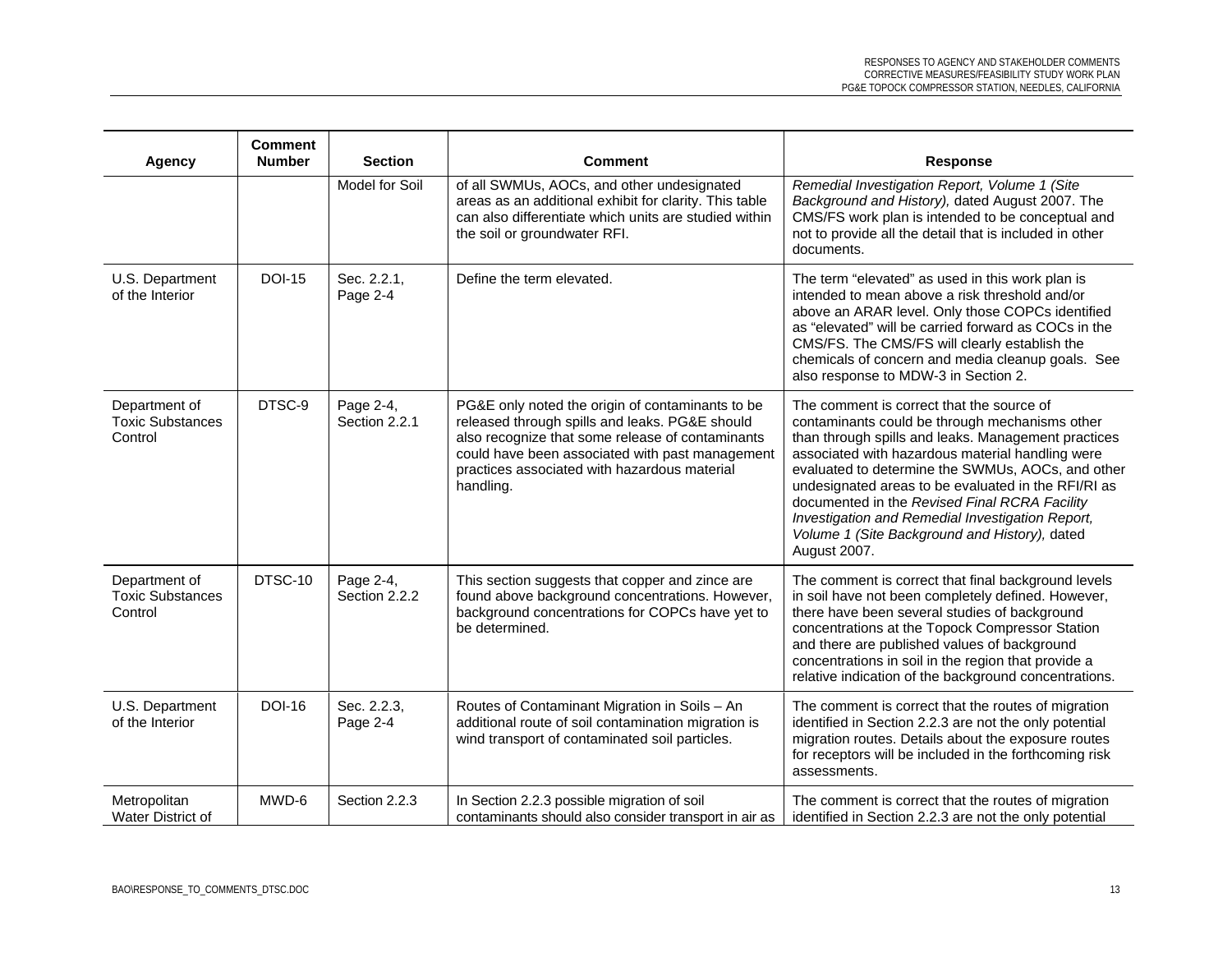| <b>Agency</b>                                       | <b>Comment</b><br><b>Number</b> | <b>Section</b>                               | Comment                                                                                                                                                                                                                                                                                                                                                                                                                             | <b>Response</b>                                                                                                                                                                                                                                                                                                          |
|-----------------------------------------------------|---------------------------------|----------------------------------------------|-------------------------------------------------------------------------------------------------------------------------------------------------------------------------------------------------------------------------------------------------------------------------------------------------------------------------------------------------------------------------------------------------------------------------------------|--------------------------------------------------------------------------------------------------------------------------------------------------------------------------------------------------------------------------------------------------------------------------------------------------------------------------|
| Southern<br>California                              |                                 |                                              | dust and vapors.                                                                                                                                                                                                                                                                                                                                                                                                                    | migration routes. Details about the exposure routes<br>for receptors will be included in the forthcoming risk<br>assessments.                                                                                                                                                                                            |
| Department of<br><b>Toxic Substances</b><br>Control | DTSC-11                         | Page 2-4,<br>Section 2.2.3                   | This section discusses two primary routes of soil<br>contaminant migration that will be considered in the<br>CMS/FS. Additional route; however, consisting of<br>transport of contaminants through soil via<br>infiltration (but not to groundwater), and possible air<br>dispersion due to blowing wind should also be<br>included in this section.                                                                                | The comment is correct that the routes of migration<br>identified in Section 2.2.3 are not the only potential<br>migration routes. Details about the exposure routes<br>for receptors will be included in the forthcoming risk<br>assessments.                                                                           |
| U.S. Department<br>of the Interior                  | <b>DOI-17</b>                   | Sec. 2.2.4,<br>Page 2-4                      | What are the exposure routes for the receptors?<br>Dermal contact, ingestion, uptakes, inhalation, etc?<br>Please add the exposure routes for the receptors.                                                                                                                                                                                                                                                                        | Details about the exposure routes for receptors will<br>be included in the forthcoming risk assessments.                                                                                                                                                                                                                 |
| San Diego Water<br>Authority                        | SDWA-3                          | Page 2-4,<br>Section 2.2.4                   | Page 2-4, Section 2.2.4: The paragraph indicates<br>"different cleanup standards may be<br>evaluateddepending on location and intended<br>future use." Future use is likely only as far as related<br>land use documents have planned, which could<br>change. The cleanup standard should be a<br>consistent level so that no further remediation would<br>be necessary in the future at an additional cost and<br>planning effort. | Because there are AOCs and SWMUs in different<br>areas with multiple landowners and multiple current<br>and possible future uses, there is the possibility that<br>there may be different cleanup standards for different<br>AOCs and SWMUs.                                                                             |
| U.S. Department<br>of the Interior                  | <b>DOI-18</b>                   | Page 2-5                                     | The risk assessment should also determine<br>protective levels of the chemicals of concern<br>(COCs).                                                                                                                                                                                                                                                                                                                               | The comment is correct that the risk assessment will<br>be one method of identifying acceptable levels of<br>COCs.                                                                                                                                                                                                       |
| U.S. Department<br>of the Interior                  | <b>DOI-19</b>                   | Sec. 2.3, Page<br>2-5, 1 <sup>st</sup> Para. | In general the COPCs are identified during the site<br>characterization phase of the effort. The risk<br>assessment is used to evaluate the potential risk to<br>human health and the environment, and the result<br>is the identification of the COCs. The COCs are<br>evaluated in the selection of the remedial<br>alternative. We suggest changing the term COPC<br>to COC throughout the document.                             | It should be clarified that COPCs are defined and<br>evaluated in the RFI/RI and risk assessments, while<br>COCs are defined in the remedial action objectives,<br>considering the conclusions of the risk assessments<br>and ARARs evaluations. The CMS/FS evaluates<br>technologies to address the COCs not the COPCs. |
| Department of<br><b>Toxic Substances</b>            | DTSC-12                         | Page 2-5,                                    | PG&E used the term "points of compliance" in a<br>couple of sections in this work plan, but failed to                                                                                                                                                                                                                                                                                                                               | As discussed in Section 3.2, points of compliance<br>and cleanup levels for soil and groundwater will be                                                                                                                                                                                                                 |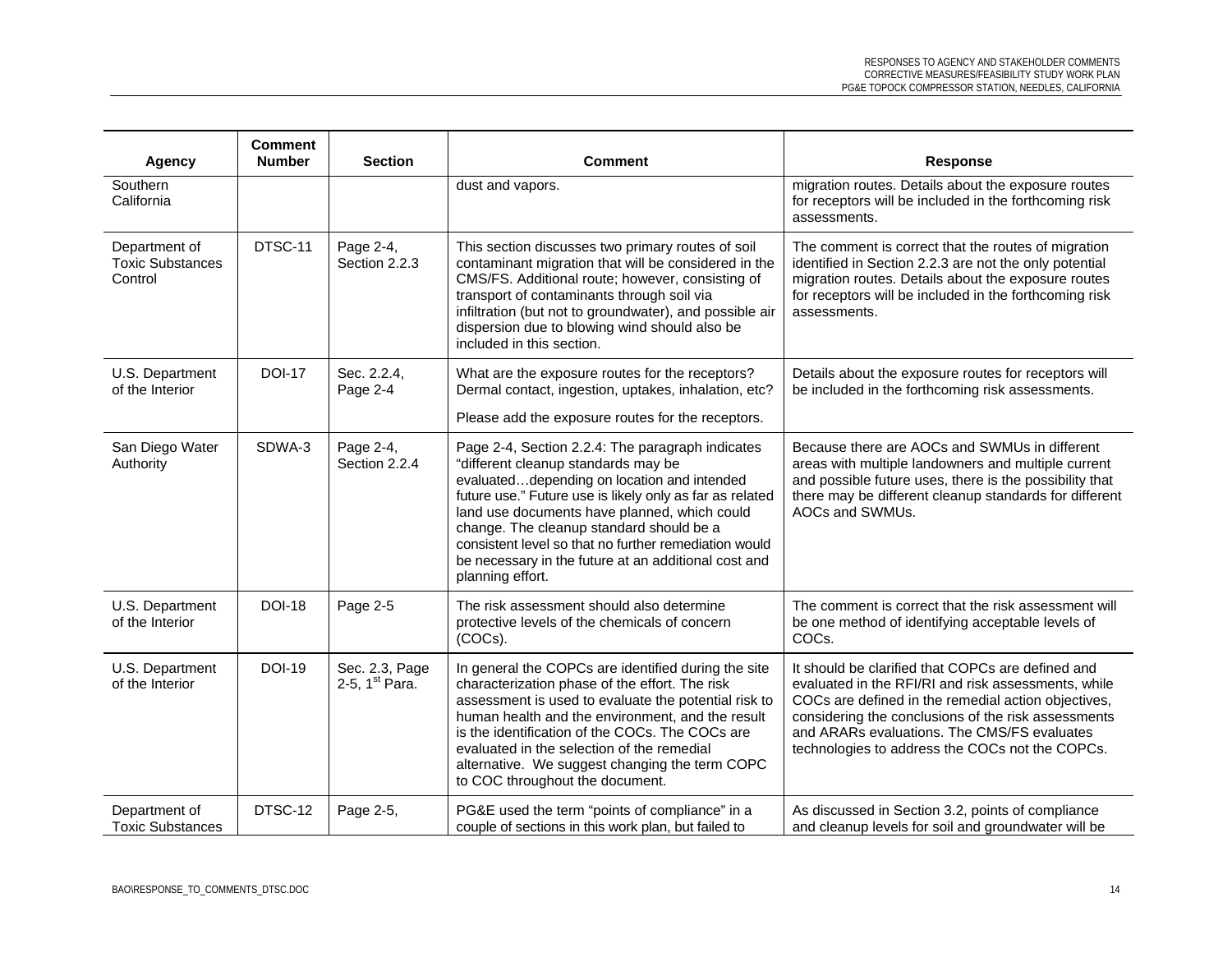| Agency  | <b>Comment</b><br><b>Number</b> | <b>Section</b> | <b>Comment</b>                                                                                                      | <b>Response</b>                                                                                                                                                                                                                                                                                                                                                                                                                                                                                                                                            |
|---------|---------------------------------|----------------|---------------------------------------------------------------------------------------------------------------------|------------------------------------------------------------------------------------------------------------------------------------------------------------------------------------------------------------------------------------------------------------------------------------------------------------------------------------------------------------------------------------------------------------------------------------------------------------------------------------------------------------------------------------------------------------|
| Control |                                 | Section 2.3    | properly define its meaning or its use. DTSC notes<br>that this is a similar comment in our May 15, 2007<br>letter. | developed based on the results of the site-specific<br>risk assessments and/or ARARs, with consideration<br>of natural background concentrations, as appropriate.<br>The points of compliance for the Topock site have not<br>yet been determined but will be identified in the<br>CMS/FS.                                                                                                                                                                                                                                                                 |
|         |                                 |                |                                                                                                                     | The term "point of compliance" is typically a RCRA<br>term applied to the location at which water quality<br>standards must be met. Under CERCLA, ARARs,<br>pertaining both to contaminant levels and to<br>performance or design standards should generally be<br>attained at all points of exposure or at the point<br>specified in the ARAR itself. USEPA guidance<br>indicates that while points of compliance for attaining<br>media cleanup goals are established on a site-<br>specific basis, there are some general USEPA<br>policies as follows: |
|         |                                 |                |                                                                                                                     | In groundwater, cleanup goals should generally<br>be attached throughout the contaminant plume<br>or at the edge of the waste management area<br>when waste is left in place.                                                                                                                                                                                                                                                                                                                                                                              |
|         |                                 |                |                                                                                                                     | In surface water, cleanup goals should generally<br>be attached at the point or points where the<br>release enters the surface water.                                                                                                                                                                                                                                                                                                                                                                                                                      |
|         |                                 |                |                                                                                                                     | In air, cleanup goals should generally be<br>achieved at the maximum exposed individual,<br>considering the reasonably expected uses of the<br>site and surrounding area.                                                                                                                                                                                                                                                                                                                                                                                  |
|         |                                 |                |                                                                                                                     | For soils, cleanup goals should generally be<br>attained wherever direct contact might<br>reasonably occur (CERCLA Compliance with<br>Other Laws Manual; Interim Final. EPA/540/G-<br>89-006; Final National Contingency Plan, March<br>8, 1990).                                                                                                                                                                                                                                                                                                          |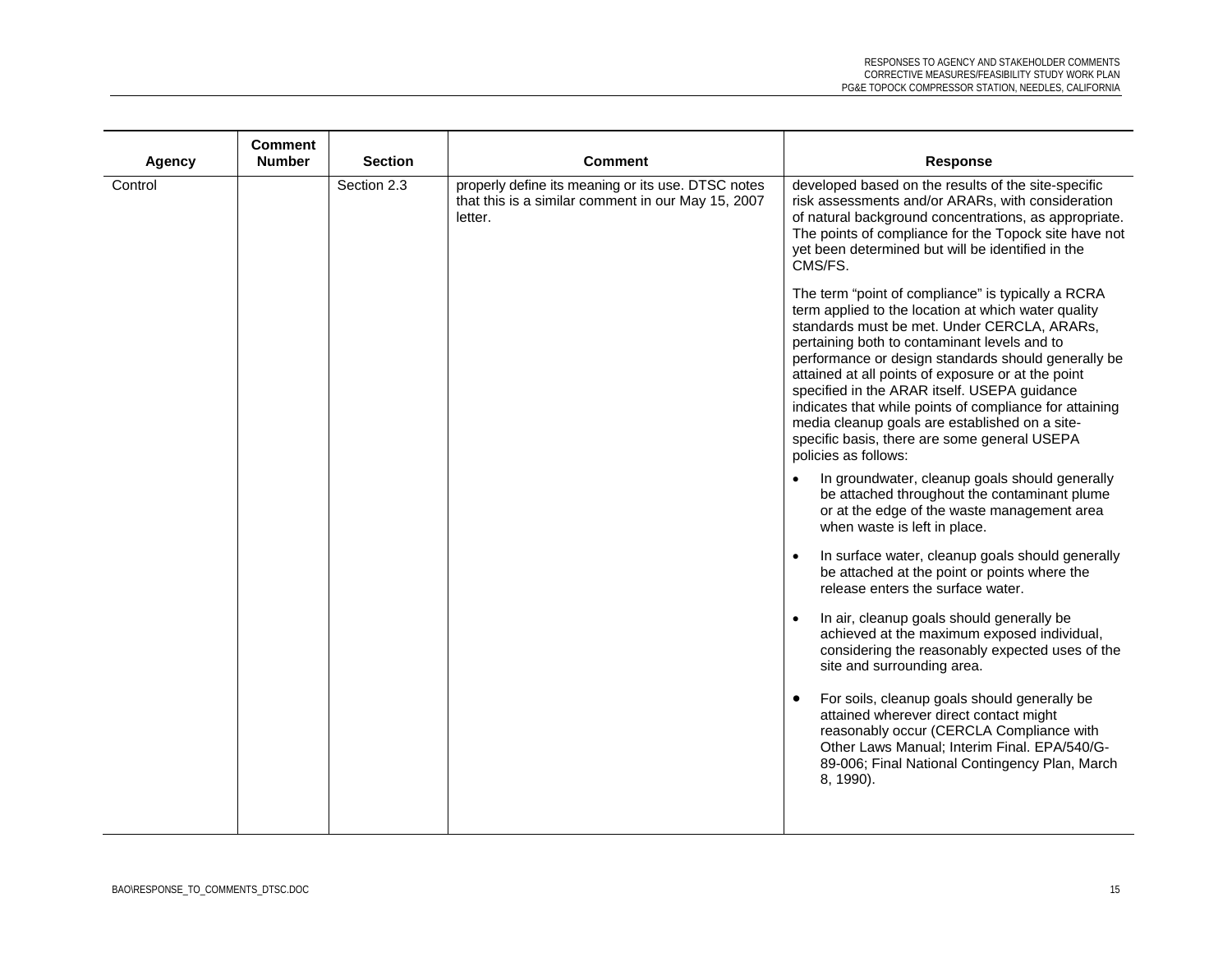| Agency                                                                              | <b>Comment</b><br><b>Number</b> | <b>Section</b>                     | <b>Comment</b>                                                                                                                                                                                                                                                                                                                                                                                                                                                                                                                                                                                                                                                                                                                                                                                                                                                                                                                                                                                                                                                                                                                                                                                                        | <b>Response</b>                                                                                                                                                                                                                                                                                                                                                                                                  |
|-------------------------------------------------------------------------------------|---------------------------------|------------------------------------|-----------------------------------------------------------------------------------------------------------------------------------------------------------------------------------------------------------------------------------------------------------------------------------------------------------------------------------------------------------------------------------------------------------------------------------------------------------------------------------------------------------------------------------------------------------------------------------------------------------------------------------------------------------------------------------------------------------------------------------------------------------------------------------------------------------------------------------------------------------------------------------------------------------------------------------------------------------------------------------------------------------------------------------------------------------------------------------------------------------------------------------------------------------------------------------------------------------------------|------------------------------------------------------------------------------------------------------------------------------------------------------------------------------------------------------------------------------------------------------------------------------------------------------------------------------------------------------------------------------------------------------------------|
| Hargis $+$<br>Associates, Inc.<br>(on behalf of the<br>Fort Mojave Indian<br>Tribe) | $H+A-3$                         | <b>Site</b><br>Conceptual<br>Model | Proper development and understanding of the site<br>conceptual model (SCM) is arguably the most<br>important step in the process as erroneous<br>concepts can lead to serious problems in the final<br>decision. This section defines the SCM as " a<br>graphical and narrative summary of site conditions<br>based on currently available data that describes<br>the probable sources of contamination and the<br>potential pathways by which human or<br>environmental exposures could occur." This<br>definition is incomplete because the importance of<br>data interpretation is not acknowledged. Indeed,<br>the data assemblage is important and the basis for<br>site assessment, but it is more than a mapping of<br>data points. As data are generated, it must<br>continually be examined and re-examined within<br>the context of accepted scientific concepts. Each<br>new set of data has the potential for consistency or<br>conflict with elements of the currently-accepted<br>SCM and should be viewed as such. As this<br>process evolves, the uncertainty associated with<br>the SCM should decrease. Likewise, with<br>confidence in the SCM, the need for collection of<br>new data is reduced. | As described in the CMS/FS work plan and previous<br>comment responses, the development, refinement,<br>and completion of the site conceptual model is a<br>foundation step for the CMS/FS process. PG&E<br>agrees that data interpretation, including testing of<br>the site conceptual model with respect to new data is<br>an important aspect of development and refinement<br>of the site conceptual model. |
|                                                                                     |                                 |                                    | The reason for emphasizing the interrelationship<br>between data acquisition and the SCM relates to a<br>theme that the Tribe has previously emphasized<br>specifically a minimalist approach that involves only<br>the most necessary disturbances to the earth and<br>its resources. A recent example is the proposed<br>drilling on the Arizona shore at the Site 1 location.<br>Among other reasons, it was argued data at this<br>location would be needed to define the lateral<br>extent of the hexavalent chromium plume in<br>groundwater. At the same time, it was asserted that<br>monitoring data from a well at this location was fully<br>expected to produce negative results. This is a<br>clear indication that the application of conceptual<br>reasoning is a useful tool in developing the SCM.                                                                                                                                                                                                                                                                                                                                                                                                   |                                                                                                                                                                                                                                                                                                                                                                                                                  |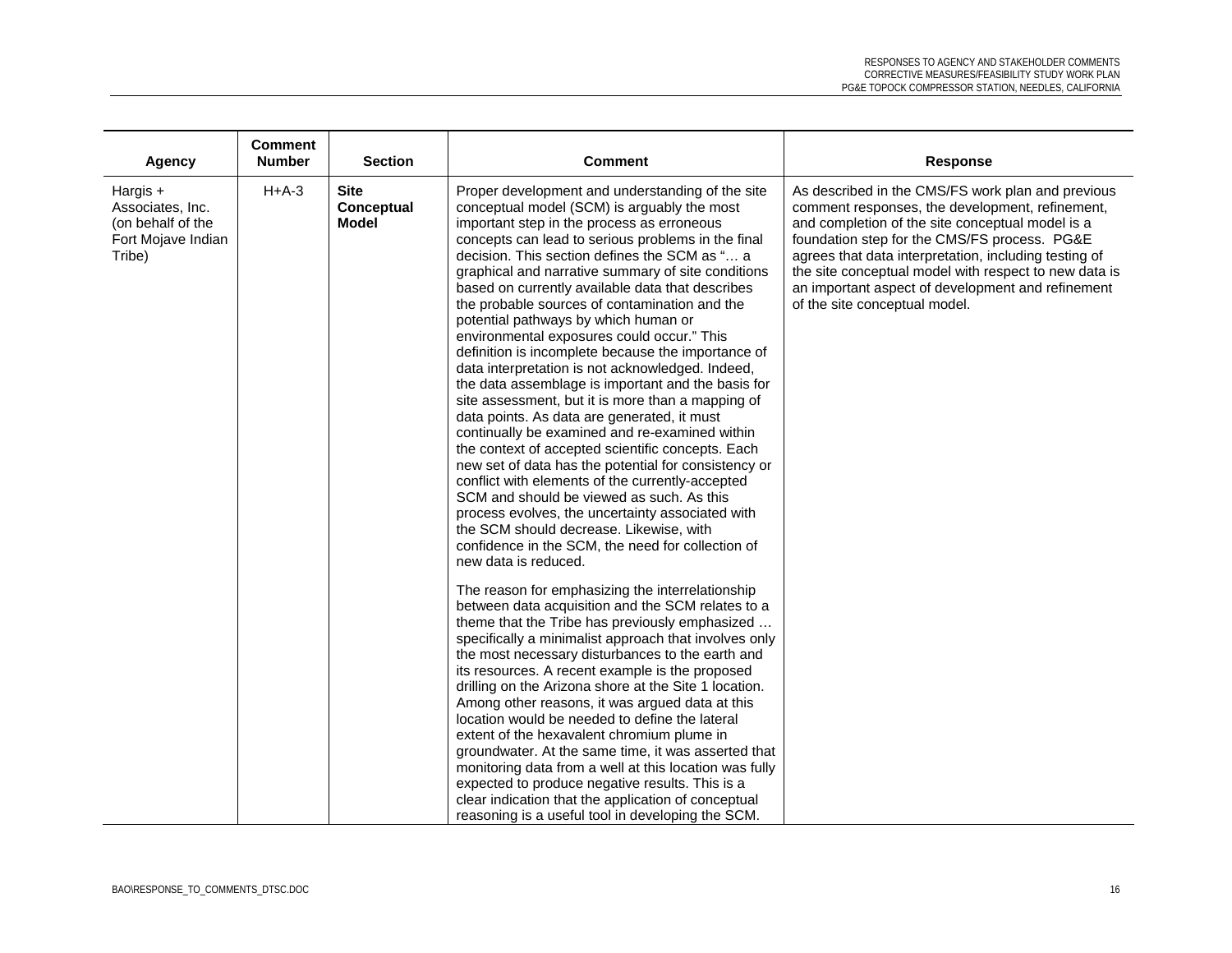| Agency | <b>Comment</b><br><b>Number</b> | <b>Section</b> | <b>Comment</b>                                                                                                                                                                                                                                                                                                                                                                                                                                                                                                                                                                                                                                                                                                                                                                                                                                                                                                                                                                                                                                                                                                                                                                                                                                                                                                                                          | <b>Response</b> |
|--------|---------------------------------|----------------|---------------------------------------------------------------------------------------------------------------------------------------------------------------------------------------------------------------------------------------------------------------------------------------------------------------------------------------------------------------------------------------------------------------------------------------------------------------------------------------------------------------------------------------------------------------------------------------------------------------------------------------------------------------------------------------------------------------------------------------------------------------------------------------------------------------------------------------------------------------------------------------------------------------------------------------------------------------------------------------------------------------------------------------------------------------------------------------------------------------------------------------------------------------------------------------------------------------------------------------------------------------------------------------------------------------------------------------------------------|-----------------|
|        |                                 |                | The likely reason for expecting negative results at<br>that location was based on generally accepted<br>concepts of regional groundwater flow, which<br>would be inconsistent with groundwater underflow<br>beneath a major river system such as the Colorado<br>River, without some anthropogenic stress factor<br>overriding natural gradients. Another useful<br>exercise with regard to development of the SCM is<br>to consider alternative interpretations of the data<br>set with the intent of determining whether further<br>data acquisition would be useful in discriminating<br>between the alternatives, and moreover, whether<br>such discrimination would actually be important to<br>a pending remedial decision.<br>It is quite an important observation that Nearly all<br>of the Cr(VI) present in groundwater at the site is<br>believed to have been released during the 13-year<br>period [1951-1964] when untreated wastewater<br>was discharged into Bat Cave Wash. Likewise it is<br>worth noting that there have not been detections of<br>Cr(VI) in the Colorado River along the Topock<br>reach to date. Together, these observations seem<br>to support (1) limited plume strength; (2) slow<br>groundwater velocities; and/or (3) the effect of the<br>geochemical barrier associated with the Colorado<br>River fluvium. |                 |

## **Section 3**

| U.S. Department<br>of the Interior | <b>DOI-21</b> | Sec 3.0                | Please revise the fourth sentence of the first<br>paragraph by deleting "including existing<br>restrictions on land uses and/or agreements made<br>by authorities regarding limitations on land use."                                                                                                         | The purpose of the clause in the fourth sentence is to<br>provide additional information about how land uses<br>are considered while developing remedial action<br>objectives.                                                                                                                                                |
|------------------------------------|---------------|------------------------|---------------------------------------------------------------------------------------------------------------------------------------------------------------------------------------------------------------------------------------------------------------------------------------------------------------|-------------------------------------------------------------------------------------------------------------------------------------------------------------------------------------------------------------------------------------------------------------------------------------------------------------------------------|
| U.S. Department<br>of the Interior | <b>DOI-22</b> | Sec 3.1, Page<br>$3-2$ | Typically the RAOs are derived during the risk<br>assessment and are the levels or concentration of<br>specific chemical or compounds that will not<br>present an unacceptable risk to human health or<br>the environment. Please make this section more<br>specific in regards to the RAOs by specifying, in | The comment is correct that the National<br>Contingency Plan requires that remedial goals are<br>established to reduce risk to an acceptable level and<br>attain ARARs. The remedial objectives in Section 3.1<br>are intended to meet the National Contingency Plan<br>requirement in a manner specific to the site based on |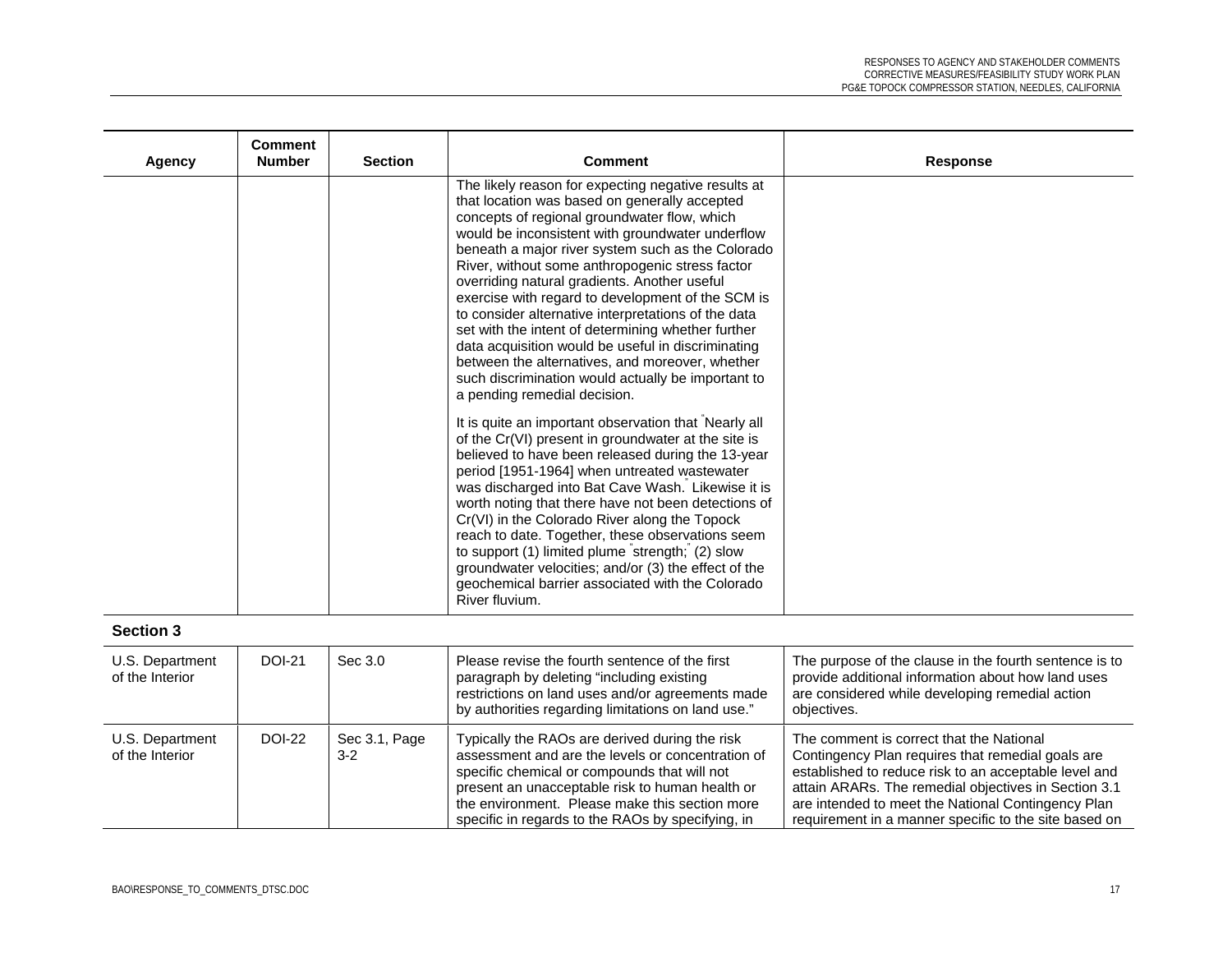| <b>Agency</b>                                               | <b>Comment</b><br><b>Number</b> | <b>Section</b>                                                | <b>Comment</b>                                                                                                                                                                                                                                                                                                                                                                                                                                                                                                                                                                                                                                                                                                                                                                                                                      | <b>Response</b>                                                                                                                                                                                                                                                                                                                                                                                                                                                                                                                                                                                                                                                                                                                                                                                                                                                                                                                 |
|-------------------------------------------------------------|---------------------------------|---------------------------------------------------------------|-------------------------------------------------------------------------------------------------------------------------------------------------------------------------------------------------------------------------------------------------------------------------------------------------------------------------------------------------------------------------------------------------------------------------------------------------------------------------------------------------------------------------------------------------------------------------------------------------------------------------------------------------------------------------------------------------------------------------------------------------------------------------------------------------------------------------------------|---------------------------------------------------------------------------------------------------------------------------------------------------------------------------------------------------------------------------------------------------------------------------------------------------------------------------------------------------------------------------------------------------------------------------------------------------------------------------------------------------------------------------------------------------------------------------------------------------------------------------------------------------------------------------------------------------------------------------------------------------------------------------------------------------------------------------------------------------------------------------------------------------------------------------------|
|                                                             |                                 |                                                               | particular, that remediation of groundwater will be<br>to eliminate unacceptable risks to humans and<br>ecological receptors and attain ARARs.                                                                                                                                                                                                                                                                                                                                                                                                                                                                                                                                                                                                                                                                                      | the investigation findings to date and knowledge of<br>site-specific characteristics.                                                                                                                                                                                                                                                                                                                                                                                                                                                                                                                                                                                                                                                                                                                                                                                                                                           |
| Department of<br><b>Toxic Substances</b><br>Control         | DTSC-13                         | Page 3-2,<br>Section 3.1.1.<br>Groundwater<br>site objectives | Remedial action objectives for the groundwater<br>should also include consideration for elimination or<br>control of contaminated groundwater migration in<br>the region, not just to river.                                                                                                                                                                                                                                                                                                                                                                                                                                                                                                                                                                                                                                        | The remedial objectives in Section 3.1 are based on<br>the investigation findings to date and knowledge of<br>site-specific characteristics. The remedial objectives<br>in the CMS/FS will be based on the final conceptual<br>site model and ARARs that may indicate additional<br>pathways and receptors to be addressed by the<br>remedial action.                                                                                                                                                                                                                                                                                                                                                                                                                                                                                                                                                                           |
| Metropolitan<br>Water District of<br>Southern<br>California | MWD-7                           | Section 3.1.1                                                 | Section 3.1.1 states an objective for groundwater to<br>be "Preventing elevated concentration of Cr(VI) in<br>groundwater from discharging to the Colorado<br>River". The term "elevated" is not defined.<br>The objective should be to prevent the<br>contaminated groundwater from discharging to the<br>river. The objective should be similar to that of IM3-<br>to maintain a hydraulic gradient away from the river<br>and prevent the groundwater chromium VI plume<br>from entering the river.<br>The second objective states "Remediating<br>groundwater to reduce Cr(VI) concentrations". This<br>objective should be to reduce concentrations to a<br>background level. Studies are being conducted to<br>determine the background levels and these studies<br>should be utilized to establish the cleanup<br>objective. | The term "elevated," as used in this work plan, is<br>intended to mean above a risk threshold and/or<br>above an ARAR level. Only those COPCs identified<br>as "elevated" will be carried forward as COCs in the<br>CMS/FS. The CMS/FS will clearly establish the<br>chemicals of concern and media cleanup goals (see<br>Section 3.2).<br>Reversal of gradient is one of several methods for<br>preventing elevated concentrations of Cr(VI) in<br>groundwater from the Topock site from discharging to<br>the Colorado River. The site objective is as stated in<br>Section 3.1.1. Various methods will be considered<br>and evaluated through the CMS/FS to attain the<br>objective, including reversal of gradient.<br>As discussed in Section 3.2, media cleanup<br>standards have not yet been developed and will<br>consider risk-based cleanup goals, ARARs, and<br>ambient (background) conditions and concentrations. |
| U.S. Department<br>of the Interior                          | <b>DOI-23</b>                   | Sec.3.1.2,<br>Page 3-2                                        | There is no discussion of the RAOs for the biota.<br>Please discuss the RAOs for biota.                                                                                                                                                                                                                                                                                                                                                                                                                                                                                                                                                                                                                                                                                                                                             | The first and second bullets in Section 3.1.2 that<br>discuss unacceptable risks are intended to address<br>both human and ecological receptors.                                                                                                                                                                                                                                                                                                                                                                                                                                                                                                                                                                                                                                                                                                                                                                                |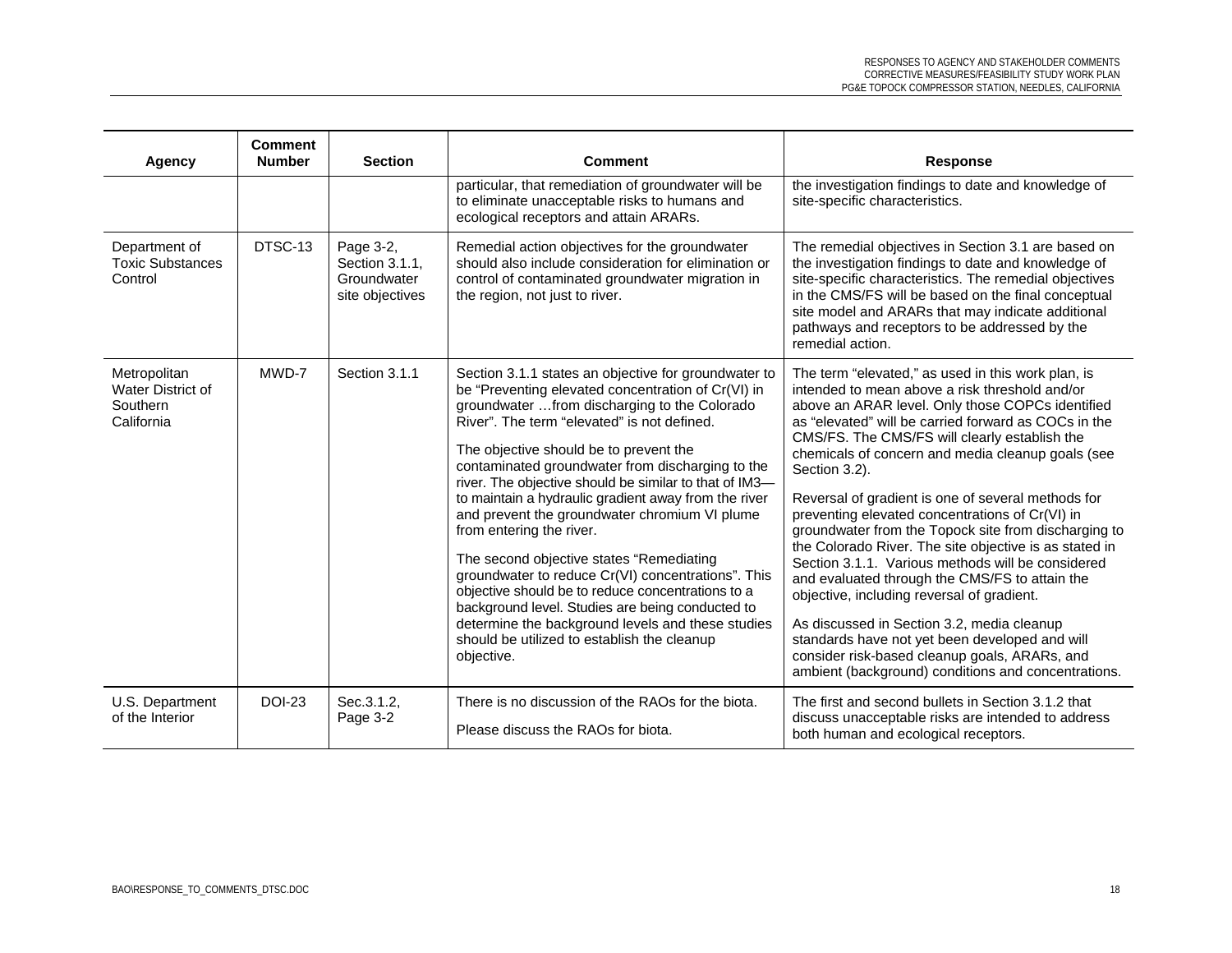| <b>Agency</b>                                               | <b>Comment</b><br><b>Number</b> | <b>Section</b>                                           | <b>Comment</b>                                                                                                                                                                                                                                                                                                                                                                                                                                    | <b>Response</b>                                                                                                                                                                                                                                                                                                                                                                                                                                                                                                                                                                                                                                                                                                                                                                                                                                                                                             |
|-------------------------------------------------------------|---------------------------------|----------------------------------------------------------|---------------------------------------------------------------------------------------------------------------------------------------------------------------------------------------------------------------------------------------------------------------------------------------------------------------------------------------------------------------------------------------------------------------------------------------------------|-------------------------------------------------------------------------------------------------------------------------------------------------------------------------------------------------------------------------------------------------------------------------------------------------------------------------------------------------------------------------------------------------------------------------------------------------------------------------------------------------------------------------------------------------------------------------------------------------------------------------------------------------------------------------------------------------------------------------------------------------------------------------------------------------------------------------------------------------------------------------------------------------------------|
| Metropolitan<br>Water District of<br>Southern<br>California | MWD-8                           | Section 3.1.2                                            | Section 3.1.2 states an objective for soil as<br>"Preventing unacceptable risks resulting from<br>chemicals of concern in soils migrating to<br>groundwater or surface water". The term<br>unacceptable risk is not defined. The objective<br>should be defined by studies that determine the<br>migration potential of the COPCs from the soil<br>remediation to the groundwater or surface water.                                               | The term "unacceptable risk" is defined by RCRA and<br>CERCLA guidance for conducting baseline risk<br>assessments. RFI/RI Volume 3 and the risk<br>assessment for soil will address the potential<br>migration pathway of COPCs in soil to groundwater,<br>the results of which will be considered in the definition<br>of remedial action objectives in the CMS/FS.                                                                                                                                                                                                                                                                                                                                                                                                                                                                                                                                       |
| Metropolitan<br>Water District of<br>Southern<br>California | MWD-9                           | Section 3.2.1                                            | Section 3.2.1 mentions that the human health risk<br>assessment and screening ecological risk<br>assessment have not been completed. The risk<br>assessments are cited throughout the CMS/FS<br>work plan. How will the risk assessments be<br>conducted? What criteria will be used for the risk<br>assessments? When will the risk assessments be<br>completed? How will the results of the risk<br>assessment be incorporated into the CMS/FS? | PG&E is preparing risk assessment work plans that<br>will outline the methodologies and schedules for<br>completion of the risk assessments at the Topock<br>site. It is anticipated that the risk assessment work<br>plans will be completed in 2008 for submittal to DTSC<br>and DOI.<br>As discussed in Section 2.0 of the CMS/FS work<br>plan, the site conceptual model refinements including<br>receptors and relevant exposure pathways will be<br>presented in the risk assessment. The risk<br>assessments will determine whether the SWMUs,<br>AOCs, and other undesignated areas at the Topock<br>site present an unacceptable risk for certain COCs,<br>which is the basis for determining what is included in<br>the CMS/FS. It is anticipated that risk assessments<br>may also be used for establishing media cleanup<br>goals and objectives for reducing the risk to<br>acceptable levels. |
| Department of<br><b>Toxic Substances</b><br>Control         | DTSC-14                         | Page 3-3,<br>Section 3.2.2                               | The write up should also consider "action specific"<br>ARARs which are completely absent from this<br>section.                                                                                                                                                                                                                                                                                                                                    | Action-specific ARARs are not typically used to<br>develop remedial action objectives. Action-specific<br>ARARs, however, are identified as part of the<br>CMS/FS, and compliance with ARARs (including<br>action-specific) is an evaluation criterion for the<br>remedial alternatives (see Section 5.0 of the work<br>plan).                                                                                                                                                                                                                                                                                                                                                                                                                                                                                                                                                                              |
| San Diego Water<br>Authority                                | SDWA-4                          | Page 3-3,<br>Section 3.2.2,<br>Notes to Table<br>$3 - 1$ | Page 3-3, Section 3.2.2, Notes to Table 3-1:<br>CaCO3 should be included in the Acronyms on<br>page vii or noted in this section. It is not apparent<br>that this was introduced in any prior section.                                                                                                                                                                                                                                            | PG&E does not object to including CaCO3 in the<br>acronyms list.                                                                                                                                                                                                                                                                                                                                                                                                                                                                                                                                                                                                                                                                                                                                                                                                                                            |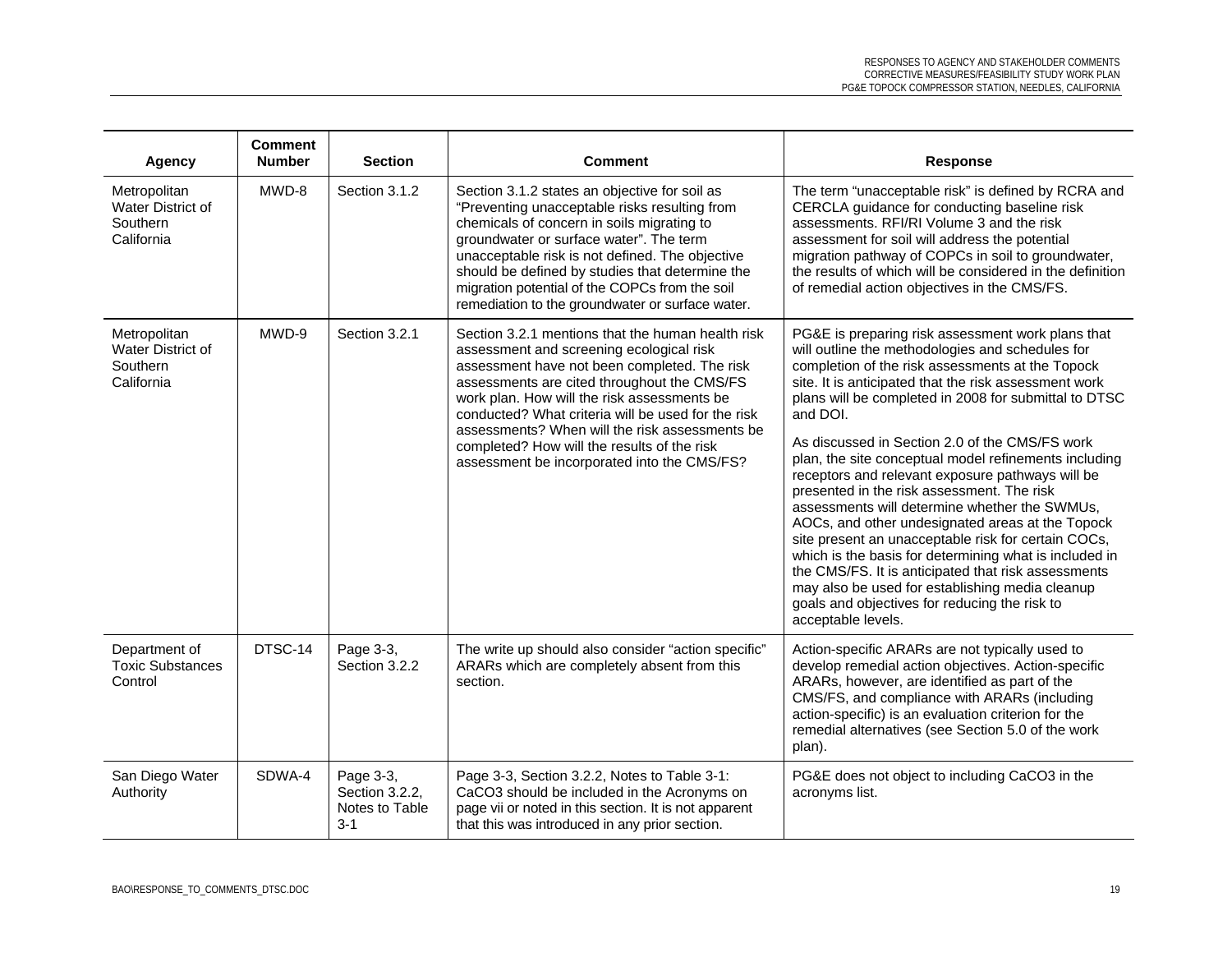| Agency                                                      | <b>Comment</b><br><b>Number</b> | <b>Section</b>             | <b>Comment</b>                                                                                                                                                                                                                                                                                                                                                                                                                                                                                                                                                                                          | <b>Response</b>                                                                                                                                                                                                                                                                                                                                                                                                                                                                                                                                                                                                                                                                                                                                   |
|-------------------------------------------------------------|---------------------------------|----------------------------|---------------------------------------------------------------------------------------------------------------------------------------------------------------------------------------------------------------------------------------------------------------------------------------------------------------------------------------------------------------------------------------------------------------------------------------------------------------------------------------------------------------------------------------------------------------------------------------------------------|---------------------------------------------------------------------------------------------------------------------------------------------------------------------------------------------------------------------------------------------------------------------------------------------------------------------------------------------------------------------------------------------------------------------------------------------------------------------------------------------------------------------------------------------------------------------------------------------------------------------------------------------------------------------------------------------------------------------------------------------------|
| Metropolitan<br>Water District of<br>Southern<br>California | MWD-10                          | Section 3.2.2              | Section 3.2.2 discusses the solicitation and<br>evaluation of Applicable or Relevant and Appropriate<br>Requirements (ARARs) for the Topock site. There<br>appears to be a typo in section 3.2.2 line 4. The<br>word "medial" should be either "media" or<br>"remedial". Also, Table 3-1 lists several chemical<br>specific ARARs. There should be consideration of<br>background levels in relation to any other criteria.<br>Table 3-1 shows Cr (III) criteria for surface water,<br>which is higher than background. Any cleanup<br>criteria chosen cannot be appreciably higher than<br>background. | The word in the second sentence in Section 3.2.2 is<br>intended to be "media."<br>Table 3-1 lists published numerical criteria, but other<br>goals will be considered when the complete list of<br>ARARs is developed. As discussed in Section 3.2.3,<br>background concentrations will be considered in the<br>development of media cleanup goals and standards.<br>Cleanup criteria can be higher than background,<br>depending on the designated chemical-specific<br>ARARs and results of the site-specific risk<br>characterization.                                                                                                                                                                                                         |
| Department of<br><b>Toxic Substances</b><br>Control         | DTSC-15                         | Page 3-3,<br>Section 3.2.3 | Please clarify that the groundwater background<br>study report is still under evaluation despite the<br>completion of the field study. This section misleads<br>readers to think that there is a conclusion on the<br>background study results.                                                                                                                                                                                                                                                                                                                                                         | The comment is correct that the background study<br>report cited in Section 3.2.3 is under review by DTSC.                                                                                                                                                                                                                                                                                                                                                                                                                                                                                                                                                                                                                                        |
| Metropolitan<br>Water District of<br>Southern<br>California | MWD-11                          | Section 3.2.3              | Section 3.2.3 cites a study conducted between 2005<br>and 2006 in which calculated background<br>concentrations for chromium (T), chromium VI, and<br>other metals were determined. The background<br>concentrations should be listed in this work plan.<br>These levels should be tied into the objectives for<br>the final remedy.                                                                                                                                                                                                                                                                    | The results of the background study cited in Section<br>3.2.3 are contained in the Groundwater Background<br>Study, Steps 3 and 4 Results, PG&E Topock<br>Compressor Station, dated January 2007, which is<br>currently under review by DTSC. The CMS/FS work<br>plan is intended to lay out a conceptual framework for<br>completion of the CMS/FS and is not intended to<br>contain all the detail that is and will be included in<br>other studies and reports. The background study<br>results will also be reported in the forthcoming RCRA<br>Facility Investigation/Remedial Investigation Report,<br>Volume 2 (Hydrogeologic Characterization and<br>Results of Groundwater and Surface Water<br>Investigations) to be published in 2008. |
| U.S. Department<br>of the Interior                          | <b>DOI-24</b>                   | Page 3-3, Table<br>$3 - 1$ | Anticipated Chemical-specific ARARs for Cr (VI),<br>CR (III), and Cr (T) in Groundwater and Surface<br>Water Corrective Measures Study Work Plan,<br>Topock Compressor Station, footnote a - Metal<br>toxicity to aquatic life is influenced by water<br>hardness. The footnote should say "assuming<br>water hardness = $142$ parts per million [CaCO <sub>3</sub>                                                                                                                                                                                                                                     | PG&E does not object to the clarifying language in<br>the table footnote.                                                                                                                                                                                                                                                                                                                                                                                                                                                                                                                                                                                                                                                                         |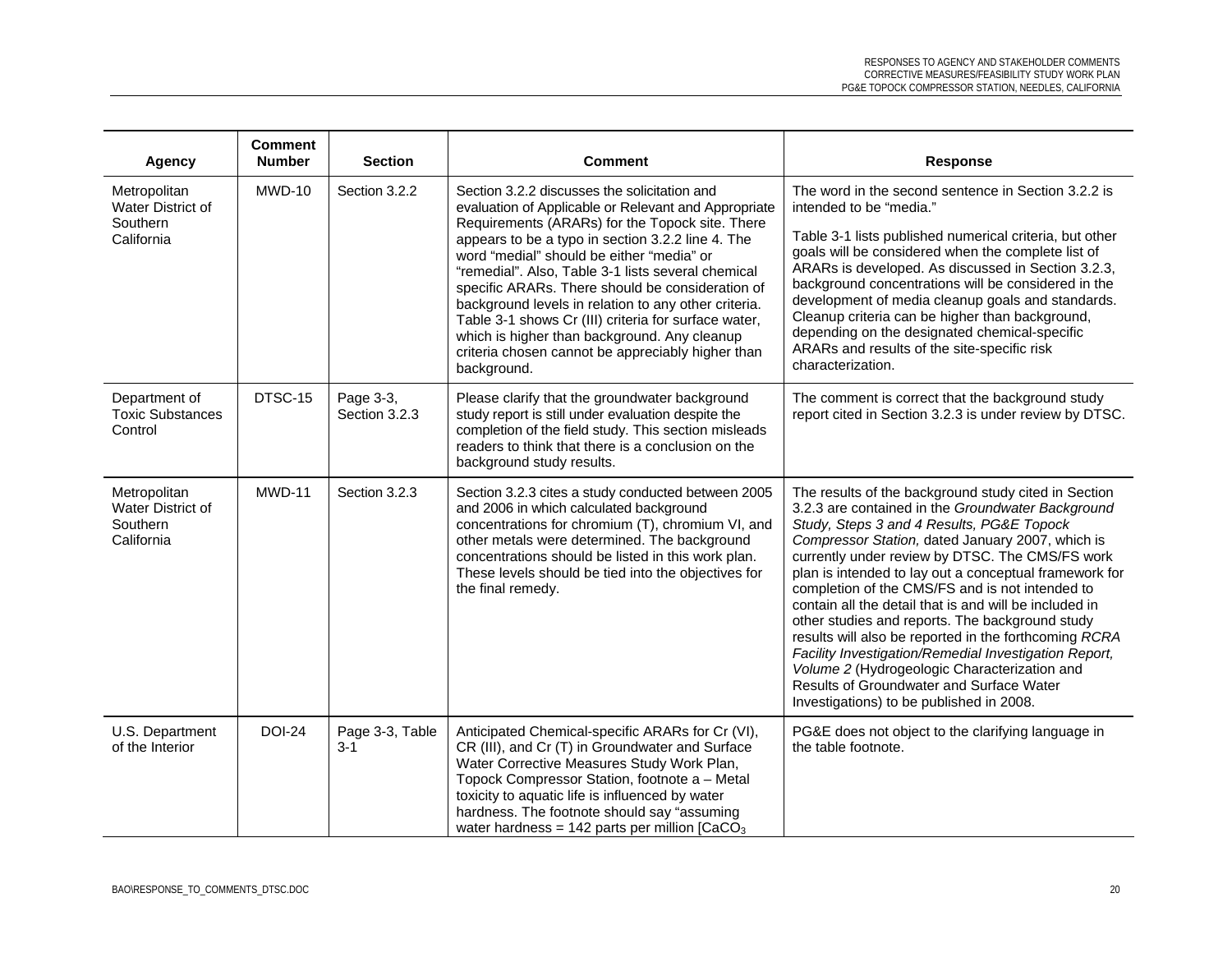| Agency                                                                            | <b>Comment</b><br><b>Number</b> | <b>Section</b>                                 | <b>Comment</b>                                                                                                                                                                                                                                                                                                                                                                                                                                                                                                                                                                                                                                                                                                                                                                                                                                                                                                                                                                                                                                                                                                                                                                                                                                                                                                                                                                                                                                                                                                                                                     | <b>Response</b>                                                                                                                                                                                                                                                                                                                                                                                                                                                                                                                                                                                                                                                                                                                                                                                                                                                                                                                                                                                                                                                                                                                                                                                                                                                                                                                                                                                                                                                                                                                                                                     |
|-----------------------------------------------------------------------------------|---------------------------------|------------------------------------------------|--------------------------------------------------------------------------------------------------------------------------------------------------------------------------------------------------------------------------------------------------------------------------------------------------------------------------------------------------------------------------------------------------------------------------------------------------------------------------------------------------------------------------------------------------------------------------------------------------------------------------------------------------------------------------------------------------------------------------------------------------------------------------------------------------------------------------------------------------------------------------------------------------------------------------------------------------------------------------------------------------------------------------------------------------------------------------------------------------------------------------------------------------------------------------------------------------------------------------------------------------------------------------------------------------------------------------------------------------------------------------------------------------------------------------------------------------------------------------------------------------------------------------------------------------------------------|-------------------------------------------------------------------------------------------------------------------------------------------------------------------------------------------------------------------------------------------------------------------------------------------------------------------------------------------------------------------------------------------------------------------------------------------------------------------------------------------------------------------------------------------------------------------------------------------------------------------------------------------------------------------------------------------------------------------------------------------------------------------------------------------------------------------------------------------------------------------------------------------------------------------------------------------------------------------------------------------------------------------------------------------------------------------------------------------------------------------------------------------------------------------------------------------------------------------------------------------------------------------------------------------------------------------------------------------------------------------------------------------------------------------------------------------------------------------------------------------------------------------------------------------------------------------------------------|
|                                                                                   |                                 |                                                | equivalents]".                                                                                                                                                                                                                                                                                                                                                                                                                                                                                                                                                                                                                                                                                                                                                                                                                                                                                                                                                                                                                                                                                                                                                                                                                                                                                                                                                                                                                                                                                                                                                     |                                                                                                                                                                                                                                                                                                                                                                                                                                                                                                                                                                                                                                                                                                                                                                                                                                                                                                                                                                                                                                                                                                                                                                                                                                                                                                                                                                                                                                                                                                                                                                                     |
| Hargis +<br>Associates, Inc.<br>(on behalf of the<br>Fort Mojave Indian<br>Tribe) | $H+A-6$                         | Remedial<br><b>Action</b><br><b>Objectives</b> | With regard to the groundwater remedial action<br>objectives (RAOs), the goal of Preventing elevated<br>concentrations of Cr(VI) in groundwater at the<br>Topock Site from discharging to the Colorado<br>River" is vague, potentially unquantifiable, and<br>potentially unachievable to some degree. The RAO<br>of implementing remedial actions " in a manner<br>that is respectful of and causes minimal<br>disturbance to cultural resources " overlooks the<br>possibility of avoiding such disturbances altogether.<br>The RAO should be to avoid such impacts. This<br>comment also applies to the soil RAOs.<br>Table 3-1 identifies only chemical-specific<br>applicable or relevant and appropriate<br>requirements (ARARs). As discussed in the June<br>20, 2007, Consultative Work Group (CWG)<br>meeting, it is likely that there are also action- and<br>location-specific ARARs that need to be<br>addressed.<br>Appropriate ARARs for Cr(t) and Cr(VI) in<br>groundwater are the MCLs and the California<br>Public Health Goals (PHGs). It should be noted in<br>the text that these values are in the process of<br>being re-evaluated for Cr(VI), due to the availability<br>of newly published long-term animal studies. For<br>example, focusing the groundwater cleanup on the<br>California Cr(VI) MCL of 50 micrograms per liter<br>may not be appropriate if the MCL is significantly<br>lowered. Accordingly, the flexibility of the remedial<br>alternatives in achieving even lower cleanup goals<br>should be assessed in the CMS/FS. | The goal of preventing elevated concentrations of<br>Cr(VI) in groundwater at the Topock Site from<br>discharging to the Colorado River will be further<br>quantified in the CMS/FS by defining media cleanup<br>goals and standards as discuss in Section 3.2.<br>PG&E agrees that remedial actions should avoid<br>disturbance to cultural resources if appropriate, and<br>should be conducted in a respectful manner that<br>minimizes disturbances to cultural resources.<br>Location-specific ARARs are often used in the<br>development of remedial action objectives, but these<br>ARARs do not provide concentration levels such as<br>the chemical-specific ARARs listed in Table 3-1.<br>Action-specific ARARs are not typically used to<br>develop remedial action objectives; however, action-<br>specific ARARs are identified as part of the CMS/FS,<br>and compliance with ARARs (including action-<br>specific) is an evaluation criterion for the remedial<br>alternatives (see Section 5.0 of the work plan).<br>As discussed in Section 3.2.2, the DOI is leading a<br>solicitation and evaluation of ARARs for the Topock<br>site, which is not yet complete. The purpose of Table<br>3-1 is only to provide a sampling of anticipated<br>ARARs for select constituents in select media. The<br>listing of chemical-specific ARARs that will be used to<br>develop media cleanup goals will be provided in the<br>CMS/FS. Maximum Contaminant Levels are legally<br>binding and therefore considered ARARs under<br>CERCLA, while Public Health Goals are not. |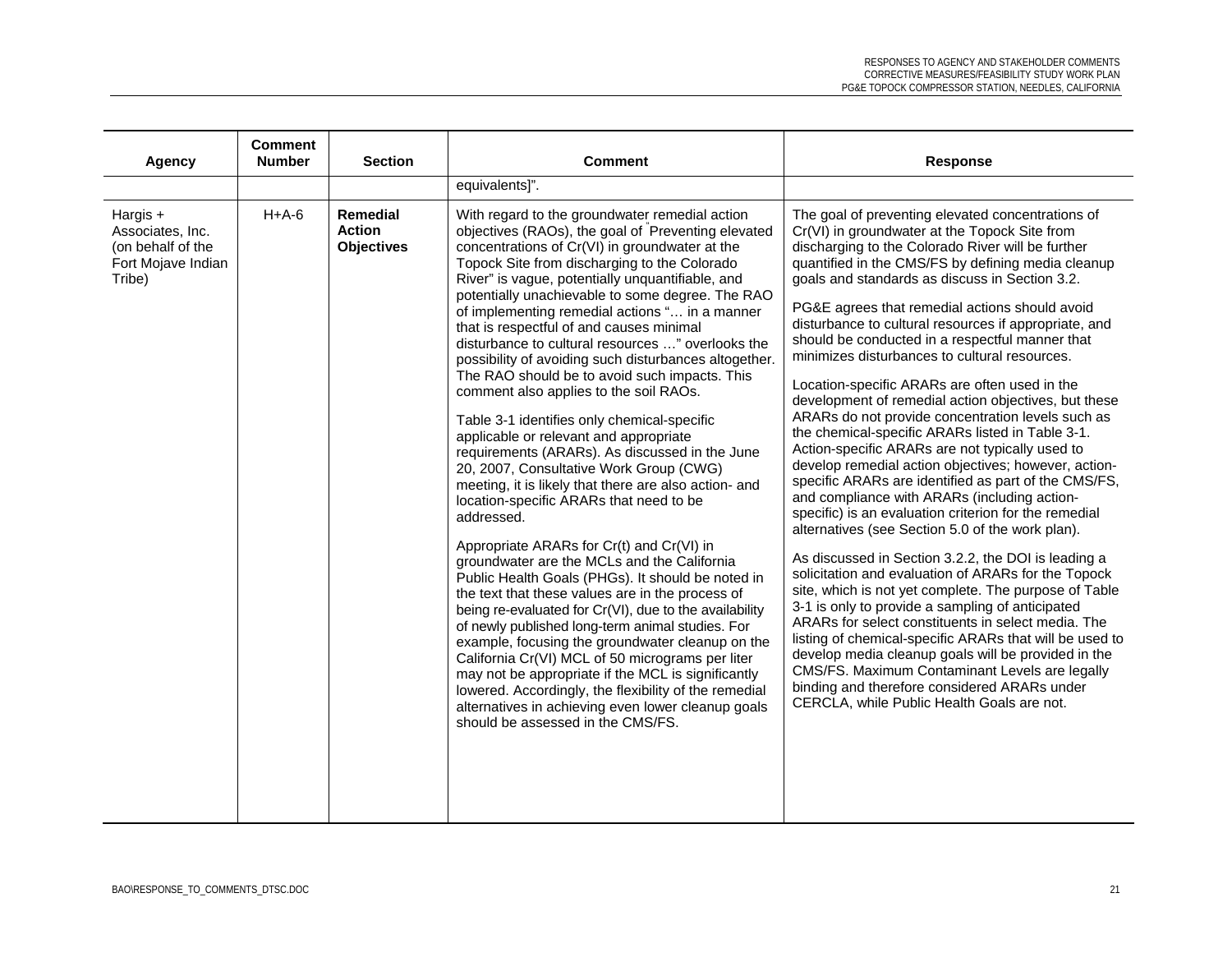| Agency                             | <b>Comment</b><br><b>Number</b> | <b>Section</b>       | <b>Comment</b>                                                                                                                                                                                                                                                                                                                                                                                                                                                                                                                                                                                                                                                                                                                                                                                                                                                                                                                                              | <b>Response</b>                                                                                                                                                                                                                                                                                                                                                                                                                                                                                                                                                                                                                                                                                                                                                                                                                                                                                                                                                                                                                                                                                                                                                                                    |
|------------------------------------|---------------------------------|----------------------|-------------------------------------------------------------------------------------------------------------------------------------------------------------------------------------------------------------------------------------------------------------------------------------------------------------------------------------------------------------------------------------------------------------------------------------------------------------------------------------------------------------------------------------------------------------------------------------------------------------------------------------------------------------------------------------------------------------------------------------------------------------------------------------------------------------------------------------------------------------------------------------------------------------------------------------------------------------|----------------------------------------------------------------------------------------------------------------------------------------------------------------------------------------------------------------------------------------------------------------------------------------------------------------------------------------------------------------------------------------------------------------------------------------------------------------------------------------------------------------------------------------------------------------------------------------------------------------------------------------------------------------------------------------------------------------------------------------------------------------------------------------------------------------------------------------------------------------------------------------------------------------------------------------------------------------------------------------------------------------------------------------------------------------------------------------------------------------------------------------------------------------------------------------------------|
| <b>Section 4</b>                   |                                 |                      |                                                                                                                                                                                                                                                                                                                                                                                                                                                                                                                                                                                                                                                                                                                                                                                                                                                                                                                                                             |                                                                                                                                                                                                                                                                                                                                                                                                                                                                                                                                                                                                                                                                                                                                                                                                                                                                                                                                                                                                                                                                                                                                                                                                    |
| U.S. Department<br>of the Interior | <b>DOI-25</b>                   | Sec 4.0,<br>Page 4-1 | There is no mention of effectiveness or compliance<br>monitoring as being part of the remedial<br>technologies.<br>Please add effectiveness or compliance monitoring<br>to the remedial technologies, or explain the<br>rationale used to not include them.                                                                                                                                                                                                                                                                                                                                                                                                                                                                                                                                                                                                                                                                                                 | The comment is correct that remedial alternatives<br>typically include a verification component to evaluate<br>whether the remedial action goals are being attained.<br>This often includes confirmation sampling,<br>inspections, and other operational monitoring.<br>The intent of Section 4.0 is to identify the likely<br>groundwater and soil remediation technologies that<br>may be applicable for the COPCs identified at the<br>Topock site that will be evaluated in the CMS/FS.<br>Details on the components of the remedial<br>alternatives, such as effectives monitoring, will be<br>included in the CMS/FS.                                                                                                                                                                                                                                                                                                                                                                                                                                                                                                                                                                        |
| U.S. Department<br>of the Interior | <b>DOI-26</b>                   | Sec. 4.0             | This section presents a list of alternative<br>technologies that are being considered for this<br>project. These technologies are discussed very<br>conceptually and do not provide adequate<br>information to assess the impacts they may impose<br>on the environment or to listed species. Further<br>detail is required if that is the intent of the Report.<br>This section also states that "If appropriate, bench-<br>or pilot-scale treatability tests may be performed to<br>better evaluate specific technologies (page 4-2)."<br>Many of the technologies presented are not<br>discussed within the current Programmatic<br>Biological Assessment (2007) and may require<br>individual biological assessments for each project.<br>Please insert language requiring that DOI wildlife<br>biologists be contacted early in the project, so as to<br>determine and coordinate the development of any<br>biological assessments that may be needed. | The intent of the CMS/FS work plan is to provide a<br>brief discussion of the various technologies that<br>would be evaluated in the CMS/FS and to describe<br>the process that would be used for developing and<br>evaluating remedial alternatives. It is intended that<br>the CMS/FS document will provide sufficient detail to<br>allow assessment of the impacts to the environment<br>or listed species.<br>The paragraph referred to in the comment describes<br>this step in the CMS/FS in a general manner. Bench-<br>scale and pilot testing to evaluate remedial<br>alternatives at the Topock site are discussed in<br>Section 4.3, some of which are covered by the<br>Programmatic Biological Assessment (e.g., in-situ<br>pilot testing), and some of which pre-date the<br>Programmatic Biological Assessment (e.g.,<br>geotechnical studies).<br>It is noted that the Programmatic Biological<br>Assessment is intended to cover field activities up to<br>the final remedy (essentially the RFI and RI data<br>collection, IM operation, and pilot studies), and does<br>not cover implementation of the final remedy. PG&E<br>fully anticipates, however, that the FESA will be |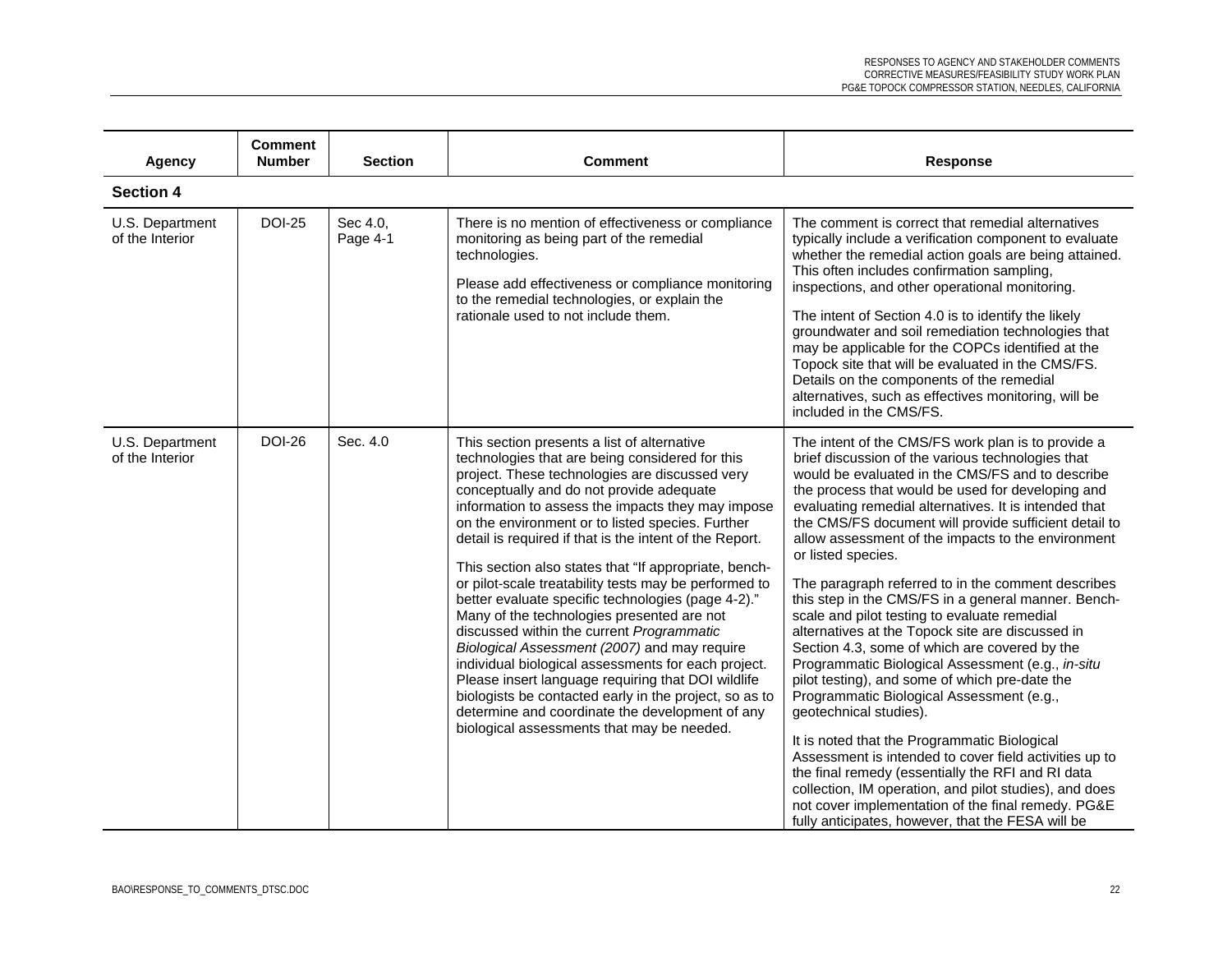| <b>Agency</b>                                                                     | <b>Comment</b><br><b>Number</b> | <b>Section</b>                                             | <b>Comment</b>                                                                                                                                                                                                                                                                                                                                                                                                                                                   | <b>Response</b>                                                                                                                                                                                                                                                                                                                                                                                                                                                                                                                                                                                                                                                                                                                                                                                              |
|-----------------------------------------------------------------------------------|---------------------------------|------------------------------------------------------------|------------------------------------------------------------------------------------------------------------------------------------------------------------------------------------------------------------------------------------------------------------------------------------------------------------------------------------------------------------------------------------------------------------------------------------------------------------------|--------------------------------------------------------------------------------------------------------------------------------------------------------------------------------------------------------------------------------------------------------------------------------------------------------------------------------------------------------------------------------------------------------------------------------------------------------------------------------------------------------------------------------------------------------------------------------------------------------------------------------------------------------------------------------------------------------------------------------------------------------------------------------------------------------------|
|                                                                                   |                                 |                                                            |                                                                                                                                                                                                                                                                                                                                                                                                                                                                  | identified as an ARAR that will be considered in the<br>evaluation of alternatives in the CMS/FS.                                                                                                                                                                                                                                                                                                                                                                                                                                                                                                                                                                                                                                                                                                            |
| U.S. Department<br>of the Interior                                                | <b>DOI-27</b>                   | Sec. 4.0                                                   | Are the technologies presented the preferred ones<br>or just examples of potential alternatives that are<br>available? Please clarify.                                                                                                                                                                                                                                                                                                                           | CMS/FS work plan is intended to present the full<br>range of remedial technologies that are considered<br>applicable to the Topock site, based on the currently<br>understood conceptual site model. As discussed in<br>Section 4.1 and Section 4.2, the CMS/FS may<br>include additional technologies if additional COPCs<br>are identified during completion of the site<br>investigations and risk characterization. Also, as<br>discussed in Section 4.0, these technologies can be<br>refined, modified, or supplemented to accommodate<br>further site understanding.<br>Based on a telephone call between DTSC, DOI, and<br>PG&E, PG&E is aware that DTSC would like the<br>technology descriptions in Sections 4.1 and 4.2 to be<br>expanded to cover all possible COPCs identified in<br>Table 4-1. |
| Hargis +<br>Associates, Inc.<br>(on behalf of the<br>Fort Mojave Indian<br>Tribe) | $H+A-7$                         | <b>Corrective</b><br>Measure/<br>Remedial<br><b>Action</b> | In selecting, developing, and evaluating the<br>corrective measure/remedial action (CM/RA)<br>alternatives for this site, it will be necessary to<br>examine the alternatives in a perhaps atypical<br>manner due to the potential for impacts on unique<br>cultural resources. Preference needs to be given in<br>developing alternatives in such a way as to<br>minimize, if not eliminate, land disturbances and<br>avoid disturbances to cultural resources. | PG&E agrees that remedial actions should avoid<br>disturbance to cultural resources if appropriate, and<br>should always be conducted in a respectful manner<br>that minimizes disturbances to cultural resources.<br>Specifically, an expected remedial action objective is<br>"implementing remedial actions in a manner that is<br>respectful of and causes minimal disturbance to<br>cultural resources including, in particular, resources<br>that are of special significance to tribes in the area."<br>In the CMS/FS, each of the remedial alternatives will<br>be evaluated to assess attainment of the remedial<br>action goals.                                                                                                                                                                   |
| Metropolitan<br>Water District of<br>Southern<br>California                       | $MWD-12$                        | Section 4.0                                                | Section 4.0 discusses the screening of<br>technologies for developing the remedial<br>alternatives. It states that the screening will be<br>based on expected effectiveness in meeting<br>objectives, ability to be implemented, and cost-<br>effectiveness. How will each of these evaluations                                                                                                                                                                  | Development and screening of remedial alternatives<br>involves several steps, including identifying and<br>screening technologies and combining technologies<br>to form alternatives. Each step involves evaluation<br>and screening against the CERCLA- and RCRA-<br>prescribed criteria. Evaluations use standard                                                                                                                                                                                                                                                                                                                                                                                                                                                                                          |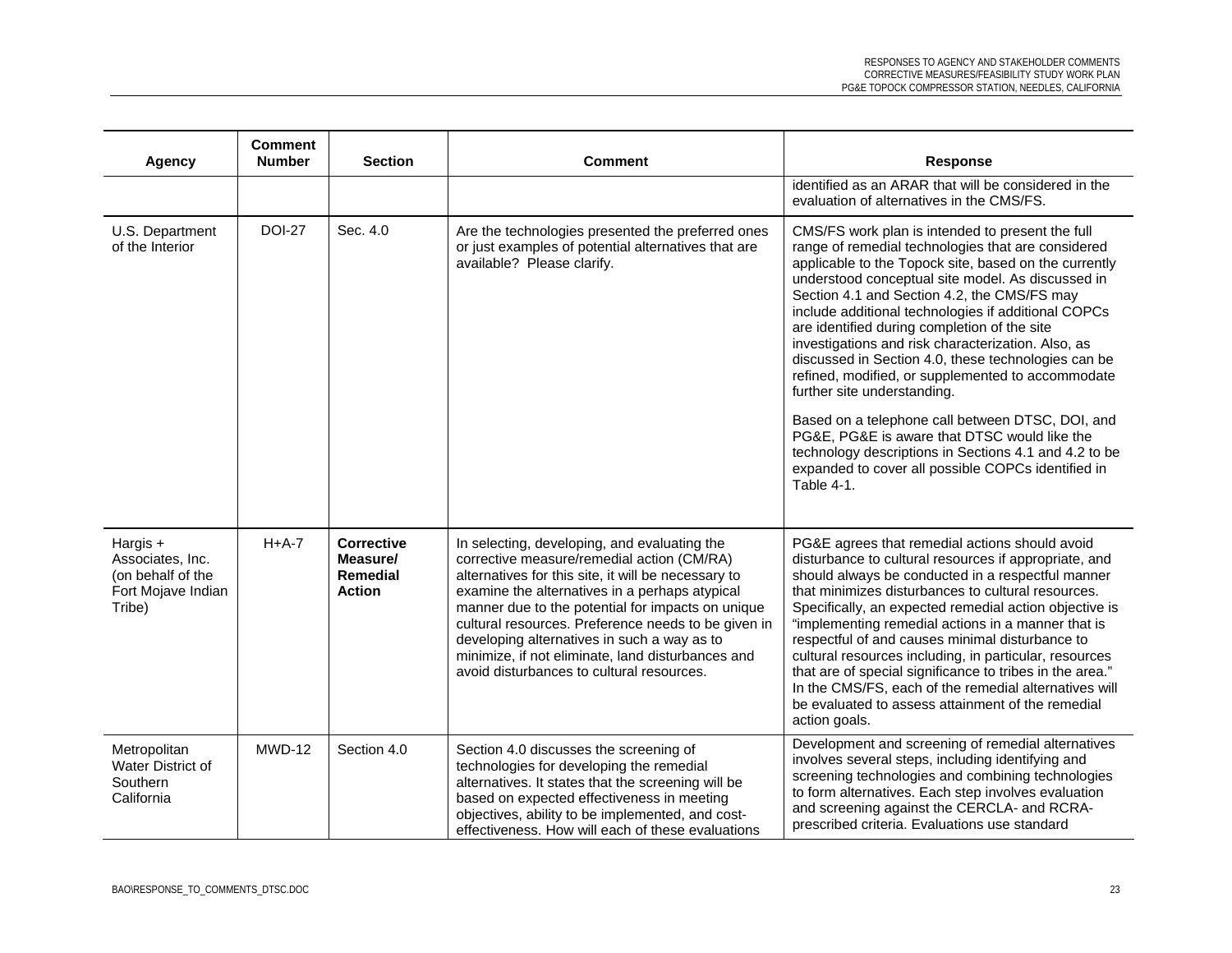| Agency                                              | <b>Comment</b><br><b>Number</b> | <b>Section</b>           | <b>Comment</b>                                                                                                                                                                                                                                                                                                                                                                                                                                                                                                                                                                                                                                                                                                                                                                                                                                                                                                                                                                                            | <b>Response</b>                                                                                                                                                                                                                                                                                                                                                                                                                                                                                                                                                                                                                                                                                                                                                                                                                                                                                                                                                                                                         |
|-----------------------------------------------------|---------------------------------|--------------------------|-----------------------------------------------------------------------------------------------------------------------------------------------------------------------------------------------------------------------------------------------------------------------------------------------------------------------------------------------------------------------------------------------------------------------------------------------------------------------------------------------------------------------------------------------------------------------------------------------------------------------------------------------------------------------------------------------------------------------------------------------------------------------------------------------------------------------------------------------------------------------------------------------------------------------------------------------------------------------------------------------------------|-------------------------------------------------------------------------------------------------------------------------------------------------------------------------------------------------------------------------------------------------------------------------------------------------------------------------------------------------------------------------------------------------------------------------------------------------------------------------------------------------------------------------------------------------------------------------------------------------------------------------------------------------------------------------------------------------------------------------------------------------------------------------------------------------------------------------------------------------------------------------------------------------------------------------------------------------------------------------------------------------------------------------|
|                                                     |                                 |                          | be conducted? Will it be a paper study, bench/pilot<br>study, or other? What are the criteria for selection?<br>A description on the methodologies used to<br>determine effectiveness, ability to implement and<br>cost-effectiveness should be included.                                                                                                                                                                                                                                                                                                                                                                                                                                                                                                                                                                                                                                                                                                                                                 | engineering and scientific methods to the extent<br>possible and typically rely on:<br>• Existing studies and data in literature to indicate<br>whether a technology or alternative will be<br>effective.<br>Bench-scale or pilot-scale studies to evaluate<br>technologies under site-specific conditions.<br>• Professional judgment.<br>· Site-specific data on soil, geology, hydrogeology,<br>sensitive habitat, historic and culture resources,<br>and other physical conditions that could influence<br>the degree to which technologies may be<br>implementable and effective.                                                                                                                                                                                                                                                                                                                                                                                                                                  |
| Department of<br><b>Toxic Substances</b><br>Control | DTSC-16                         | Page 4-2,<br>Section 4.0 | In-situ remediation is not used consistently in<br>Table 4-1. For example, with TPH, no specific in-<br>situ remediation technologies are listed for soil or<br>groundwater. For volatile organic compounds<br>(VOCs), along with in-situ remediation, soil vapor<br>extraction, which is a specific in-situ remediation<br>technology, is also listed. The same holds true for<br>Cr(VI) where specific in-situ remediation<br>technologies are listed. Instead of just stating in-<br>situ remediation as a technology, the specific<br>potential in-situ remediation technologies<br>applicable to the site should be mentioned.<br>This table also has MNA (monitored natural<br>attenuation) which should be defined when initially<br>introduced in the table, and this abbreviation also is<br>not included in the Acronyms and Glossary.<br>Similarly,<br>Table 4.1 should include technologies for ex-situ<br>treatment of excavated soil.<br>DTSC also notes that additional potential remedial | It is acknowledged that additional details could be<br>added to Table 4-1 to describe specific remedial<br>technologies for specific COPCs. Because the<br>specific COPCs are not yet known, the listing of<br>technologies in the table was meant to be general<br>and inclusive. PG&E considers soil vapor extraction<br>to be an extractive rather than an in-situ remediation<br>technology. The applicability of phytoremediation for<br>groundwater remediation at the site is considered to<br>be limited due to the large depth to groundwater and<br>relatively high salinity of the groundwater that would<br>make it not suitable for many of the plants typically<br>used for phytoremediation. Trucking and offsite<br>disposal could be considered in the CMS/FS,<br>although it is likely not practical at the flow rate that<br>would be needed for full-scale groundwater<br>remediation.<br>MNA is defined in a footnote to Table 4-1, PG&E<br>does not object to including MNA in the acronyms list. |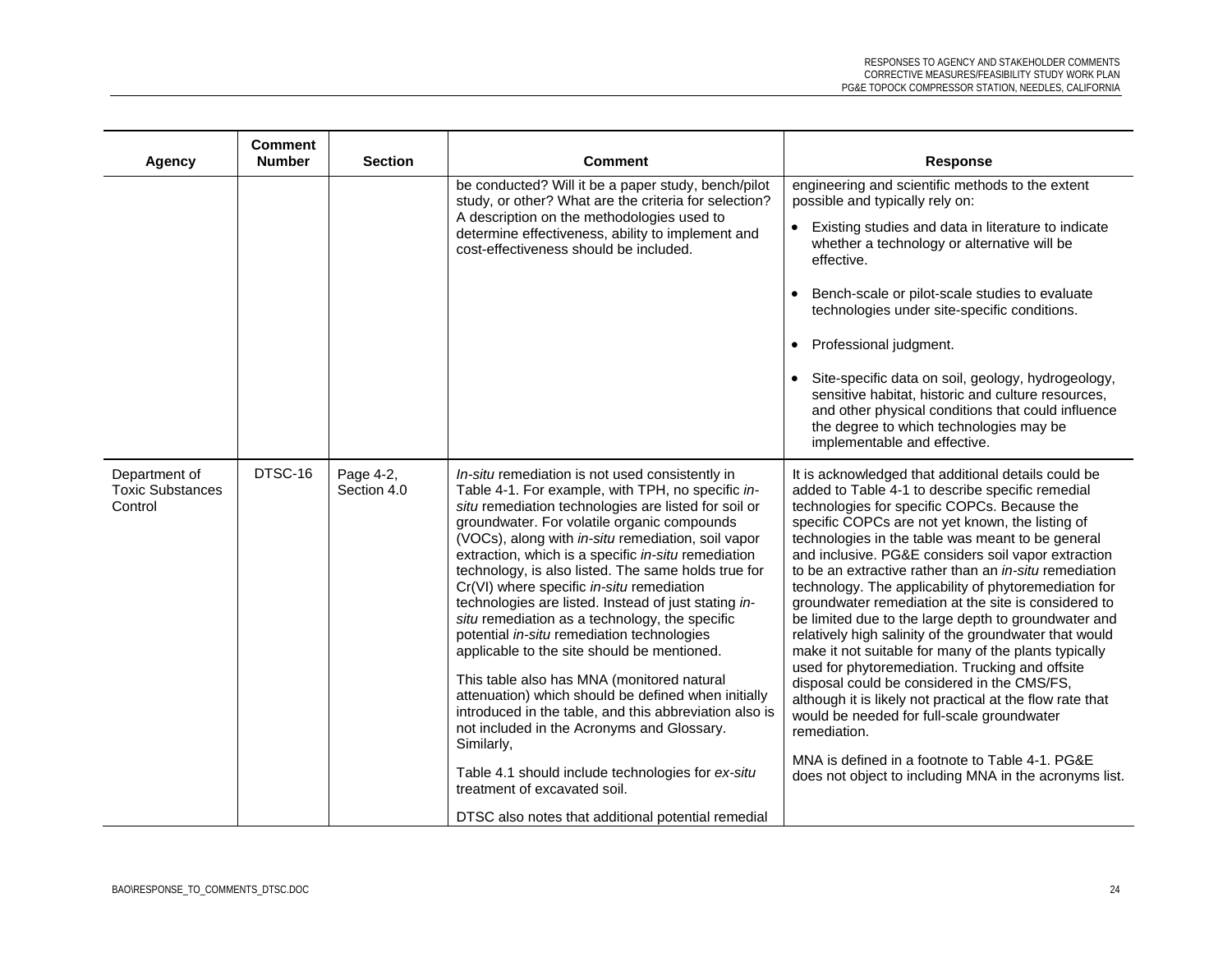| Agency                                                                              | Comment<br><b>Number</b> | <b>Section</b> | <b>Comment</b>                                                                                                                                                                                                                                                                                                                                                                                                                                                                                                                                                                                                                                                                            | <b>Response</b>                                                                                                                                                                                                                                                                                                                                                                                                                                                                                                                                                                             |
|-------------------------------------------------------------------------------------|--------------------------|----------------|-------------------------------------------------------------------------------------------------------------------------------------------------------------------------------------------------------------------------------------------------------------------------------------------------------------------------------------------------------------------------------------------------------------------------------------------------------------------------------------------------------------------------------------------------------------------------------------------------------------------------------------------------------------------------------------------|---------------------------------------------------------------------------------------------------------------------------------------------------------------------------------------------------------------------------------------------------------------------------------------------------------------------------------------------------------------------------------------------------------------------------------------------------------------------------------------------------------------------------------------------------------------------------------------------|
|                                                                                     |                          |                | technologies for groundwater should also be listed<br>including phytoremediation for VOC, Cr(VI) and<br>other metals. Extraction and trucking should also<br>be considered and evaluated for groundwater and<br>soil. Also, potential of using soil washing for TPH<br>and PAH in soil should also be considered.                                                                                                                                                                                                                                                                                                                                                                         |                                                                                                                                                                                                                                                                                                                                                                                                                                                                                                                                                                                             |
| Metropolitan<br>Water District of<br>Southern<br>California                         | $MWD-13$                 | Section 4.1    | Section 4.1 states that the groundwater COPCs<br>have not yet been determined. The groundwater<br>monitoring over the past 10-years has been<br>extensive. The COPCs and the zones where they<br>occur should already be known. The CMS/FS work<br>plan should be based on those COPCs known to<br>date. Any additional COPCs discovered from more<br>recent monitoring can be added later.<br>Also, the bulleted paragraph on reactive treatment<br>zones states that chromium VI will be removed.<br>Chromium VI will be reduced to chromium III, which<br>will then precipitate as a solid. This sentence<br>should be changed to better reflect the result of the<br>in-situ process. | It is acknowledged that the CMS/FS work plan has<br>been prepared prior to the completion of the site<br>investigation and risk characterization. Based on the<br>investigation findings to date, the principal<br>contaminant in groundwater at the site is hexavalent<br>chromium. As such, Section 4.1 of the work plan<br>focuses on technologies to address Cr(VI). We agree<br>that if additional COPCs are found, they can be<br>added later.<br>The comment is correct that the reactive treatment<br>zones create in-situ geochemical conditions that<br>reduce Cr(VI) to Cr(III). |
| Hargis $+$<br>Associates, Inc.<br>(on behalf of the<br>Fort Mojave Indian<br>Tribe) | $H+A-8$                  | p. 4-4         | With regard to waste disposal options available for<br>groundwater pump-and-treat alternatives (p. 4-4),<br>offsite transportation to a treatment and disposal<br>facility should be listed. This technology was<br>implemented successfully at the site in the past<br>and should be at least listed and considered in the<br>CMS/FS.                                                                                                                                                                                                                                                                                                                                                    | The comment is correct that trucking and offsite<br>disposal of contaminated groundwater was previously<br>used as an interim remedy at the site. Although it is<br>likely not practical at the flow rates that would be<br>needed for a final remedy, PG&E agrees that it is a<br>potential groundwater remedial technology that<br>should be evaluated in the CMS/FS.                                                                                                                                                                                                                     |
| Metropolitan<br>Water District of<br>Southern<br>California                         | $MWD-14$                 | Section 4.1.2  | Section 4.1.2 lists discharge to the Colorado River<br>as a potential disposal option for the pump-and-<br>treat remediation. This would require an evaluation<br>to determine whether discharge would cause any<br>degradation in water quality of the river. The<br>discharge to the river would also have to be<br>approved by the Regional Water Quality Control<br>Board.                                                                                                                                                                                                                                                                                                            | The comment is correct. Clean Water Action<br>regulations are anticipated to be action-specific<br>ARARs. As discussed in Section 5.2, compliance with<br>ARARs is a criterion for remedial alternative<br>evaluation.                                                                                                                                                                                                                                                                                                                                                                      |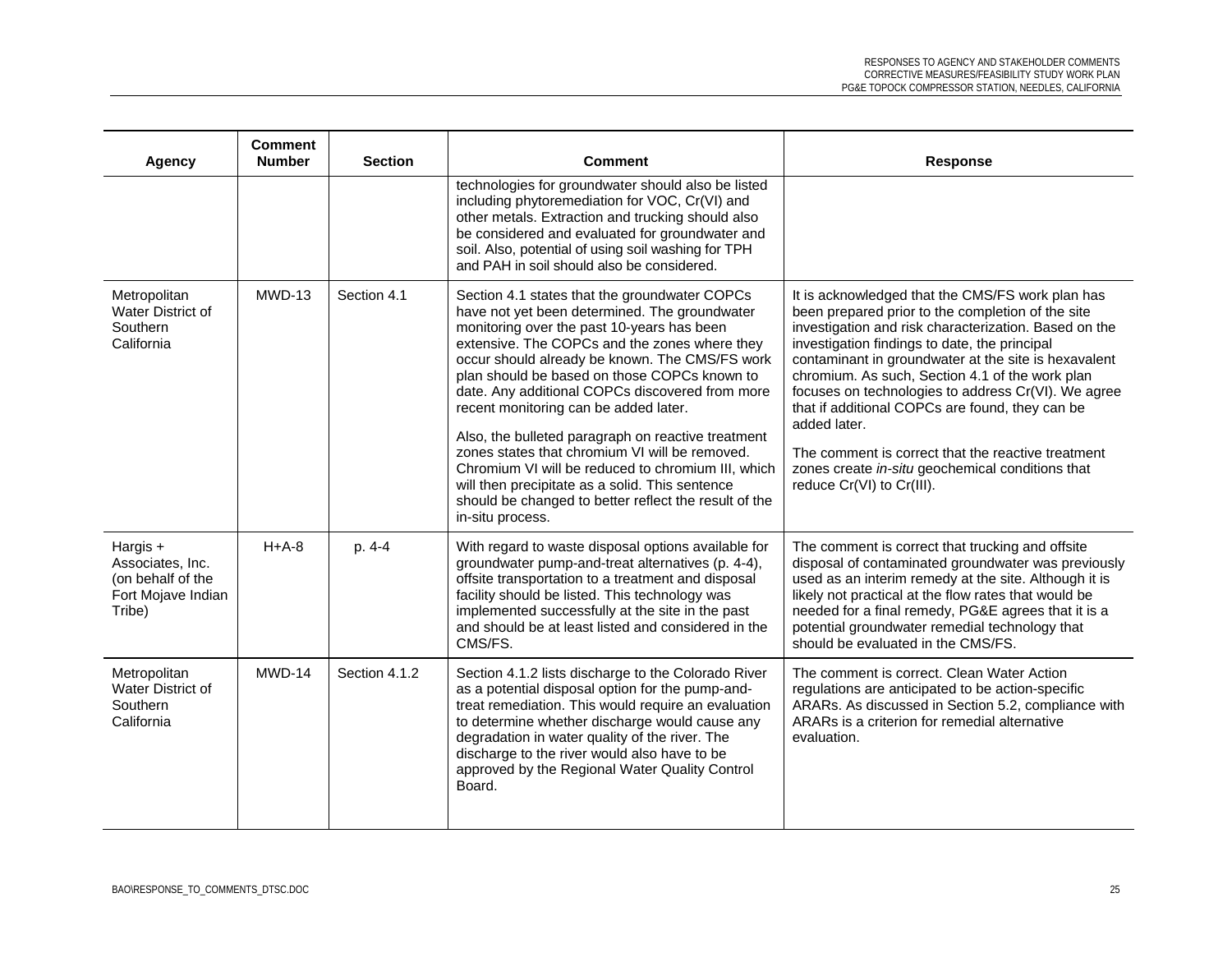| <b>Agency</b>                                                                     | <b>Comment</b><br><b>Number</b> | <b>Section</b>                                     | <b>Comment</b>                                                                                                                                                                                                                                                                                                                                                                                                                                                                                                            | <b>Response</b>                                                                                                                                                                                                                                                                                                                                                                                                                                                                                                                              |
|-----------------------------------------------------------------------------------|---------------------------------|----------------------------------------------------|---------------------------------------------------------------------------------------------------------------------------------------------------------------------------------------------------------------------------------------------------------------------------------------------------------------------------------------------------------------------------------------------------------------------------------------------------------------------------------------------------------------------------|----------------------------------------------------------------------------------------------------------------------------------------------------------------------------------------------------------------------------------------------------------------------------------------------------------------------------------------------------------------------------------------------------------------------------------------------------------------------------------------------------------------------------------------------|
| Hargis +<br>Associates, Inc.<br>(on behalf of the<br>Fort Mojave Indian<br>Tribe) | $H+A-9$                         | p. 4-5                                             | The Tribe also reiterates its opposition to all types<br>of barrier technologies emplace within biologically<br>or culturally sensitive areas as the Tribe believes<br>that such systems would interfere with spiritual and<br>biological pathways (p. 4-5).                                                                                                                                                                                                                                                              | PG&E understands that the Tribe is opposed to using<br>barrier technologies within biologically or culturally<br>sensitive areas. The intent of the CMS/FS work plan<br>is to present the technologies that could potentially be<br>effective in attaining remedial action goals and that<br>will be evaluated in the CMS/FS. All of these<br>technologies have advantages and disadvantages,<br>which will be detailed in the CMS/FS.                                                                                                       |
| San Diego Water<br>Authority                                                      | SDWA-5                          | Page 4-5,<br>Section 4.1.3,<br>second<br>paragraph | Page 4-5, Section 4.1.3, second paragraph: This<br>section and paragraph include a listing of several<br>vertical barriers typically used to control<br>groundwater flow. Page 5-3, Section 5.1.2, states<br>that the "intent is to define a wide range of<br>alternatives." Therefore, is there a reason that deep<br>soil mixing has not been included?                                                                                                                                                                 | Deep soil mixing involves emplacing a grout slurry<br>through construction of a series of closely spaced<br>auger holes. This method is not as reliable at cutting<br>off the flow of contaminants as other methods of<br>barrier wall emplacement because there is a potential<br>that un-grouted spaces may be left between the<br>boreholes. It also generates larger quantities of waste<br>material than the other methods of barrier wall<br>construction. For these reasons, this method was not<br>included in the CMS/FS work plan. |
| Metropolitan<br>Water District of<br>Southern<br>California                       | MWD-15                          | Section 4.1.3                                      | Section 4.1.3 discusses the impermeable barrier<br>wall. This section should include the statement<br>from section 4.1.4: "As heavy equipment is needed<br>for construction, vehicle access is a requirement". It<br>also states that impermeable barriers are typically<br>placed at depths of up to 100 feet. Barrier walls are<br>typically 2 to 3 feet wide and have been<br>constructed to depths over 400 feet.                                                                                                     | The comment is correct that vehicle access for<br>construction of an impermeable barrier is similar to<br>vehicle access for a permeable reactive barrier. The<br>CMS will provide details about the type of equipment<br>and footprint required for the construction of all the<br>remedial alternatives. The statement in the CMS work<br>plan indicating that typical depths for placement of<br>barrier walls is up to 100 feet is considered to be<br>accurate although we agree that greater depths are<br>certainly achievable.       |
| Department of<br><b>Toxic Substances</b><br>Control                               | DTSC-17                         | Page 4-6,<br>Section 4.1.4                         | PG&E states that "heavy equipment is needed for<br>construction" of a permeable reactive barrier.<br>Please define "heavy." DTSC notes that in some<br>cases, such as for some zero-valent iron filing<br>walls, installation can be completed with equipment<br>similar to a drill rig. Since the intention of the<br>CMS/FS is to present an unbiased evaluation of<br>the available technologies based on specific<br>alternative evaluation criteria, PG&E should be<br>cautious of any discussion which may bias the | The purpose of the CMS/FS work plan is to provide a<br>brief description of the technologies that will be<br>presented and evaluated in the CMS/FS. The specific<br>type of equipment required to construct a trenched<br>PRB and a PRB emplaced through vertical borings<br>will be provided in the CMS/FS, if a remedial<br>alternative involving this technology is developed.                                                                                                                                                            |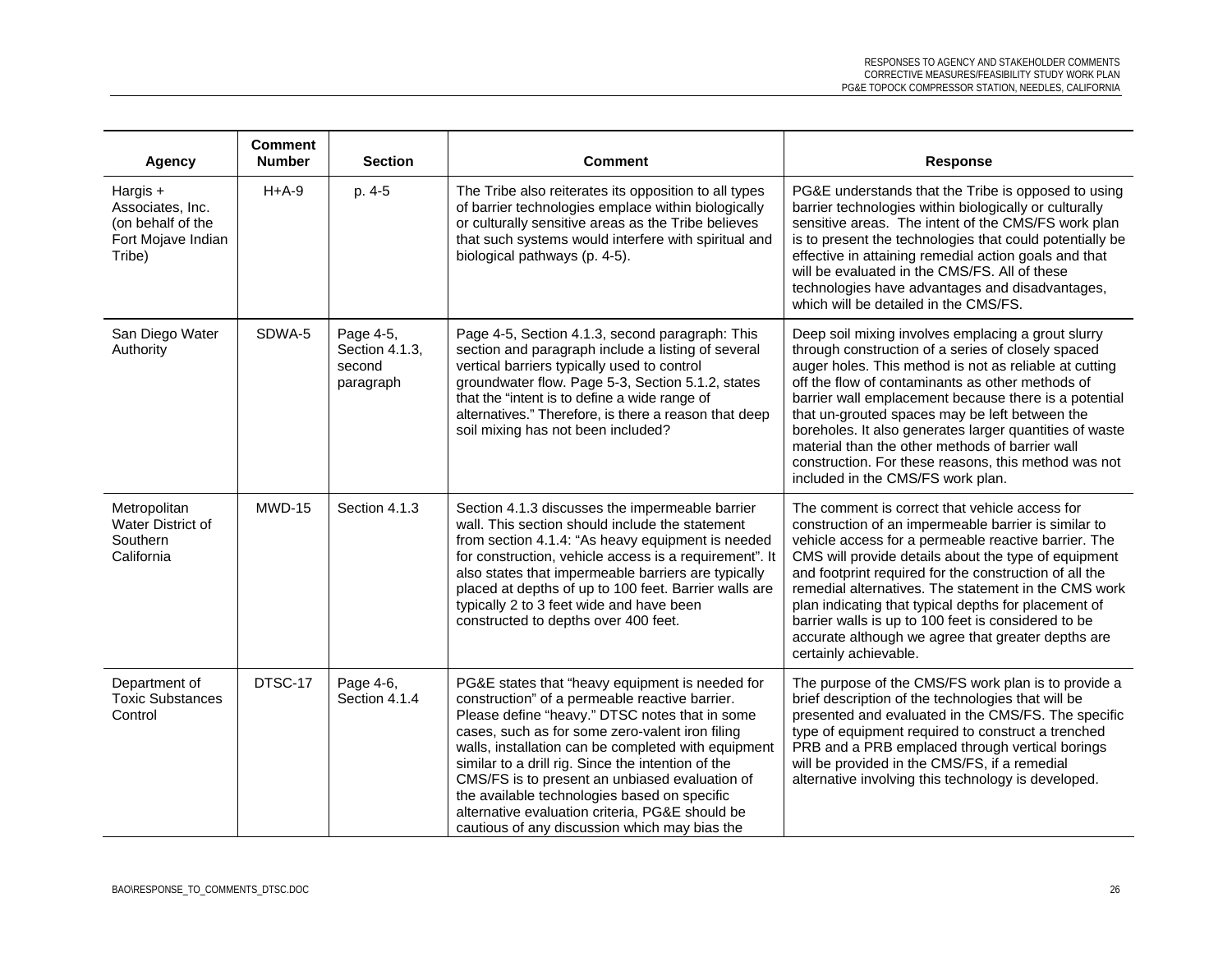| Agency                                                             | <b>Comment</b><br><b>Number</b> | <b>Section</b>           | <b>Comment</b>                                                                                                                                                                                                                                                                                                                                                                                                                                                                                                                                                                                                                                                                                                               | <b>Response</b>                                                                                                                                                                                                                                                                                                                                                                                                                                                                                                                                  |
|--------------------------------------------------------------------|---------------------------------|--------------------------|------------------------------------------------------------------------------------------------------------------------------------------------------------------------------------------------------------------------------------------------------------------------------------------------------------------------------------------------------------------------------------------------------------------------------------------------------------------------------------------------------------------------------------------------------------------------------------------------------------------------------------------------------------------------------------------------------------------------------|--------------------------------------------------------------------------------------------------------------------------------------------------------------------------------------------------------------------------------------------------------------------------------------------------------------------------------------------------------------------------------------------------------------------------------------------------------------------------------------------------------------------------------------------------|
|                                                                    |                                 |                          | technology in this work plan.                                                                                                                                                                                                                                                                                                                                                                                                                                                                                                                                                                                                                                                                                                |                                                                                                                                                                                                                                                                                                                                                                                                                                                                                                                                                  |
| Metropolitan<br>Water District of<br>Southern<br>California        | MWD-16                          | Section 4.1.4            | Section 4.1.4 discusses the permeable reactive<br>barrier. This section should include a more<br>complete statement on the composition of the barrier<br>material (both reactive and inert materials). Does<br>this barrier need to be keyed into the bedrock?<br>What is the lifetime capacity estimate for the<br>reactive barrier? It should be noted in this section<br>that construction requirements are similar to those<br>for impermeable barrier walls.                                                                                                                                                                                                                                                            | The purpose of the CMS/FS work plan is to provide a<br>brief description of the technologies that will be<br>presented and evaluated in the CMS/FS. Information<br>on the composition of the barrier material and<br>construction methods for a permeable reactive barrier<br>will be included in the CMS/FS, if a remedial<br>alternative involving this technology is developed.<br>The comment is correct that vehicle access for<br>construction of an impermeable barrier is similar to<br>vehicle access for a permeable reactive barrier. |
| Department of<br><b>Toxic Substances</b><br>Control                | DTSC-18                         | Page 4-7,<br>Section 4.2 | This section states that the soil COPCs to be<br>addressed in the CMS/FS have not been<br>determined yet; therefore, the CMS/FS Work Plan<br>focuses on technologies to address Cr(VI), which is<br>the primary COPC in groundwater and likely in soil.<br>However, the 2005 Draft RFI/RI indicated that the<br>COPCs Cr(T), polynuclear aromatic hydrocarbons<br>(PAHs), and lead have been found at<br>concentrations above the residential and, in some<br>cases, industrial PRGs during investigations<br>conducted at the site to date. Based on this<br>information, it would be pertinent to include a<br>discussion of soil remediation technologies for<br>those additional COPCs in the Draft CMS/FS Work<br>Plan. | The comment is correct that Section 4.2 states that<br>the work plan focuses on technologies to address<br>Cr(VI). However, the list of soil remediation<br>technologies in Section 4.2 covers the potential<br>remedial technologies for soil in Table 4-1 for the<br>other COPCs with the exception of soil vapor<br>extraction. Additional potential technologies for soil<br>could include incineration, thermal desorption, and in-<br>situ vitrification.                                                                                  |
| Metropolitan<br><b>Water District of</b><br>Southern<br>California | MWD-17                          | Section 4.2              | Section 4.2 discusses the technologies for soil<br>remediation. The work plan should describe how<br>each of these technologies will be evaluated. Paper<br>studies may be utilized to evaluate and screen out<br>some of the technologies. Pilot or bench studies<br>may be necessary for some of the other<br>technologies. In particular, migration of COPCs<br>[e.g., chromium (T) and chromium VI] should be<br>evaluated to determine the effect on the<br>groundwater aquifer and the Colorado River. A<br>description of the evaluation process should be                                                                                                                                                            | See the response to comment MWD-12 regarding the<br>process for remedial alternative development and<br>evaluation. It is recognized that the various<br>technologies applied must all be compatible for the<br>final remedy to be successful. If soil flushing is<br>considered as a technology to be included in a final<br>remedy, the potential effects of soil flushing on the<br>groundwater remedial technology will be evaluated.                                                                                                        |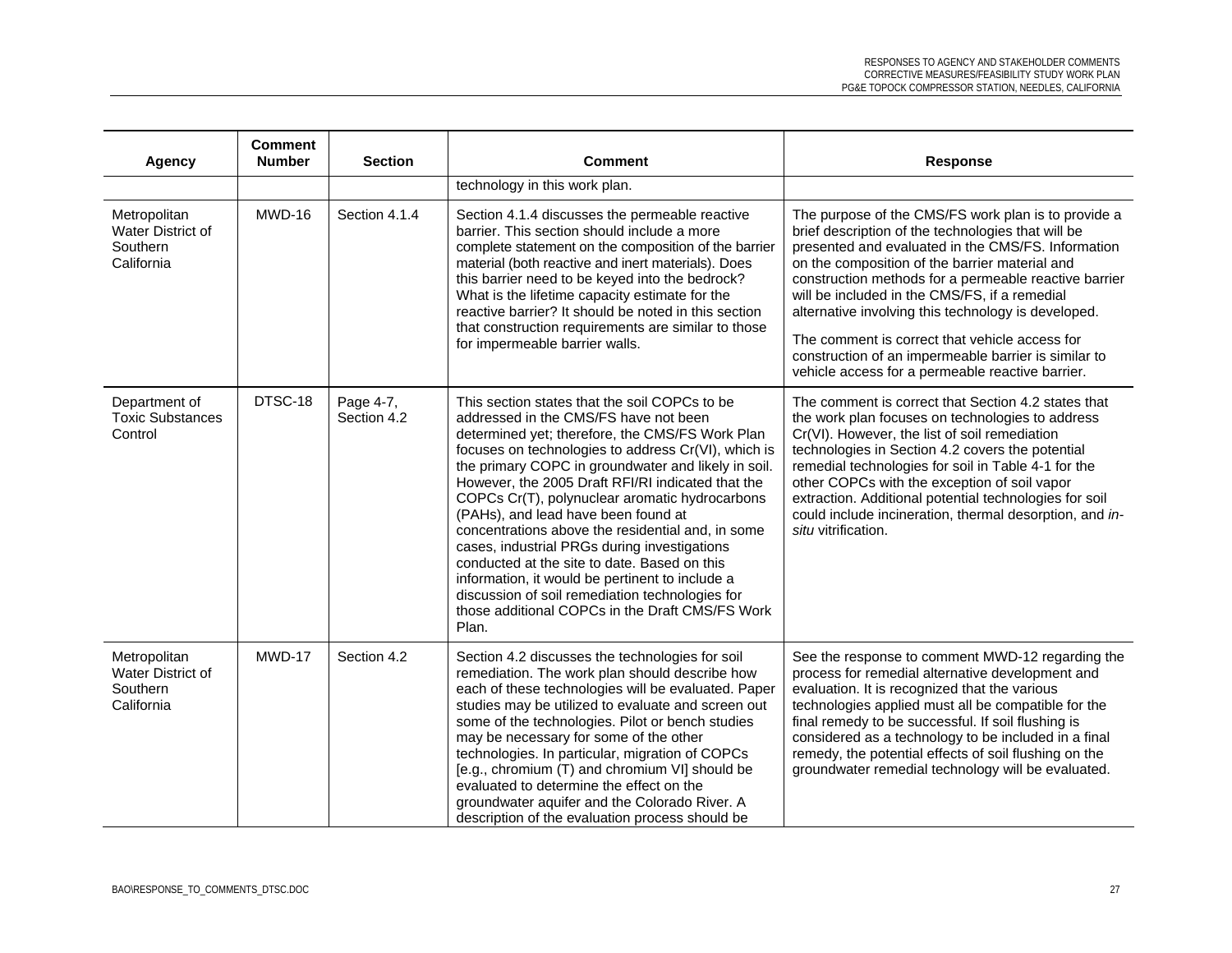| Agency                                                                              | <b>Comment</b><br><b>Number</b> | <b>Section</b>                | <b>Comment</b>                                                                                                                                                                                                                                                                                                                                                                                                                                                                                                                                      | <b>Response</b>                                                                                                                                                                                                                                                                                                                                                                                                                                                                                                                                                                                                                   |
|-------------------------------------------------------------------------------------|---------------------------------|-------------------------------|-----------------------------------------------------------------------------------------------------------------------------------------------------------------------------------------------------------------------------------------------------------------------------------------------------------------------------------------------------------------------------------------------------------------------------------------------------------------------------------------------------------------------------------------------------|-----------------------------------------------------------------------------------------------------------------------------------------------------------------------------------------------------------------------------------------------------------------------------------------------------------------------------------------------------------------------------------------------------------------------------------------------------------------------------------------------------------------------------------------------------------------------------------------------------------------------------------|
|                                                                                     |                                 |                               | included in the work plan. The soil flushing<br>technology described in Section 4.2 may affect the<br>groundwater. It is important to evaluate this effect<br>because it can create a greater burden on the<br>groundwater remediation.                                                                                                                                                                                                                                                                                                             |                                                                                                                                                                                                                                                                                                                                                                                                                                                                                                                                                                                                                                   |
| U.S. Department<br>of the Interior                                                  | <b>DOI-28</b>                   | Sec. 4.2.1                    | "According to CERCLA's statutory preference for<br>treatment of contaminants, excavation, and offsite<br>disposal is now less acceptable than in the past."<br>This is a conclusive statement and tends to bias<br>the alternatives prior to any selection. If the<br>statement is accurate, it should be referenced<br>appropriately. In addition, the statement should be<br>revised to acknowledge that offsite disposal and<br>treatment are not mutually exclusive. Or. In the<br>alternative, the statement should be deleted.                | The intent of the statement is to provide some<br>perspective on the use of this technology (Excavation<br>and Offsite Disposal) prior to 1984 and following the<br>enactment of CERCLA. There is no intent to bias a<br>future evaluation since the CERCLA criteria will be<br>applied in the CMS/FS.<br>It is acknowledged that offsite disposal without<br>treatment is considered a separate technology from<br>offsite treatment (followed by disposal of treatment<br>byproducts).                                                                                                                                          |
| Hargis $+$<br>Associates, Inc.<br>(on behalf of the<br>Fort Mojave Indian<br>Tribe) | $H+A-10$                        | p. 4-7, 4-8, 4-<br>14         | Under soil remediation technologies, the Tribe has<br>expressed serious concerns with actions that would<br>necessitate soil disruption, particularly with<br>excavation and offsite disposal (p. 4-7).<br>Accordingly, Page 4-8 should list impacts to<br>cultural resources under Other Considerations.<br>Also, because some tribes believe that capping in<br>place may lead to the "suffocation" of tangible and<br>intangible cultural resources, this should be listed<br>under the other considerations for this technology<br>$(p. 4-14).$ | PG&E agrees that potential impacts to cultural<br>resources and tribal beliefs associated with potential<br>remediation technologies are important<br>considerations in technology evaluation. As noted in<br>Section 3.1, an expected remedial action objective is<br>"implementing remedial actions in a manner that is<br>respectful of and causes minimal disturbance to<br>cultural resources including, in particular, resources<br>that are of special significance to tribes in the area."<br>In the CMS/FS, each of the remedial alternatives will<br>be evaluated to assess attainment of the remedial<br>action goals. |
| Department of<br><b>Toxic Substances</b><br>Control                                 | DTSC-19                         | Page 4-10,<br>Section 4.2.2.2 | The soil screening box in Exhibit 4-7 should have<br>the arrow directed to the oversized material box.<br>The arrow from the dewatering step should be<br>directed to the sludge box.                                                                                                                                                                                                                                                                                                                                                               | The comment is correct that the two arrows in the<br>exhibit should be reversed (from soil screening to<br>oversized materials, and from dewater to sludge).                                                                                                                                                                                                                                                                                                                                                                                                                                                                      |
| Department of<br><b>Toxic Substances</b><br>Control                                 | DTSC-20                         | Page 4-11,<br>Section 4.2.3   | Two primary requirements for soil flushing should<br>be listed: (1) the flushing solution must be<br>effectively transported so as to contact the<br>impacted soil and remove the contaminant; this is<br>not identified as a key requirement for this                                                                                                                                                                                                                                                                                              | The comment correctly identifies the primary<br>requirements for successful soil flushing.                                                                                                                                                                                                                                                                                                                                                                                                                                                                                                                                        |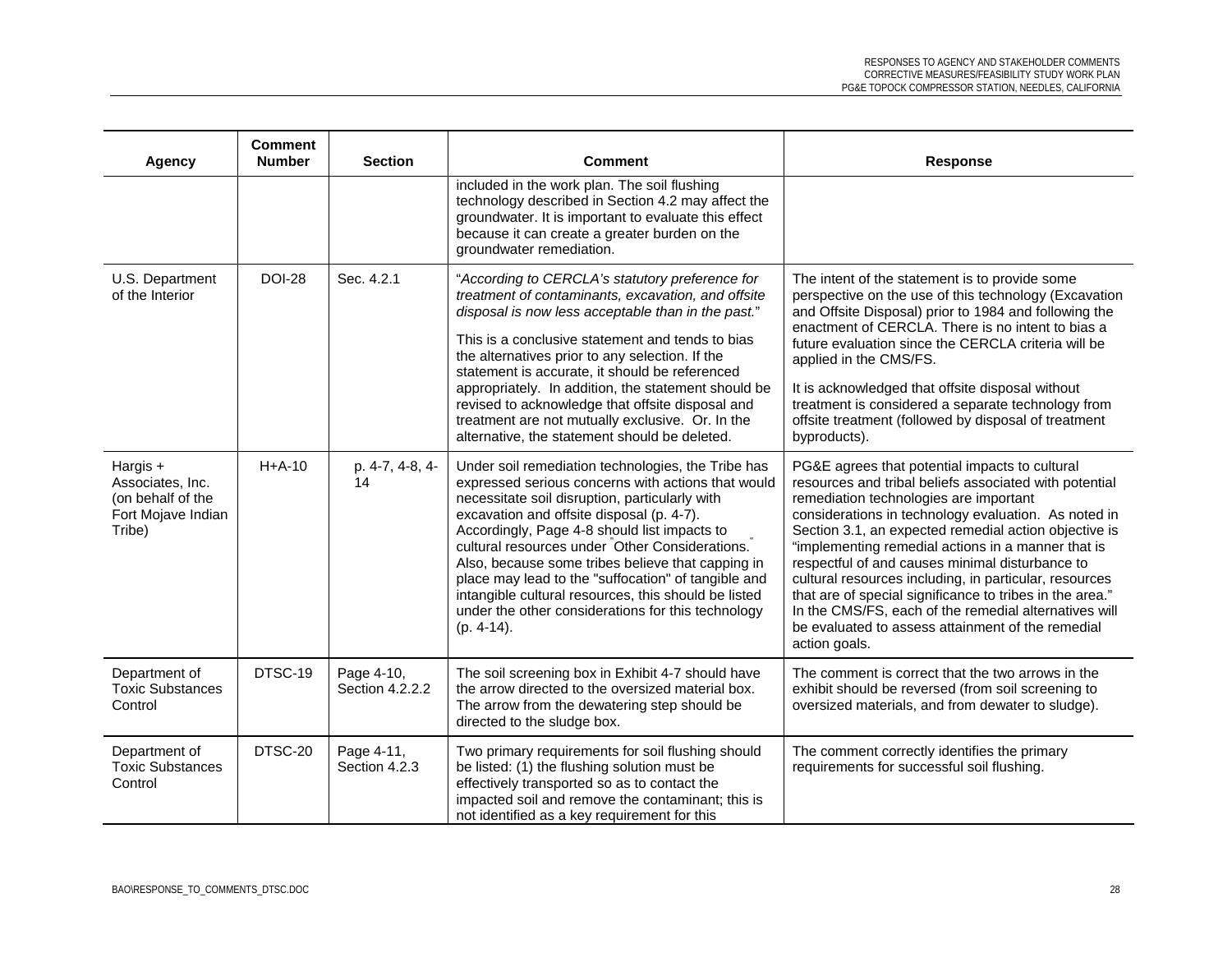| Agency                                                      | <b>Comment</b><br><b>Number</b> | <b>Section</b>              | <b>Comment</b>                                                                                                                                                                                                                                                                                                                                                   | <b>Response</b>                                                                                                                                                                                                                                                                                              |
|-------------------------------------------------------------|---------------------------------|-----------------------------|------------------------------------------------------------------------------------------------------------------------------------------------------------------------------------------------------------------------------------------------------------------------------------------------------------------------------------------------------------------|--------------------------------------------------------------------------------------------------------------------------------------------------------------------------------------------------------------------------------------------------------------------------------------------------------------|
|                                                             |                                 |                             | technology's success, and (2) groundwater can be<br>captured, extracted, and treated (this is stated in<br>the Work Plan).                                                                                                                                                                                                                                       |                                                                                                                                                                                                                                                                                                              |
| Department of<br><b>Toxic Substances</b><br>Control         | DTSC-21                         | Page 4-13,<br>Section 4.2.6 | Change wording that "capping in place is a common<br>form of soil remediation," rather than "the most<br>common form."                                                                                                                                                                                                                                           | PG&E does not object to the alternative language<br>describing the common use of capping in place for<br>soil remediation.                                                                                                                                                                                   |
| Metropolitan<br>Water District of<br>Southern<br>California | MWD-18                          | Section 4.3                 | Section 4.3 lists treatability studies and other<br>relevant studies. It would be helpful to define how<br>these studies will be used to evaluate the treatment<br>alternatives. In addition, there appears to be a typo<br>on the second to the last bullet on page 4-15. The<br>term "pump/inject" should be "pump/treat"                                      | The data and studies listed in Section 4.3 will be used<br>to evaluate specific technologies. The data and<br>studies provide information used to screen the<br>technologies based on expected effectiveness in<br>meeting remedial action objectives, ability to be<br>implemented, and cost effectiveness. |
|                                                             |                                 |                             |                                                                                                                                                                                                                                                                                                                                                                  | The term in the second to last bullet on page 4-15 is<br>intended to be "pump/treat/inject."                                                                                                                                                                                                                 |
| <b>Section 5</b>                                            |                                 |                             |                                                                                                                                                                                                                                                                                                                                                                  |                                                                                                                                                                                                                                                                                                              |
| Metropolitan<br>Water District of                           | MWD-19                          | Section 5.0                 | Section 5.0 describes that the potential effective<br>remedial alternatives will be screened to identify<br>those that cannot be technically implemented at the<br>site. How will the screening process be conducted?<br>What are the criteria for this screening? This<br>section is vague as to the process for developing<br>and applying screening criteria. | The following criteria are expected to be taken into<br>consideration when evaluating implementability:                                                                                                                                                                                                      |
| Southern<br>California                                      |                                 |                             |                                                                                                                                                                                                                                                                                                                                                                  | • Ability to construct and operate the technology                                                                                                                                                                                                                                                            |
|                                                             |                                 |                             |                                                                                                                                                                                                                                                                                                                                                                  | Reliability of the technology<br>$\bullet$                                                                                                                                                                                                                                                                   |
|                                                             |                                 |                             |                                                                                                                                                                                                                                                                                                                                                                  | Ease of undertaking additional remedial actions, if<br>$\bullet$<br>necessary                                                                                                                                                                                                                                |
|                                                             |                                 |                             |                                                                                                                                                                                                                                                                                                                                                                  | Ability to monitor the effectiveness of remedy<br>$\bullet$                                                                                                                                                                                                                                                  |
|                                                             |                                 |                             |                                                                                                                                                                                                                                                                                                                                                                  | Ability to obtain approvals from other agencies                                                                                                                                                                                                                                                              |
|                                                             |                                 |                             |                                                                                                                                                                                                                                                                                                                                                                  | Availability of offsite treatment/storage/disposal<br>services                                                                                                                                                                                                                                               |
|                                                             |                                 |                             |                                                                                                                                                                                                                                                                                                                                                                  | Availability of necessary equipment and<br>specialists                                                                                                                                                                                                                                                       |
|                                                             |                                 |                             |                                                                                                                                                                                                                                                                                                                                                                  | Availability of prospective technologies                                                                                                                                                                                                                                                                     |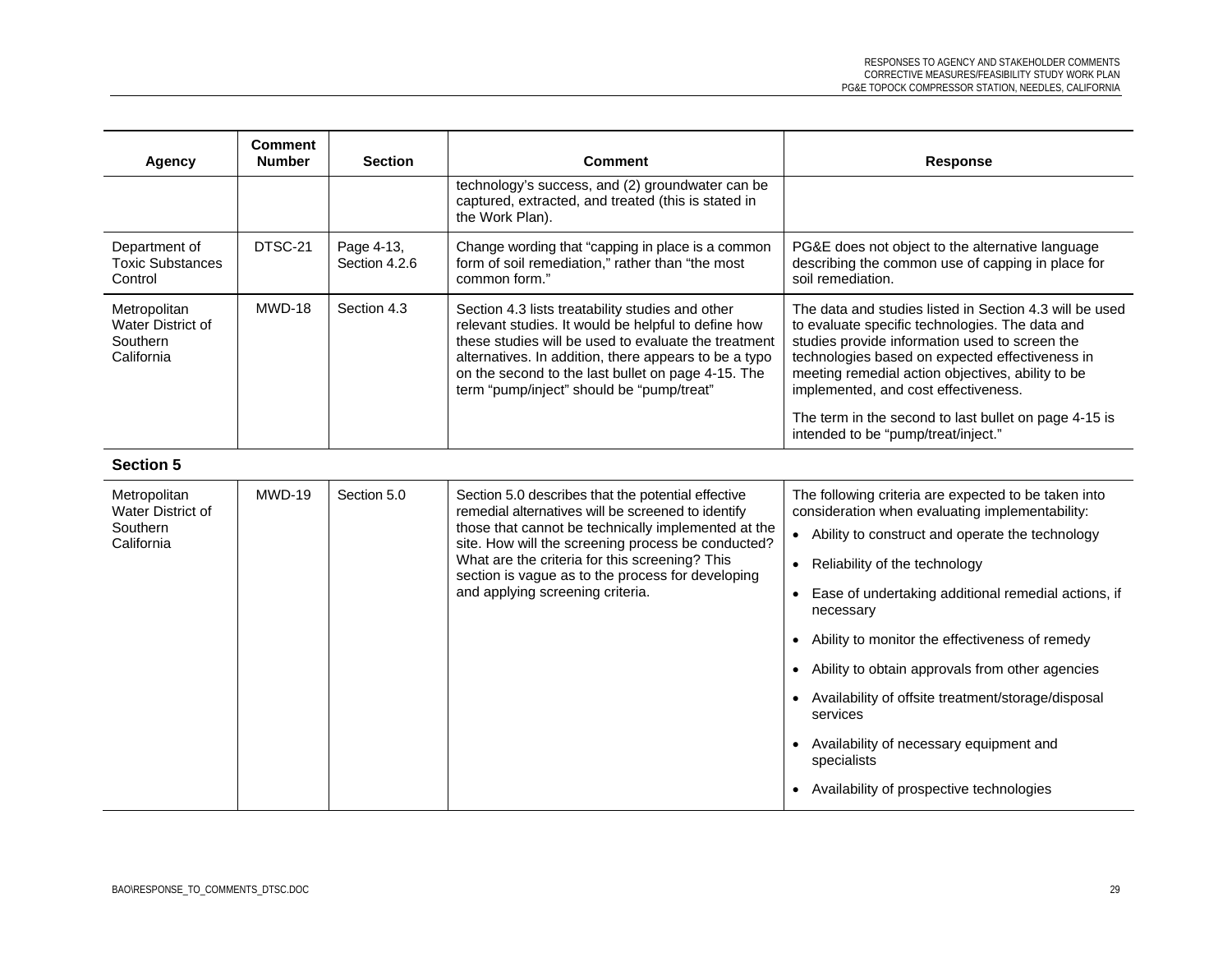| Agency                                              | <b>Comment</b><br><b>Number</b> | <b>Section</b>                             | <b>Comment</b>                                                                                                                                                                                                                                                                                                                                                                                                                                                                                                                                                                                                                                                                                                                                                                                                                                                                                                                                                                                                                                                                                                                                                                                                                                                                                                                                                                                                                                                                 | Response                                                                                                                                                                                                                                                                                                                                                                                                                                                                                                                                                                                                                                                       |
|-----------------------------------------------------|---------------------------------|--------------------------------------------|--------------------------------------------------------------------------------------------------------------------------------------------------------------------------------------------------------------------------------------------------------------------------------------------------------------------------------------------------------------------------------------------------------------------------------------------------------------------------------------------------------------------------------------------------------------------------------------------------------------------------------------------------------------------------------------------------------------------------------------------------------------------------------------------------------------------------------------------------------------------------------------------------------------------------------------------------------------------------------------------------------------------------------------------------------------------------------------------------------------------------------------------------------------------------------------------------------------------------------------------------------------------------------------------------------------------------------------------------------------------------------------------------------------------------------------------------------------------------------|----------------------------------------------------------------------------------------------------------------------------------------------------------------------------------------------------------------------------------------------------------------------------------------------------------------------------------------------------------------------------------------------------------------------------------------------------------------------------------------------------------------------------------------------------------------------------------------------------------------------------------------------------------------|
| Department of<br><b>Toxic Substances</b><br>Control | DTSC-22                         | Page 5-1,<br>Section 5.0, 1st<br>paragraph | CERCLA and RCRA does not "require" that<br>technologies be combined instead, it allows it to<br>be combined. Please change the wording.                                                                                                                                                                                                                                                                                                                                                                                                                                                                                                                                                                                                                                                                                                                                                                                                                                                                                                                                                                                                                                                                                                                                                                                                                                                                                                                                        | "Require" in this sentence refers to the regulatory<br>requirement that a range of alternatives be<br>developed, rather than the use of multiple<br>technologies in alternatives.                                                                                                                                                                                                                                                                                                                                                                                                                                                                              |
| U.S. Department<br>of the Interior                  | <b>DOI-29</b>                   | Sec. 5.1.1                                 | Suggested Language<br>Sensitive Habitats: The study area encompasses a<br>portion of the Havasu National Wildlife Refuge, the<br>Beale Slough Area of Critical Concern, and the<br>Colorado Floodplain. These lands are administered<br>by the U.S. Fish and Wildlife Service, the U.S.<br>Bureau of Land Management and the U.S. Bureau<br>of Reclamation. Any actions taken will be in<br>accordance with applicable laws, regulations and<br>agency policies and procedures for managing<br>public lands.<br>Threatened and Endangered Species: Federally<br>listed threatened and endangered species that may<br>be found in or near the study area include the<br>Southwest Willow Flycatcher, the Yuma Clapper<br>Rail, the Mohave Desert Tortoise, the Razorback<br>Sucker and the Bonytail Chub. The States of<br>California and Arizona also maintain lists of<br>additional threatened and endangered species that<br>can be found in or near the study site. All actions<br>will be required to be in compliance with the<br>Federal Endangered Species Act of 1973, as well<br>as those requirements set by the States, and must<br>avoid and/or mitigate any adverse impacts to any<br>listed species and their critical habitat.<br>Please also add the overall application of the<br>original document Mitigation Measures, Lake<br>Havasu Field Office are to be adhered to so as to<br>generally minimize and/or avoid impacts to the<br>natural environment. | This section is intended to describe Topock features<br>that need to be considered while developing and<br>evaluating remedial alternatives. Each of these<br>features will have regulatory requirements and site-<br>specific considerations that will be reflected in the<br>ARARs identification. As noted n the CMS/FS work<br>plan, DOI is leading a solicitation and evaluation of<br>ARARs for the Topock site, and compliance with<br>ARARs is an evaluation criterion to be applied to<br>each of the remedial alternatives. This CMS/FS work<br>plan is not intended to provide all the detail that will<br>be included in the ARARs identification. |
| U.S. Department<br>of the Interior                  | <b>DOI-30</b>                   | Sec. 5.1, Page<br>$5-3$                    | For clarification, please add "tribal" to sovereign<br>nations to read "sovereign tribal nations".                                                                                                                                                                                                                                                                                                                                                                                                                                                                                                                                                                                                                                                                                                                                                                                                                                                                                                                                                                                                                                                                                                                                                                                                                                                                                                                                                                             | PG&E does not object to the clarifying language.                                                                                                                                                                                                                                                                                                                                                                                                                                                                                                                                                                                                               |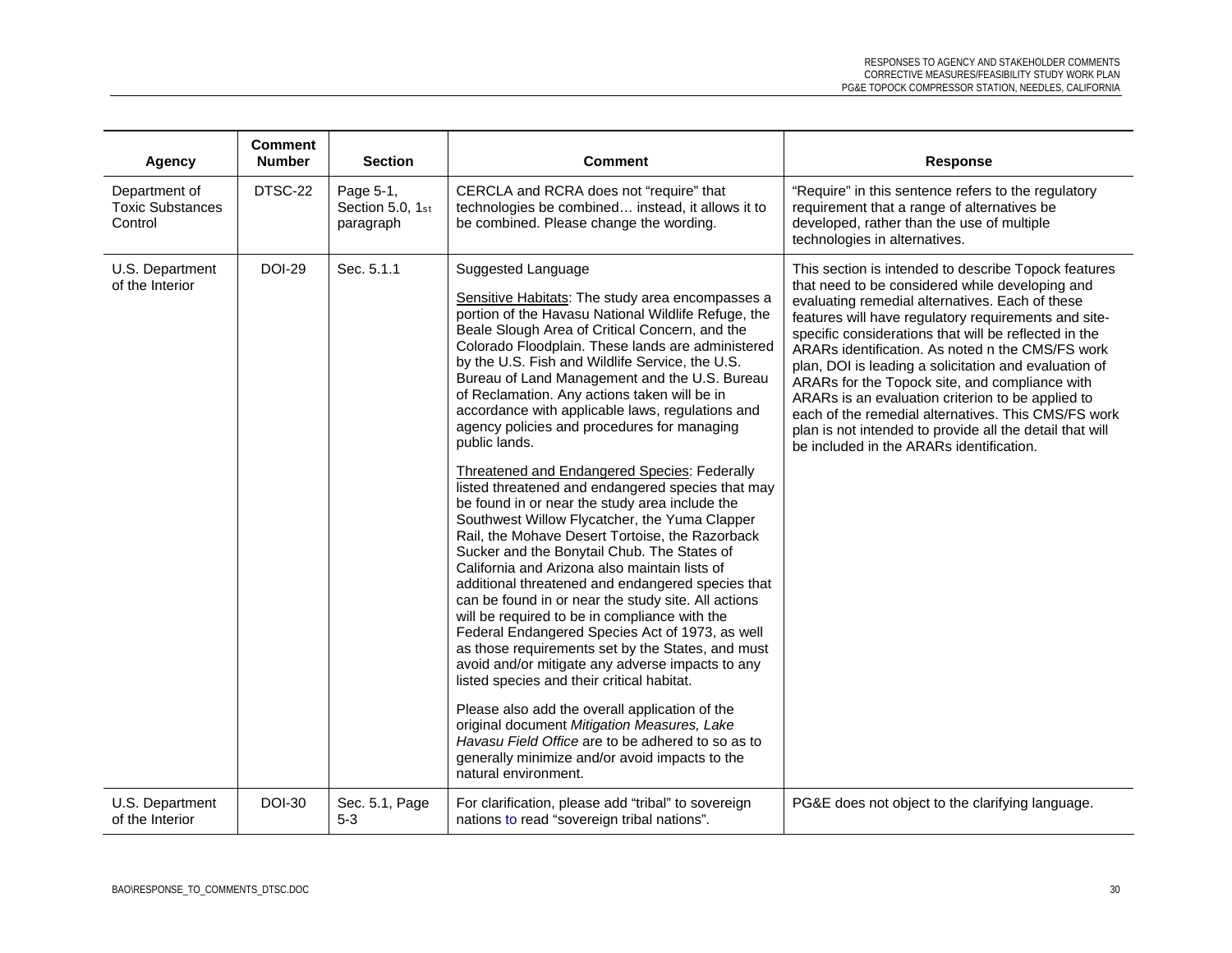| Agency                                                                              | <b>Comment</b><br><b>Number</b> | <b>Section</b>                  | <b>Comment</b>                                                                                                                                                                                                                                                                                                                                                                                                                                                                                                                                                                                                                                                                                                                                                                             | <b>Response</b>                                                                                                                                                                                                                                                                                                                                                                                                                                                                                                                                                                                                                                                |
|-------------------------------------------------------------------------------------|---------------------------------|---------------------------------|--------------------------------------------------------------------------------------------------------------------------------------------------------------------------------------------------------------------------------------------------------------------------------------------------------------------------------------------------------------------------------------------------------------------------------------------------------------------------------------------------------------------------------------------------------------------------------------------------------------------------------------------------------------------------------------------------------------------------------------------------------------------------------------------|----------------------------------------------------------------------------------------------------------------------------------------------------------------------------------------------------------------------------------------------------------------------------------------------------------------------------------------------------------------------------------------------------------------------------------------------------------------------------------------------------------------------------------------------------------------------------------------------------------------------------------------------------------------|
| Metropolitan<br>Water District of<br>Southern<br>California                         | MWD-20                          | Section 5.1.1                   | Section 5.1.1 describes key site characteristics.<br>The bulleted paragraph on geochemical conditions<br>in the floodplain states "reducing conditions<br>naturally convert Cr(VI) into the relatively<br>innocuous Cr(III)". Chromium III, although less<br>toxic and less soluble, is still of concern. The<br>maximum contaminant level is based on total<br>chromium. This statement should be rephrased to<br>read "These reducing conditions naturally convert<br>Cr(VI) into Cr(III), which is removed from<br>groundwater by chemical precipitation".                                                                                                                                                                                                                              | PG&E does not object to the alternative language<br>describing the reducing conditions in the floodplain.                                                                                                                                                                                                                                                                                                                                                                                                                                                                                                                                                      |
| Hargis $+$<br>Associates, Inc.<br>(on behalf of the<br>Fort Mojave Indian<br>Tribe) | $H+A-11$                        | Section<br>5.1.1, page<br>$5-2$ | Section 5.1.1. (Page 5-2), while the Tribe<br>appreciates the listing of Cultural Resources as a<br>Key Site Characteristic, the Tribe's strong view<br>that this area is a cultural landscape should be<br>noted here. Also, it should be listed that the Bureau<br>of Land Management (BLM), through its recently<br>adopted Resource Management Plan, has<br>designated this area as the "Topock-Needles<br>Special Cultural Resource Management Area."<br>Finally, under Sensitive Habitats, the word<br>"proposed" should be struck because the Resource<br>Management Plan (RMP) that designated the<br>Beale Slough Area of Critical Environmental<br>Concern (ACEC) has been adopted by BLM. It<br>should further be noted that a Management Plan<br>for the ACEC will be adopted. | This section is intended to describe Topock features<br>that need to be considered while developing and<br>evaluating remedial alternatives. Each of these<br>features will have regulatory requirements and site-<br>specific considerations that will be reflected in the<br>ARARs identification. As noted n the CMS/FS work<br>plan, DOI is leading a solicitation and evaluation of<br>ARARs for the Topock site, and compliance with<br>ARARs is an evaluation criterion to be applied to<br>each of the remedial alternatives. This CMS/FS work<br>plan is not intended to provide all the detail that will<br>be included in the ARARs identification. |
| U.S. Department<br>of the Interior                                                  | <b>DOI-31</b>                   | Sec 5.2                         | All of the alternatives will affect the biological<br>resources in or near the project area in some form<br>or another, but it appears that the constraints will<br>be evaluated with the use of a matrix to<br>compare/contrast alternatives. While a sample<br>matrix may be appropriate for providing an<br>example of some of the criteria that may used to<br>weight the alternatives, please also reference the<br>Programmatic Biological Assessment (2007).                                                                                                                                                                                                                                                                                                                        | It is noted that the Programmatic Biological<br>Assessment is intended to cover field activities up to<br>the final remedy (essentially the RFI and RI data<br>collection, IM operation, and pilot studies) and does<br>not cover implementation of the final remedy. PG&E<br>fully anticipates, however, that the FESA will be<br>identified as an ARAR that will be considered in the<br>evaluation of alternatives in the CMS/FS.                                                                                                                                                                                                                           |
| U.S. Department                                                                     | <b>DOI-32</b>                   | Sec. 5.2, Page                  | Please explain whether, and how, the proposal<br>discussed in the second and third paragraphs to                                                                                                                                                                                                                                                                                                                                                                                                                                                                                                                                                                                                                                                                                           | As noted in Section 5.2 of the work plan, the RCRA<br>and CERCLA evaluation criteria will be used to                                                                                                                                                                                                                                                                                                                                                                                                                                                                                                                                                           |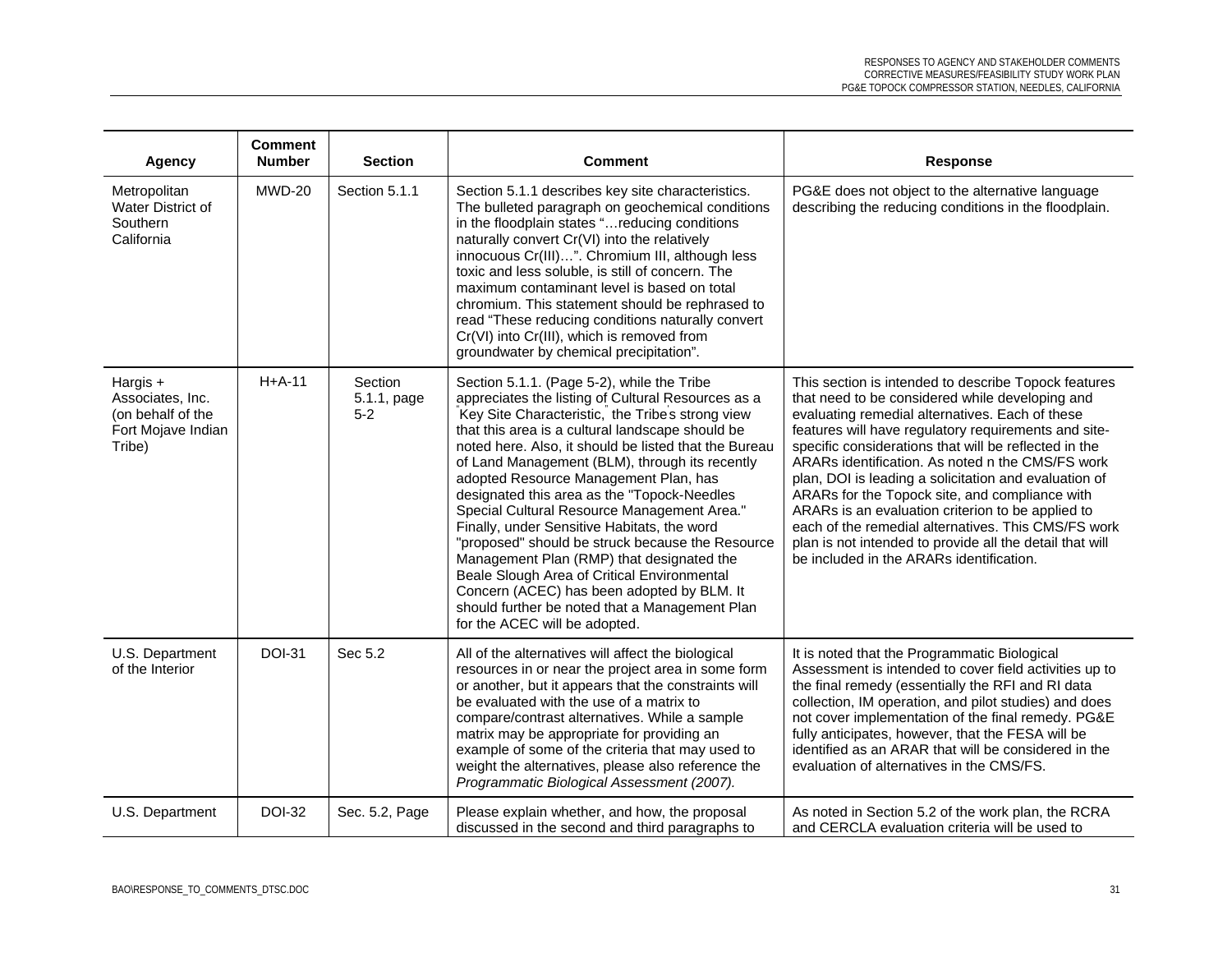| Agency                                                                            | <b>Comment</b><br><b>Number</b> | <b>Section</b>             | <b>Comment</b>                                                                                                                                                                                                                                                                                                                                                                                                              | Response                                                                                                                                                                                                                                                                                                                                                                                                                                                                                                                                                             |
|-----------------------------------------------------------------------------------|---------------------------------|----------------------------|-----------------------------------------------------------------------------------------------------------------------------------------------------------------------------------------------------------------------------------------------------------------------------------------------------------------------------------------------------------------------------------------------------------------------------|----------------------------------------------------------------------------------------------------------------------------------------------------------------------------------------------------------------------------------------------------------------------------------------------------------------------------------------------------------------------------------------------------------------------------------------------------------------------------------------------------------------------------------------------------------------------|
| of the Interior                                                                   |                                 | $5-4$                      | use "a number of approaches" to develop<br>cost/benefit comparisons of remedial alternatives<br>will be consistent with the application of the<br>CERCLA remedy selection criteria. CERCLA and<br>the NCP do not use a cost/benefit analysis in<br>selecting a remedy. Does the proposal in this<br>section contradict that?<br>There is a typo in last sentence – remedial<br>alterative should be remedial "alternative". | evaluate the defined remedial alternatives. The<br>alternative approaches do not modify the evaluation<br>criteria.<br>CERCLA requires that remedial actions should be<br>cost effective. The determination of cost effectiveness<br>is made by balancing cost against the evaluating<br>criteria of long-term effectiveness; short-term<br>effectiveness; reduction of toxicity, mobility, and<br>volume through treatment; and implementability.<br>This balancing exercise typically involves qualitative<br>and quantitative evaluations, which are discussed in |
|                                                                                   |                                 |                            |                                                                                                                                                                                                                                                                                                                                                                                                                             | this section of the work plan.<br>Yes, the word "alterative" should be "alternative" in                                                                                                                                                                                                                                                                                                                                                                                                                                                                              |
|                                                                                   |                                 |                            |                                                                                                                                                                                                                                                                                                                                                                                                                             | the last sentence in Section 5.2.                                                                                                                                                                                                                                                                                                                                                                                                                                                                                                                                    |
| <b>Section 6</b>                                                                  |                                 |                            |                                                                                                                                                                                                                                                                                                                                                                                                                             |                                                                                                                                                                                                                                                                                                                                                                                                                                                                                                                                                                      |
| U.S. Department<br>of the Interior                                                | <b>DOI-33</b>                   | Sec. 6.0                   | There is no mention here of the ARARs.<br>This should be added to the outline.                                                                                                                                                                                                                                                                                                                                              | ARARs are presented in the outline under Description<br>of Current Conditions, Background Information<br>(summary of RFI/RI report, risk assessment, ARARs).                                                                                                                                                                                                                                                                                                                                                                                                         |
| <b>Section 7</b>                                                                  |                                 |                            |                                                                                                                                                                                                                                                                                                                                                                                                                             |                                                                                                                                                                                                                                                                                                                                                                                                                                                                                                                                                                      |
| Department of<br><b>Toxic Substances</b><br>Control                               | DTSC-23                         | Figure 7-1                 | Since the submission of the CMS/FS Work Plan, a<br>revised base line for the project schedule has been<br>proposed. DTSC requests PG&E to revise the<br>included schedule to follow the new base line<br>schedule. Also, some of the key activities are<br>unclear in the CMS Work Plan schedule. For<br>example, what is meant by "Additional Soil<br>Investigation?" Why did it start before Q1 2007?                     | It is acknowledged that the baseline schedule has<br>changed since submission of the CMS/FS work plan.<br>The additional soil investigations are to supplement<br>the existing soil data sets for completion of the<br>RFI/RI. Preparation of work plans for the additional<br>soil investigation began in the spring of 2006.                                                                                                                                                                                                                                       |
| Hargis +<br>Associates, Inc.<br>(on behalf of the<br>Fort Mojave Indian<br>Tribe) | $H+A-12$                        | Project<br><b>Schedule</b> | Based on the June 20, 2007, meeting of the<br>project's CWG, the Tribe understands that<br>separate CMS/FS documents are being prepared<br>for the soils and the groundwater operating units<br>(OUs). This is also reflected on Figure 7-1.<br>According to this schedule, this work plan will be<br>completed during the third quarter (Q3) of this year                                                                  | It is acknowledged that the baseline schedule has<br>changed since submission of the CMS/FS work plan.<br>PG&E is aware of the potential relationships between<br>the two operable units and is committed to thoroughly<br>addressing such aspects of the project. It should be<br>clarified that the separation is not strictly between                                                                                                                                                                                                                             |